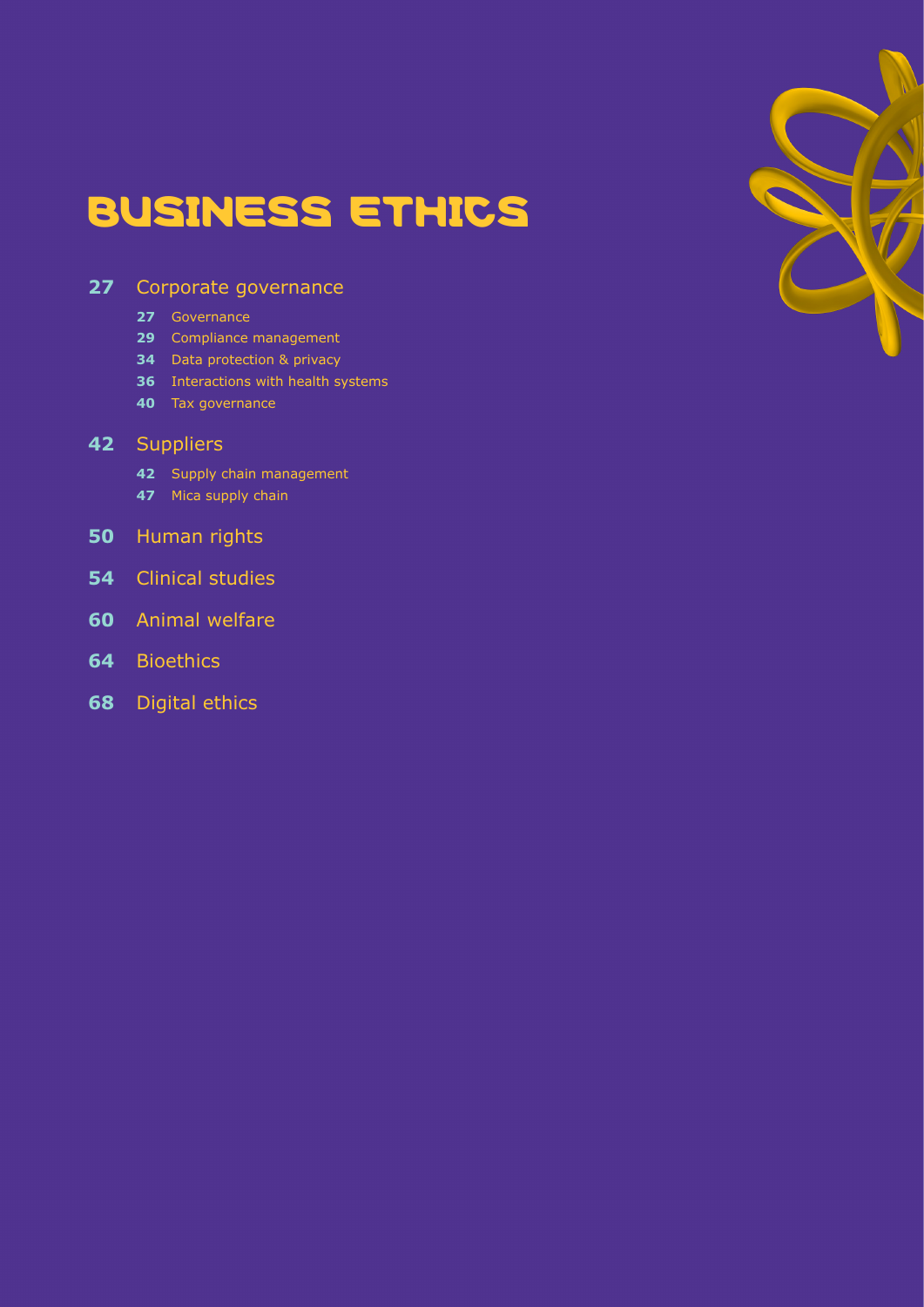# Corporate governance

## Governance

For more than 350 years, responsibility has been an integral part of our corporate identity. It is one of our six company values, alongside courage, achievement, respect, integrity, and transparency. We seek **to balance environmental, social and governance aspects** – for patients, customers and business associates – and find solutions for the world of tomorrow.

### Our approach to responsible governance

The requirements we place on responsible corporate governance are derived from our [company values](https://www.emdgroup.com/en/company/strategy-and-values.html) on the one hand and from the regulations, external initiatives and international guidelines to which we are committed on the other hand. We have integrated these requirements into our [sustainability strategy](#page-10-0) and our [Group-wide](https://www.emdgroup.com/en/sustainability/reports-and-guidelines.html) [guidelines.](https://www.emdgroup.com/en/sustainability/reports-and-guidelines.html) These guidelines comprise **charters and principles** that are valid for the entire company as well as specific standards and procedures for individual business sectors and sites.

Some examples: Our [Human Rights Charter](https://www.emdgroup.com/content/dam/web/corporate/non-images/company/responsibility/us/Merck_KGaA_Darmstadt_Germany_Human_Rights_Charter.pdf) aligns with the [UN Guiding Principles](https://www.ohchr.org/documents/publications/guidingprinciplesbusinesshr_en.pdf) for Business and Human Rights. Our Group-wide [Social and Labor Standards Policy](https://www.emdgroup.com/content/dam/web/corporate/non-images/company/responsibility/us/regulations-and-guidelines/Social-and-Labor-Standards-Policy-Website-US.pdf) reflects the labor standards of the International Labour Organization [\(ILO\)](https://www.ilo.org/global/lang--en/index.htm). Our [EHS Policy](https://www.emdgroup.com/content/dam/web/corporate/non-images/company/responsibility/us/EMD_EHS-Policy_US.pdf) (Corporate Environment, Health and Safety Policy) for environmental impact mitigation and health and safety forms the basis for implementing the chemical industry's [Responsible](https://www.vci.de/vci/downloads-vci/se/icca-responsible-care-global-charter-commitment-may-2014.pdf) Care<sup>[®](https://www.vci.de/vci/downloads-vci/se/icca-responsible-care-global-charter-commitment-may-2014.pdf)</sup> [Global Charter](https://www.vci.de/vci/downloads-vci/se/icca-responsible-care-global-charter-commitment-may-2014.pdf) within our company. Our Regulatory Affairs Governance Policy for chemical products sets out the processes and management structures for [product safety.](#page-102-0)

We comply with all applicable laws as a matter of principle. Where necessary, we review our internal guidelines, standards and instruction manuals on compliant behavior and adapt them to reflect changes in the regulatory landscape.

#### Roles and responsibilities

Based on the requirements set forth in charters, principles and policies, our internal standards give specific guidance for operational processes. They are constantly updated by the relevant departments and are available on our intranet. Our managers implement these standards in their respective areas of responsibility and ensure that they are adhered to. In addition, we educate and train our employees on all guidelines that apply to them.

We employ **management systems** to steer processes and define goals, actions and responsibilities. These systems are based on standards such as the internationally recognized quality management standard ISO 9001, good working practices (GxP) in the pharmaceutical industry and ISO 14001 for environmental management. Our company regularly undergoes ISO [14001](https://www.emdgroup.com/content/dam/web/corporate/non-images/company/responsibility/en/regulations-and-guidelines/Certificate-DIN-EN-ISO-14001-EN.pdf) and ISO [9001](https://www.emdgroup.com/content/dam/web/corporate/non-images/company/responsibility/us/regulations-and-guidelines/Certificate-ISO-9001-2015.pdf) certification, which are conducted by an independent auditing firm. We hold group certificates for both standards.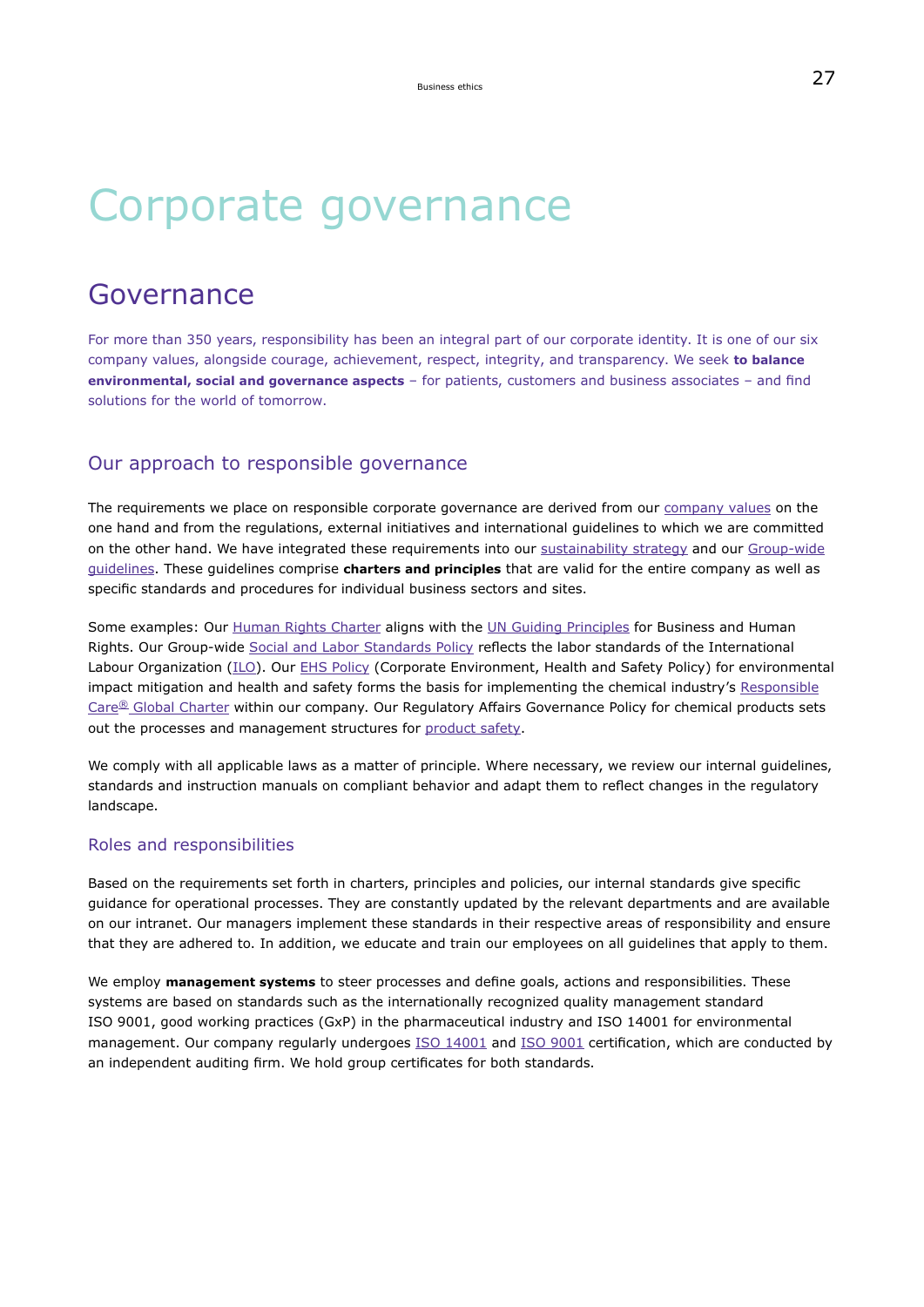We support the following responsible governance initiatives:

- We have been a participant in the [United Nations Global Compact](https://www.unglobalcompact.org/) since 2005 and are committed to complying with its principles. Our [annual progress report](#page-236-0) illustrates how we live our responsibility in our day-to-day actions.
- As a signatory to the chemical industry's [Responsible Care](https://www.vci.de/vci/downloads-vci/se/icca-responsible-care-global-charter-commitment-may-2014.pdf)<sup>[®](https://www.vci.de/vci/downloads-vci/se/icca-responsible-care-global-charter-commitment-may-2014.pdf)</sup> Global Charter, we voluntarily go above and beyond what is required by law and have adopted mandatory standards for product responsibility, environmental impact mitigation and health and safety.
- As a member of the **Together for Sustainability** [\(TfS\)](https://tfs-initiative.com/) network, we are dedicated to improving the supply chain with respect to environmental, compliance and social standards.
- We are a member of the Pharmaceutical Supply Chain Initiative [\(PSCI\)](https://pscinitiative.org/home), which aims to continuously improve health, safety and environmental aspects throughout the supply chain.
- We are also a member of the Chemie<sup>3</sup> initiative, a collaboration between the German Chemical Industry Association [\(VCI\)](https://www.vci.de/english-documents/listenseite.jsp), the Federal Employers' Association (BAVC) and the German Mining, Chemical and Energy Industrial Union ([IG BCE](https://igbce.de/resource/blob/29768/f616a140a38723b6e525a6dee091c201/leistungen-der-ig-bce-englisch--data.pdf)). The partners involved this globally unique alliance seek to make sustainability a core part of the chemical industry's guiding principles and to jointly drive the sector's position within the German economy as a key contributor to sustainable development.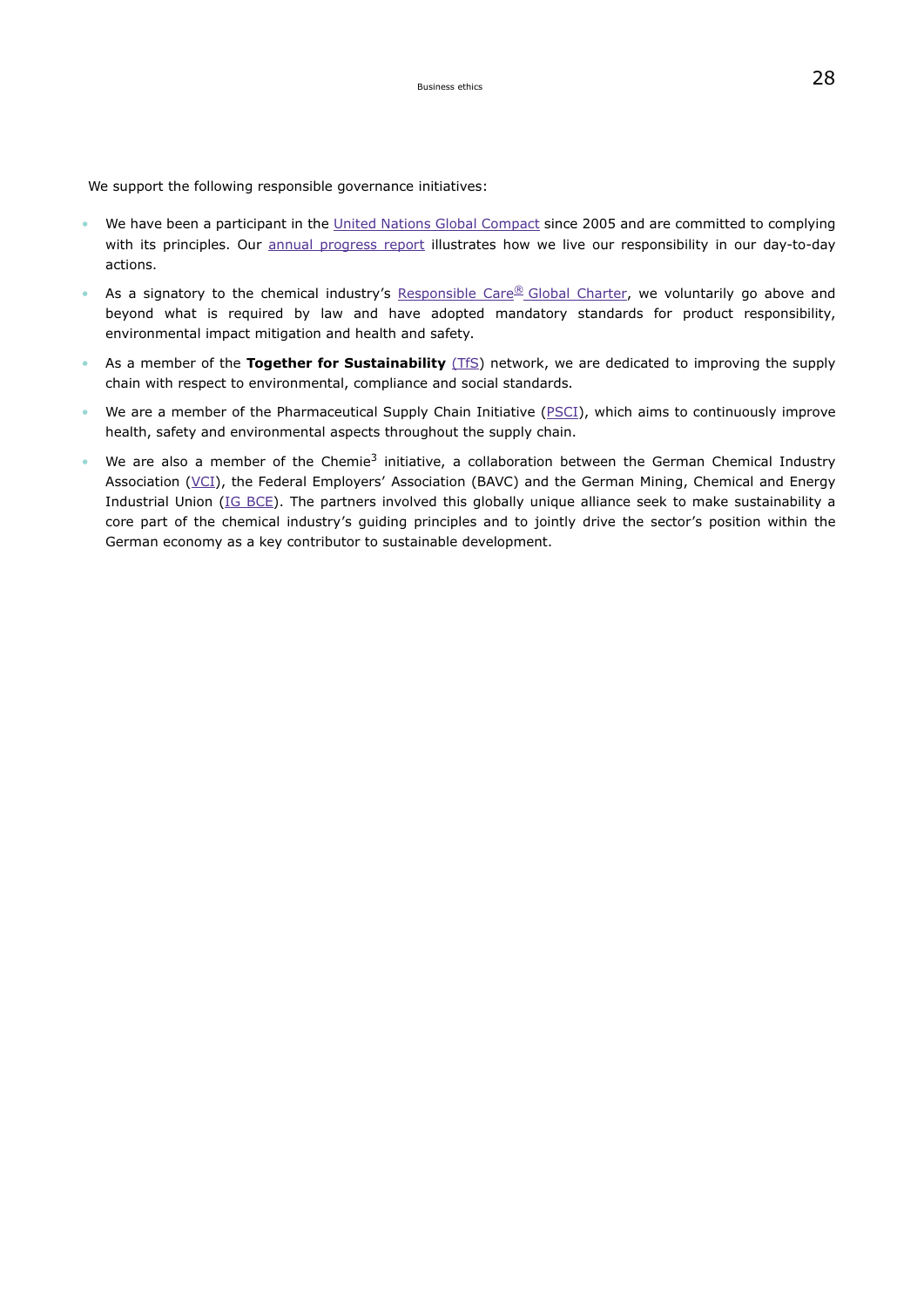## Compliance management

Responsible entrepreneurship starts with compliance. We take steps to ensure that all our activities adhere to relevant laws, regulations and ethical standards around the world. This also helps us to protect our reputation as an employer and business partner.

## Our approach to compliance

As global company, we have stringent requirements for effective compliance management. Importantly, we seek to emphasize compliance by acting in line with our [company values](https://www.emdgroup.com/en/company/who-we-are/strategy-and-values.html) and believe that profitable business operations should go hand in hand with the highest ethical standards.

## Roles and responsibilities

Our Group Compliance function is responsible for the policies on the following core topics: anti-corruption and anti-bribery (including healthcare compliance, third-party due diligence, transparency reporting), anti-money laundering, antitrust, conflict of interest, and dawn raid preparedness.

To cover these compliance topics, we have **Group-wide policies** and procedures in place that ensure our business activities align with the relevant laws, regulations and international ethical standards. Other compliance-related issues, including the respective internal regulations and guidelines, such as [Pharmacovigilance](#page-105-0), Export and Import Controls, and [Environment, Health, Safety, Security, Quality](#page-139-0), are managed by the responsible functions.

Our Group Compliance function is responsible for our **compliance portfolio**, which consists of the following elements:

- **Risk Assessment:** Identifying internal and external critical risks in regular business operations
- **Policies & Procedures:** Global policies, procedures and standards to mitigate identified risks (see the "[Our](#page-29-0) [commitment: guidelines and standards"](#page-29-0) section for more details)
- **Compliance Committee/Forums:** Platform for compliance-related discussion and decision making, including relevant key functions
- **Training & Awareness:** Appropriate training and additional measures to educate and keep awareness high
- **Programs & Tools:** Comprehensive compliance programs and supporting tools contributing to internal controls and overall governance
- **Monitoring & Reporting:** Tracking of compliance-related data; performing internal and external reporting
- **Case Management:** Timely response to reports of misconduct and implementation of corrective actions
- **Continuous Improvement:** Based on and applying to all compliance program elements

We continuously review our compliance portfolio and update our initiatives and programs where necessary. This approach reflects new requirements as well as internal and external risks, such as those resulting from amendments to legislation, relevant industry codes or changes affecting our company. We discuss current compliance matters, trends and goals with our stakeholders, both internally within our compliance organization and externally with our stakeholders and business partners. We keep the focus on **our people** by ensuring the availability of appropriate resources and skills, maintaining clear roles and responsibilities and based on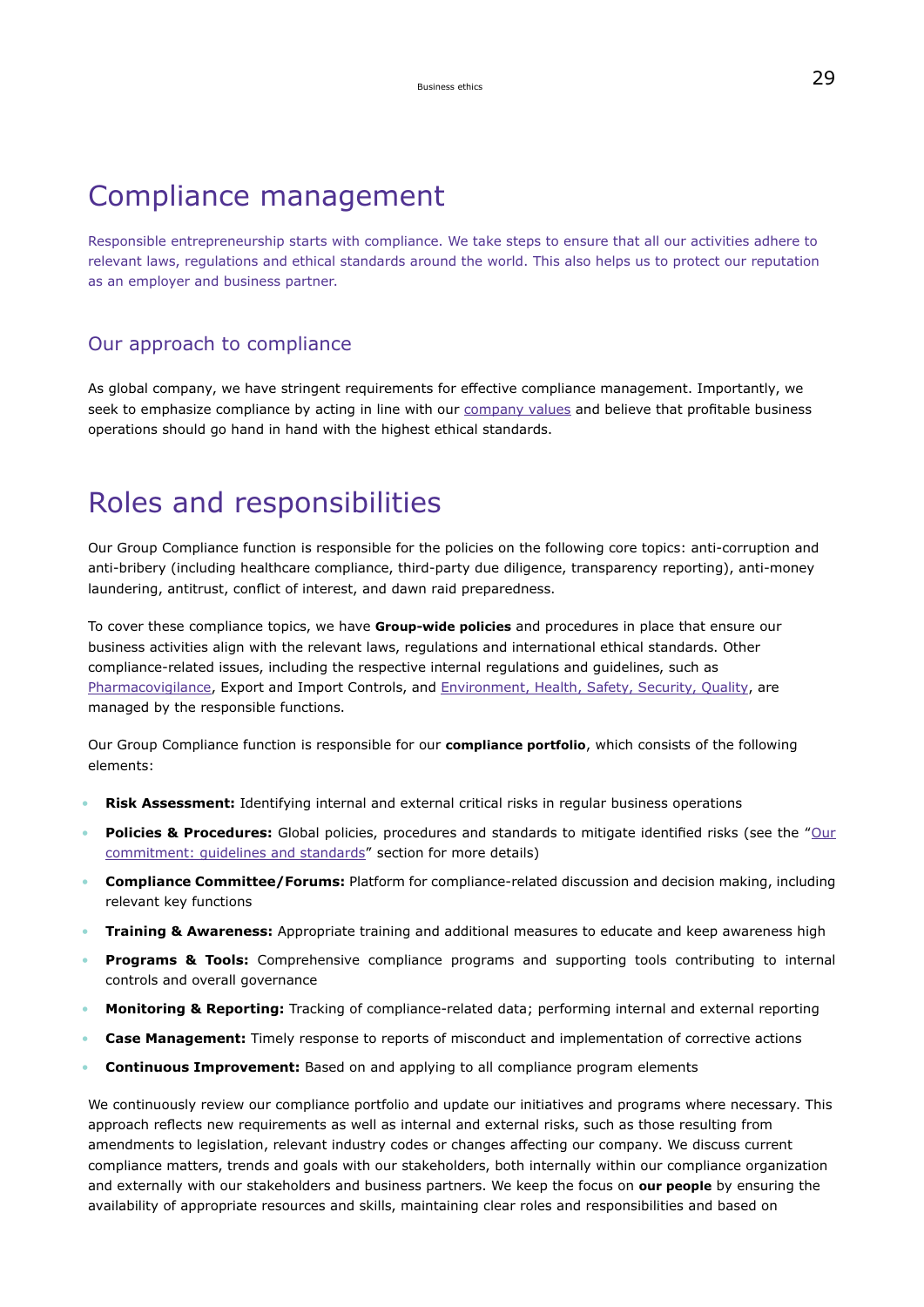employee feedback, setting aligned and harmonized goals. We also ensure that our organizational structure is up to date and meets business needs.

Our Group Compliance Officer reports on the status of our compliance activities, potential risks and serious compliance violations to the Executive Board and Supervisory Board twice a year at a minimum. As part of our regular reporting processes, we compile a comprehensive **compliance and data privacy report** annually for the Executive Board. This includes the status of our compliance program, continuous improvement initiatives and key figures on compliance and data privacy cases. Additionally, we prepare a mid-year update to highlight ongoing developments and the status of relevant projects and initiatives.

Our Group Compliance Officer oversees approximately 94 Compliance Officers and Compliance experts around the world. The Compliance Officers implement our compliance program within their respective areas of responsibility (adapting to local legislation, if legally required) and receive guidance from our Group Compliance Center of Expertise. This is a centralized body that drives the design and evolution of our compliance program across all business sectors and Group functions.

As part of the Group Compliance Center of Expertise, our global team for coordinating transparency reporting is responsible for implementing current and upcoming transparency **reporting requirements in the Healthcare business sector** – including those of the European Federation of Pharmaceutical Industries and Associations ([EFPIA](https://www.efpia.eu/)) and the United States Physician Payments Sunshine Act. More information on our Healthcare governance and compliance activities can be found in the [Responsible interactions with health systems](#page-35-0) section.

## Our commitment: Guidelines and standards

Our compliance program builds on our company values and integrates these into our compliance framework, which contains Group-wide **policies and procedures** for entrepreneurial conduct. The following are mandatory for all our employees:

- Our **[Code of Conduct](https://www.emdgroup.com/content/dam/web/corporate/non-images/company/responsibility/us/regulations-and-guidelines/code-of-conduct.pdf)** guides our people in conducting business ethically in line with our values and the law. It is available to all employees worldwide in 22 languages.
- Our **[Human Rights Charter](https://www.emdgroup.com/content/dam/web/corporate/non-images/company/responsibility/us/Merck_KGaA_Darmstadt_Germany_Human_Rights_Charter.pdf)** supplements our Code of Conduct with globally recognized principles on human rights.
- Our **Anti-Corruption Policy** stipulates that all business activities must be conducted in line with legally applicable anti-corruption standards. All forms of bribery are strictly prohibited.
- Our global **Money Laundering Prevention Policy** defines and describes the internal global process and assurance measures to protect our company from being misused by third parties for money laundering activities.
- Our **Conflict of Interest Policy** sets a framework to explain the nature of a Conflict of Interest and the related risks. It explains how to prevent these kinds of situations or if prevention is not possible, sets rules for identifying, disclosing, mitigating and managing the risks that could arise from a conflict of interest situation**.**
- Our Group-wide **Antitrust and Competition Law Policy** states that all business activities across the Group must be conducted in compliance with applicable competition regulations at all times. We acknowledge the importance of fair competition and expect the same of partners acting on our behalf.
- Our **Compliance Reporting and Investigation Policy** includes the basic steps for an internal compliance investigation. Its purpose is to ensure an appropriate, timely and thorough response to compliance-related reports of potential misconduct relating to any kind of internal or external regulations or policies.
- Our **Dawn Raid Policy** defines courses of action, sets out general rules of conduct, and advises on rights and obligations during unannounced investigations, searches and seizures by authorities on our premises.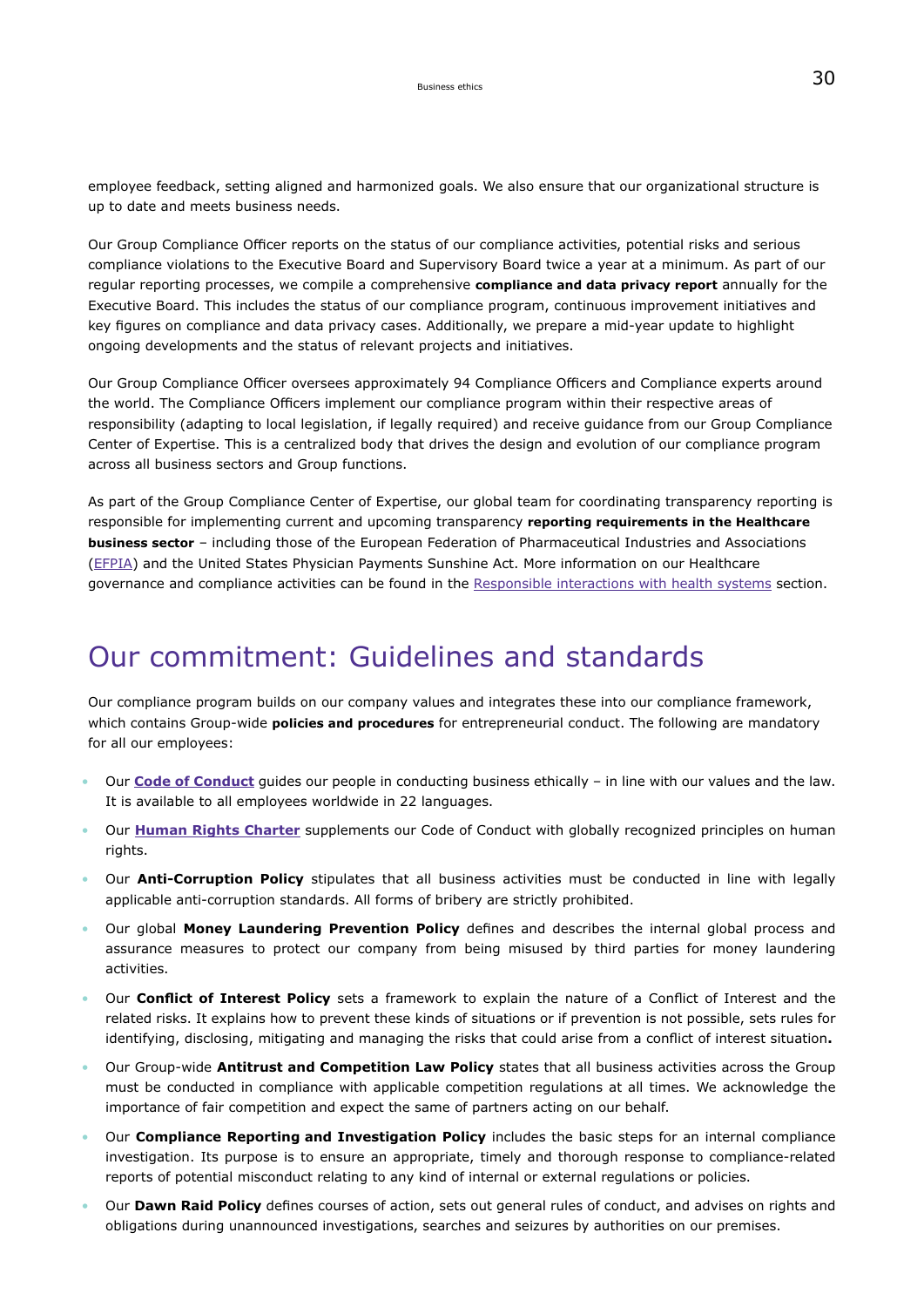- Our **Healthcare Ethical Guiding Principles** provide our healthcare employees with ethical guidance for decision making and activities, while taking the particular challenges and responsibilities of this business sector into consideration. See the [Responsible interactions with health systems](#page-35-0) section for more details.
- Our **Pharma Code** for prescription medicines as well as underlying policies and additional guideline documents define key principles for interactions with stakeholders in the health industry.
- Our **Standard on Local Compliance Standards** implements a review and approval process for local governance documents in areas under the responsibility of the Group Compliance function. This helps to ensure a uniform approach, while retaining sufficient flexibility to address stricter or more specific requirements and needs at a local level. In this way, our local teams can adhere to our compliance principles and guidance while implementing **specific local policies or procedures** that comply with local regulations.

### Risk assessment

Proper compliance risk management is crucial in order to identify undetected risks and keep our company protected. In 2021, we launched a global, redesigned risk identification process for all our business sectors. The new process enables objectivity and a more data-driven risk approach. We established a **comprehensive risk matrix** that focuses on bribery and corruption risks, which are illustrated through in-depth risk categorization and risk scenarios. The matrix consists of a questionnaire to detect the risk exposure level of the business sectors and another mitigation questionnaire that checks the implementation of the compliance program. These risk questionnaires are primarily answered by the business heads.

We are implementing the risk identification process in a staggered, top-down approach. We started the risk assessment with global functions in 2021. In a second step, we will conduct country-specific assessments in 2022.

### Conflicts of interest

We take all potential conflicts of interest seriously. Employees must avoid situations where their professional judgment may come into conflict with their personal interests. They must also disclose every potential conflict of interest to their manager and document the disclosure. Such issues are typically resolved directly between the employee and the manager but can also be routed to Human Resources, Legal, Compliance or other relevant functions.

In 2021, we further raised employees' awareness of conflicts of interest by establishing a **dedicated global interactive training program** and enhancing our communication.

In addition, as described in the Annual Report under "[Avoidance of conflicts of interest"](https://www.emdgroup.com/en/annualreport/2021/corporate-governance/statement-on-corporate-governance/corporate-governance-practices.html), Executive Board and Supervisory Board members are exclusively committed to the interests of the company and neither pursue personal interests nor grant unjustified advantages to third parties.

### Management and requirements of our business partners

To be effective, compliance management must not be restricted to the boundaries of our own company. While our [supplier management processes](#page-41-1) focus on vendor compliance with our standards, our **global Third Partner Risk Management** process governs interactions with sales partners, such as agents, distributors, and dealers. We expect our business partners worldwide to adhere to our compliance principles. We collaborate only with partners who pledge to comply with relevant laws, reject all forms of bribery and adhere to environmental, health and safety guidelines.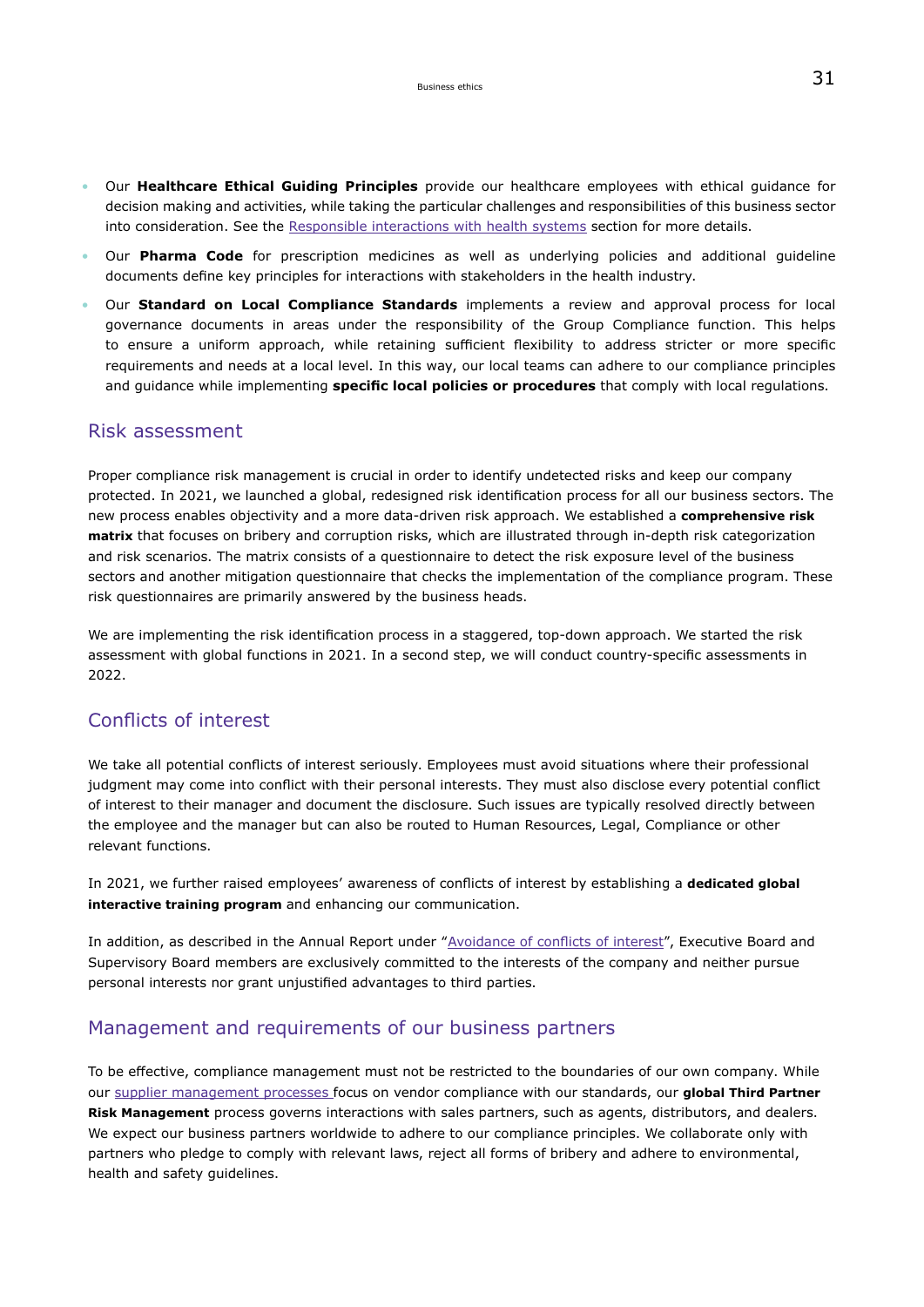We apply a risk-based approach to selecting business partners. The greater the estimated risk regarding a certain country, region or type of service, the more in-depth we examine the company before entering into a business relationship. We also explore background information from various databases and information reported by our business partners.

If we encounter compliance concerns, we further analyze and verify the relevant information. Based on the outcome, we decide whether to reject the potential business partner, impose conditions to mitigate identified risks or terminate the existing relationship.

## Compliance training

We provide regular compliance classroom and online training courses on our Code of Conduct, anti-corruption, antitrust, data privacy, money laundering prevention, and healthcare compliance standards. We require employees to take these courses based on their exposure to risk. Some courses also apply to independent contractors and supervised workers, such as temporary employees.

In 2021, we launched two new versions of our antitrust **e-learning training courses**: a fundamental and an advanced course. Both courses are available in ten languages. 12,560 employees completed the fundamental training. In addition to the fundamental training, 6,057 employees with potentially higher risk exposure took the advanced training course. The mandatory training courses must be completed by all relevant employees.

We regularly update our training plan and adapt it to new developments to continuously educate our employees on existing and new compliance requirements, guidelines and projects.

## Anti-money laundering

We have implemented a global Anti-Money Laundering (AML) program consisting of a global policy, training and a dedicated process to report and investigate red flags as well as any high-risk transactions and report suspicious transactions to the German Financial Intelligence Unit.

It is our aim to continuously improve our **AML program**. In 2021, we conducted a worldwide risk analysis to identify jurisdictions that impose the strictest AML legal and regulatory framework applicable to our businesses, so that we can improve our AML program accordingly. Based on this analysis, we initiated in-depth AML risk assessments for high-risk jurisdictions, where we can implement a stricter AML program, if required.

## Reporting potential compliance violations

We encourage all employees worldwide to report potential compliance violations to their supervisors, Legal, HR or other relevant departments. Globally, they can also use our central whistleblowing "compliance hotline" **free of charge and anonymously** to report violations in their local language by telephone or via a web-based application. Reports of potential compliance violations that we receive via our "compliance hotline" are reviewed by the Compliance Investigations and Case Management team. Cases with a certain risk profile are presented to the Compliance Case Committee, which comprises senior representatives from our Compliance, Corporate Security, Data Privacy, Human Resources, Internal Auditing, and Legal departments.

The Committee's duties include assessing and classifying ethical issues, investigating their background and addressing these issues using appropriate measures. Based on the investigation outcome and recommendations from the compliance investigation team or the Compliance Case Committee, appropriate disciplinary action may be taken against employees who have committed a compliance violation. If, during the investigation, a root cause is identified that could lead to further **compliance violations**, we take preventive and corrective actions.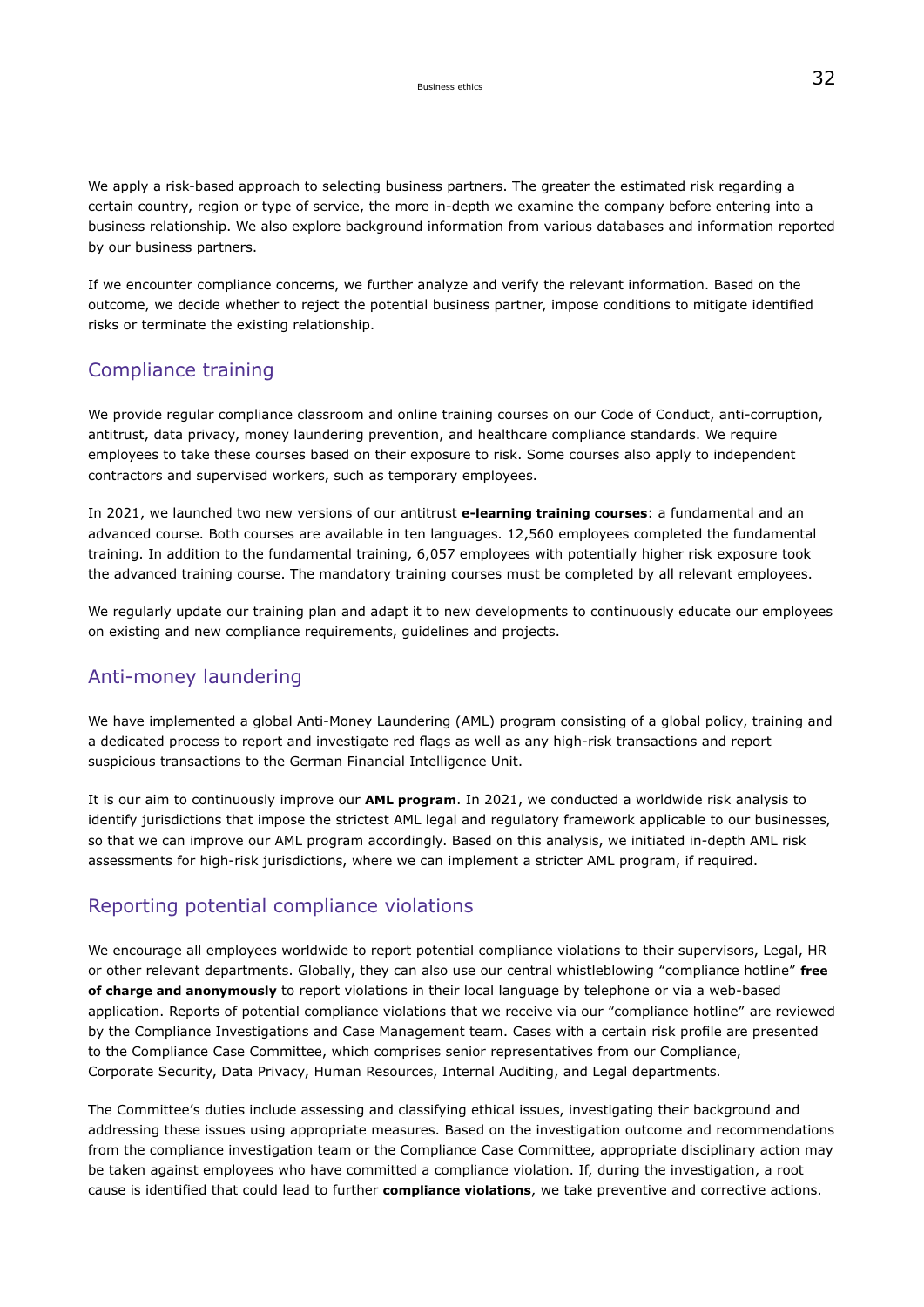The "compliance hotline" is also available to external stakeholders. The relevant information can be found in the Compliance and Ethics section of our [website.](https://www.emdgroup.com/en/sustainability/products-and-businesses/compliance-and-ethics.html)

Both the number of suspected compliance violations reported and the number of actual compliance cases were stable compared with the previous year. In 2021, we received 79 compliance-related reports via the "compliance hotline" and other channels that **led to investigations**. There were 42 confirmed cases of violations of the Code of Conduct or other internal and external rules.

### Compliance audits

Compliance is ensured by Group Compliance and Group Internal Auditing as the second and third lines of defense. As part of the audits, Group Internal Auditing regularly reviews functions, processes and legal entities worldwide. These reviews include an assessment of the **effectiveness of the respective compliance guidelines**, processes and structures in place. The unit also checks for violations of our Code of Conduct and our Anti-Corruption Policy. Moreover, they request and check a self-assessment of the workplace requirements set out in our Human Rights Charter.

Our audit planning aims to provide **comprehensive risk assurance** through the best possible audit coverage of our processes. We take a risk-based approach to our annual audit planning process, considering factors such as sales, employee headcount, systematic stakeholder feedback and the Corruption Perceptions Index [\(CPI\)](https://www.transparency.org/research/cpi/overview) published by the non-governmental organization [Transparency International](https://www.transparency.de/en/). If an internal audit gives rise to recommendations, Group Internal Auditing performs a systematic follow-up and monitors the implementation of the recommended corrective actions. In 2021, Group Internal Auditing conducted 84 internal audits that included bribery and corruption-related risks, thereof 55 operational and 28 IT audits as well as one special audit (for example incident specific internal investigations).

### Engaging stakeholders

We are members of various organizations, including the German Chemical Industry Association ( $VCI$ ), the German Institute for Compliance ([DICO\)](http://www.dico-ev.com/), the European Federation of Pharmaceutical Industries and Associations ([EFPIA\)](https://www.efpia.eu/), the German Association of Voluntary Self-Regulation for the Pharmaceutical Industry (FSA), the International Federation of Pharmaceutical Manufacturers and Associations [\(IFPMA\)](https://www.ifpma.org/), the [Alliance for](https://www.allianceforintegrity.org/en/) [Integrity,](https://www.allianceforintegrity.org/en/) the German Association for Supply Chain Management, Procurement and Logistics [\(BME\)](https://www.bme.de/en/association-supply-chain-management-procurement-and-logistics/), and the International Association of Privacy Professionals ([IAPP](https://iapp.org/)).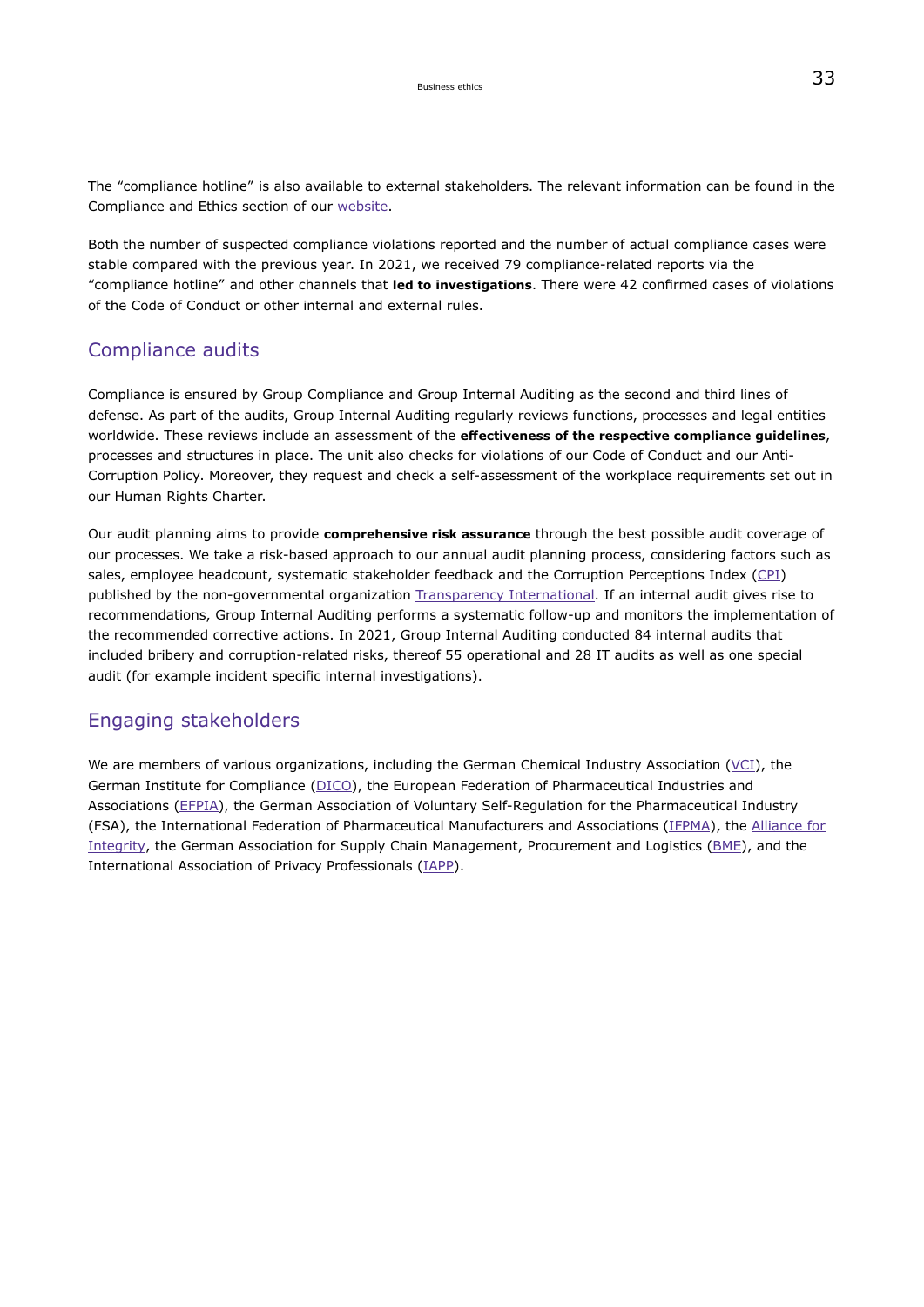## Data protection & privacy

Compliant handling of information is highly important for a leading innovative, science- and technology-driven company. When using personal data, the individuals' rights must be appropriately protected. We strive to safeguard the rights of any person whose data we process, including but not limited to our employees, patients, customers, and healthcare professionals.

### Our approach to data privacy

The mandate and goal of our Group Data Privacy unit is to mitigate risks and create a global framework for data privacy-compliant business operations. This unit helps to train our employees to handle data responsibly and with clear accountability. It safeguards our company by providing data privacy risk assurance and compliance with relevant data privacy laws globally. Group Data Privacy also contributes to creating value for the development of digital business models.

## Roles and responsibilities

Group Data Privacy is part of our global Group Compliance and Data Privacy function. In addition, we have a Group Data Privacy Officer and a network of local Data Privacy Officers at various sites Group-wide. In line with external regulations, the Data Privacy Officers act independently. As part of our compliance reporting, Group Data Privacy regularly prepares **data privacy updates** as well as a comprehensive data privacy report. This report is part of the compliance report submitted to the Executive Board and the Supervisory Board.

### Our Data Privacy Management System

Our goal is to establish a global and consistent Data Privacy Management System (DPMS) by the end of 2022. It will be based on the following three pillars: Data Privacy portfolio, people and communication. The Data Privacy portfolio consists of eight key elements, covering all parts of a functioning DPMS, in line with legal requirements and industry standards. In 2021, we rolled out the revised Data Privacy Policy and Data Breach Standard and updated the e-learning environment amongst other deliverables.

Our DPMS applies similar elements as the [compliance portfolio](#page-28-0) but adapted to the needs of data privacy. These include policies and procedures, risk assessment and documentation, training and awareness, programs and tools, individual requests, monitoring and reporting, incident management, and continuous improvement.

### Ensuring IT security

It is vital for our businesses that we protect our information systems, their contents and our communication channels against criminal or unwanted activities of any kind, such as e-crime and cyberattacks, including unauthorized access, information leakage and misuse of data or systems. Our Group Security and IT Security units maintain organizational, process-related and technical information security countermeasures based on recognized international standards. We employ **harmonized electronic and physical security controls** (e.g. access control, security monitoring) to bolster our ability to handle sensitive data, such as trade secrets.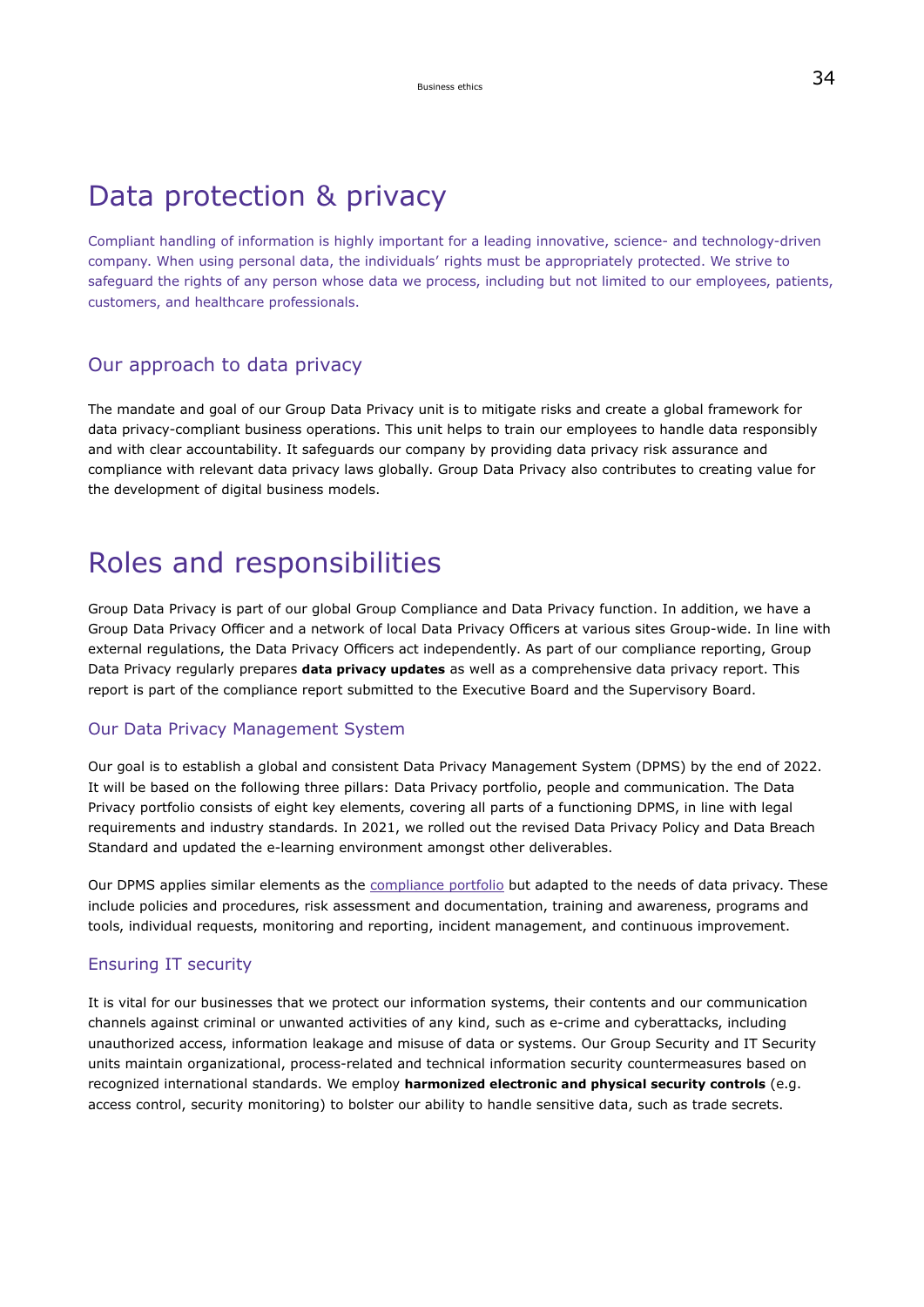# Our commitment: guidelines and standards

Our Data Privacy Policy and the corresponding standards and procedures define our principles for processing personal data. This approach allows us to achieve a **high level of data protection** for our employees, contract partners, customers and suppliers as well as patients and participants in clinical studies. Our Group-wide understanding of data privacy is based on European legislation, in particular the European Union General Data Protection Regulation (EU GDPR). We also take steps to meet local data privacy requirements, where these are stricter than our Group-wide standards.

### Data privacy training

In line with the EU GDPR and our global approach to data privacy, we regularly conduct e-learning training courses in ten languages. We launched a content update to this training course in May 2021. Additionally, Local Data Privacy Officers support the execution of our Group-wide training plan by conducting training for specific target groups, on request.

### IT tools for documentation

We maintain a central IT tool to provide a single source for data privacy processes, such as registering data processing activities and reporting potential data privacy incidents. In 2021, we began implementing a new, enhanced tool, which is expected to go live in 2022. Additionally, we use our corporate intranet for further communication, including answering data privacy questions and providing standardized templates. We registered no sanctioned complaints or incidents concerning breaches of customer privacy, data leaks, theft or loss of customer data in 2021. In three cases, minor personal data breaches were reported to the supervisory authority. These were not sanctioned.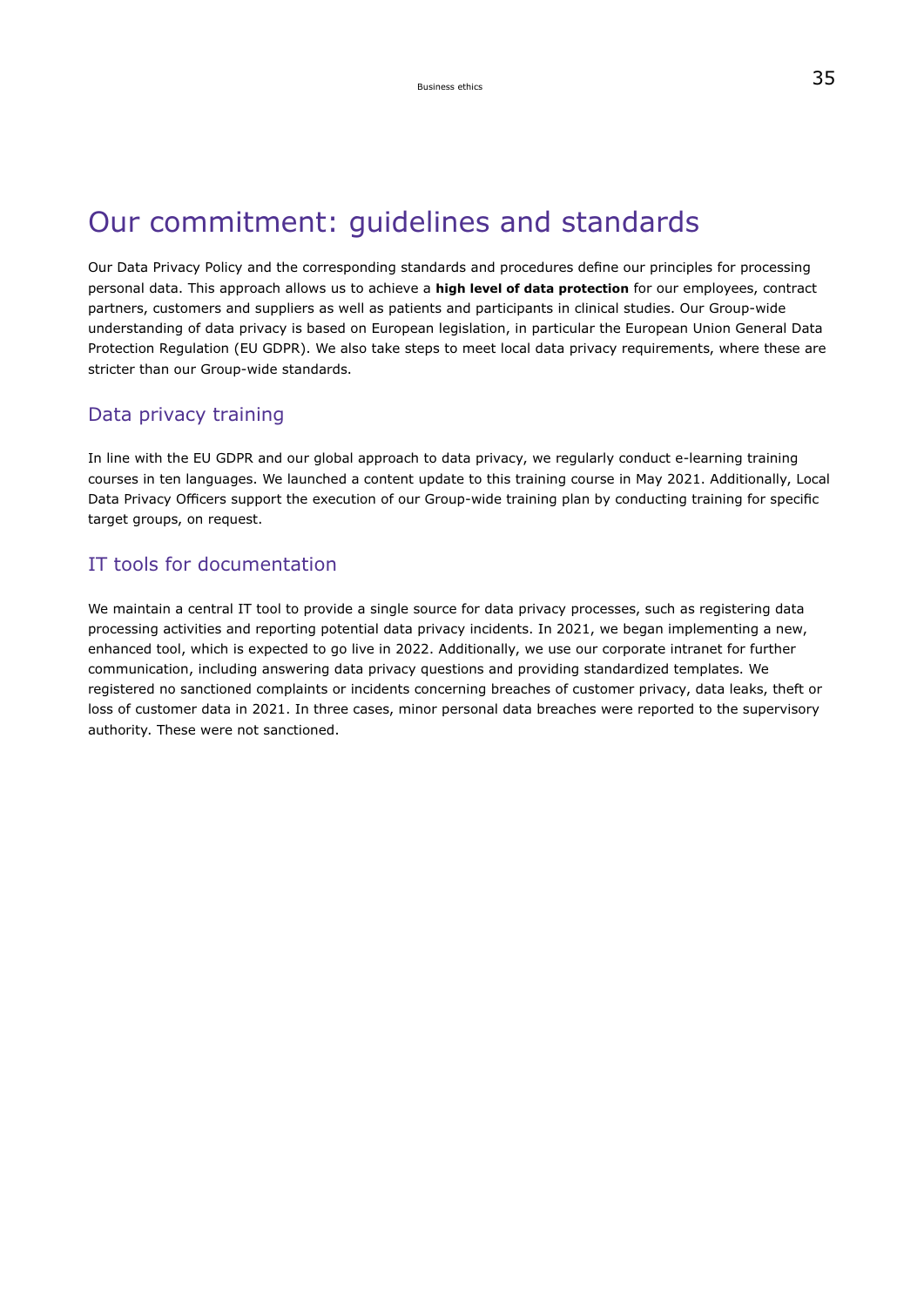## <span id="page-10-0"></span>Responsible interactions with health systems

It is important that healthcare stakeholders, such as research institutes, healthcare professionals, and patient advocacy groups, have access to up-to-date information on diseases and treatments while safeguarding their independence at the same time. We help to facilitate this access. We also support cutting-edge research projects.

### Our approach to interacting with health systems

The well-being of patients is our primary consideration when promoting pharmaceutical products. We support health systems by providing information to our healthcare stakeholders, such as professional medical associations, patient advocacy groups, university clinics and other healthcare providing institutions. We follow clearly defined **internal approval requirements** and procedures for each type of interaction, in line with applicable laws and codes. In countries with statutory or industry obligations on the disclosure of transfers of value to healthcare stakeholders, we comply with these obligations.

We adhere to all regulations concerning the promotion of pharmaceutical products. In most markets, pharmaceutical companies are permitted to advertise prescription medicines only to healthcare professionals, such as physicians and pharmacists. These promotional activities must always disclose the active ingredient, potential adverse effects and contraindications of the medicine. Our internal governance documents on the promotion of pharmaceutical products are part of our Group-wide program, which requires us to conduct business in compliance with the law, industry obligations and **in line with the highest ethical standards**. Our internal governance documents and various voluntary commitments exceed the applicable statutory regulations in many cases. We regularly review all our internal governance documents and revise them as required in response to any new developments.

We clearly differentiate between information-sharing activities (where we share scientific information but not with the intention of promoting or increasing sales of pharmaceutical products) and promotional activities (activities with the clear intention of promoting or increasing sales of pharmaceutical products performed only by the Commercial organization), in line with industry standards. This differentiation implies various internal policies and standard operating procedures, responsible functions and review and approval levels, depending on the intention of the activity.

### Direct-to-consumer advertising only in certain countries

Direct-to-consumer (DTC) advertising for prescription medicines is permitted in some countries, such as the United States. In line with applicable local laws, we use DTC advertising in these countries to help increase people's awareness of certain diseases and the available therapies. In doing so, we empower patients to **make informed decisions** about their own treatment.

# Roles and responsibilities

For all engagements with healthcare stakeholders, we have established internal policies and **review processes and tools,** such as record-keeping systems, to ensure adherence to statutory requirements and transparency obligations.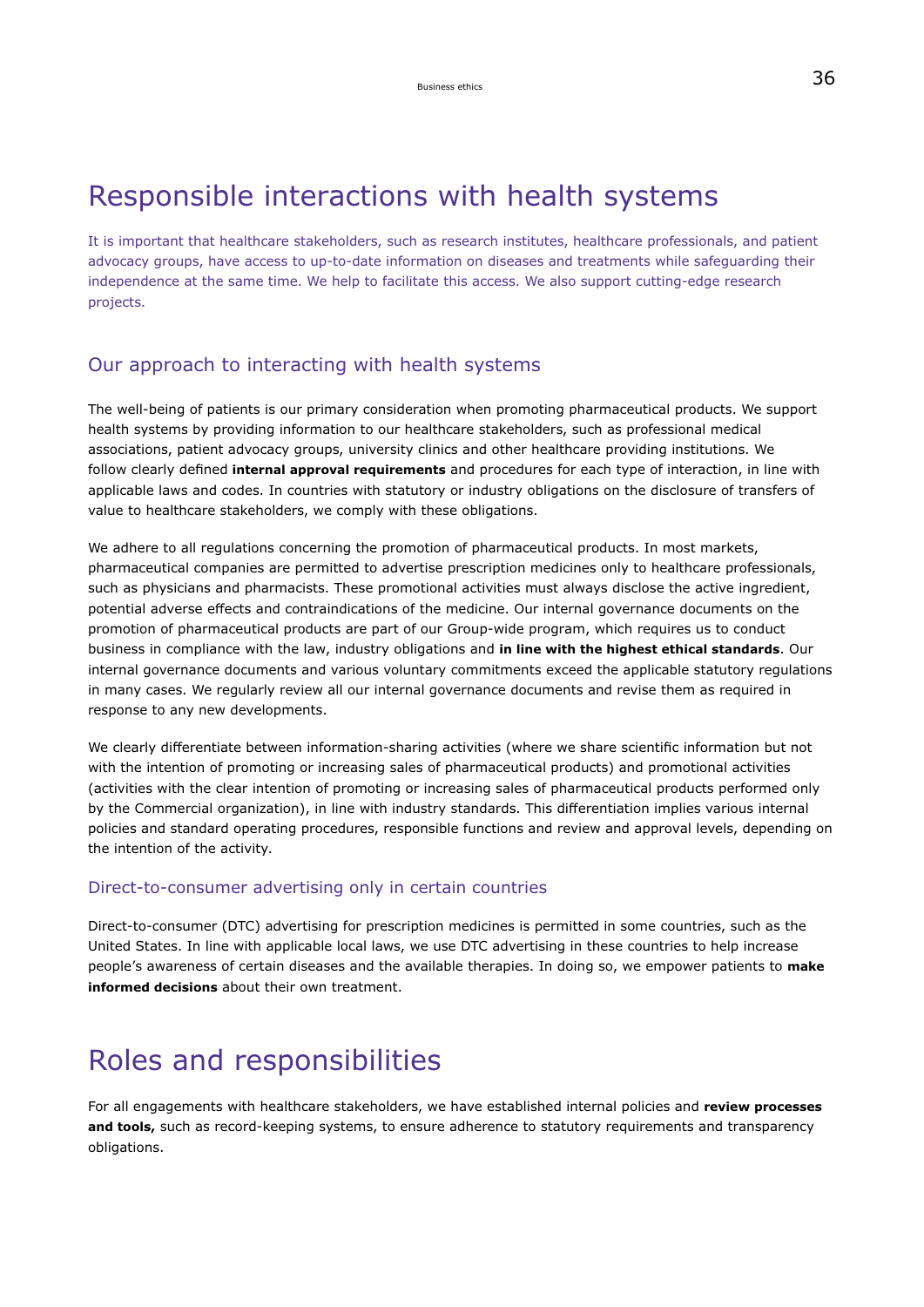Our Global Regulatory Affairs unit has established a dedicated standard and corresponding process document on the review and approval of our promotional materials. At the operational level, the relevant business and all employees involved in our sales and marketing activities must adhere to our internal policies, standards and procedures.

To ensure that all promotional materials meet our standards as well as local regulations end-to-end, we apply a harmonized **Group-wide review and approval system**. In our Healthcare business sector, we use a single global software tool. This has enabled us to unify, simplify and monitor the review and approval process for promotional materials and monitor that process in accordance with the dual-control principle. If the material has promotional intent and is product-related, a review is conducted by our Medical, Legal and Regulatory functions. This also helps us identify opportunities for improvement. All employees involved in creating, reviewing and approving promotional materials undergo training on the current process for reviewing, approving and decommissioning promotional materials based on our principles and standards.

## Our commitment: Group-wide guidelines and industry standards

In addition to applicable laws and our own internal standards, we comply with the codes of conduct of various international industry organizations, such as the [Code of Practice](https://www.ifpma.org/subtopics/new-ifpma-code-of-practice-2019/) published by the International Federation of Pharmaceutical Manufacturers & Associations [\(IFPMA\)](https://www.ifpma.org/) and the Code of Practice of the European Federation of Pharmaceutical Industries and Associations ([EFPIA](https://www.efpia.eu/)).

We are also members of various local industry associations, such as the German Association of Voluntary Self-Regulation for the Pharmaceutical Industry (FSA) and the U.S. Pharmaceutical Research and Manufacturers of America [\(PhRMA\)](https://www.phrma.org/). Our activities adhere to the associations' codes for collaboration between healthcare professionals and the pharmaceutical industry.

Our Group-wide Pharma Code for Conducting Pharmaceutical Business and Pharmaceutical Operations (Pharma Code) defines the general compliance for our activities in the Healthcare sector. It provides high-level and overarching principles that govern our interactions with physicians, medical institutions, and patient advocacy groups, along with our promotional practices.

Our **Healthcare Ethical Guiding Principles,** introduced in October 2020, supplement the Pharma Code and provide our Healthcare employees with six ethical guiding principles for decisions and activities specific to the particular challenges and responsibilities of this business sector. In 2021, we rolled out an e-learning course for Healthcare employees worldwide. The course introduced the principles and showed how they provide quick and efficient guidance in relevant situations.

Under the umbrella of our Pharma Code and Healthcare Ethical Guiding Principles, we have specific governance documents, procedures and tools for different types of interactions with healthcare stakeholders, covering topics such as service engagements, hospitality, payments (at fair market value) and sponsorships to participate in events.

Our **Standard on Medical Activities** provides the general principles and requirements that must be respected in all medical activities, including interactions with healthcare providers. The specific governance for the different types of activities and interactions is detailed in further policies and standards, standard operational procedures and other governance documents.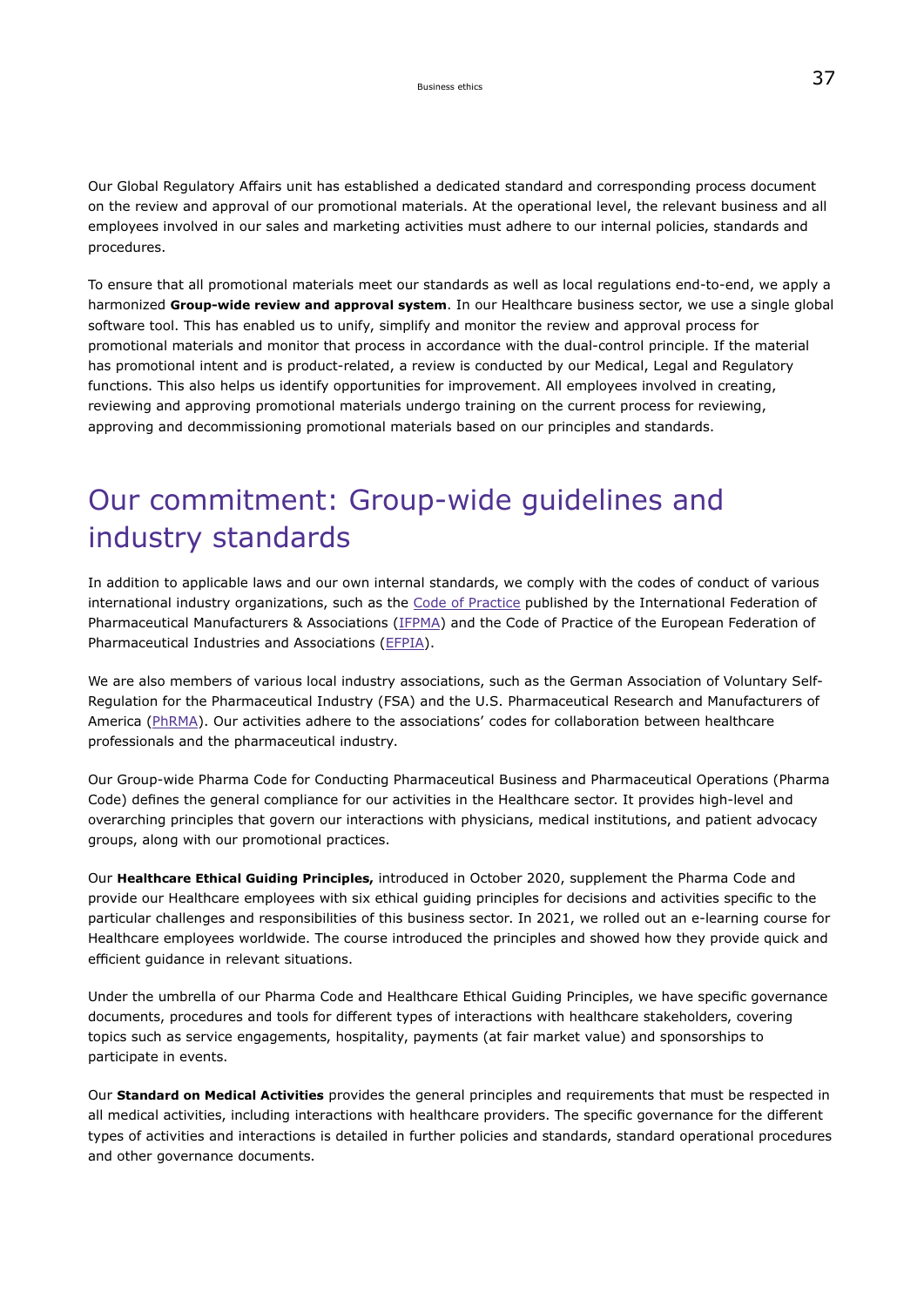### Collaborating with patient advocacy groups

Our Policy on Interactions with Patients, Patient Opinion Leaders and Patient Organizations provides a comprehensive framework for our interactions with these key stakeholders. Our guideline entitled Good Practice and Process Guidance: Engagement with Patients, Patient Opinion Leaders and Patient Organizations provides additional guidance for our interactions with these stakeholders. It reflects our commitment to prioritizing patient well-being. Through this policy, the supplementary guideline and specific local policies, we provide a robust guidance structure to support our employees in remaining compliant throughout their interactions with patients, patient opinion leaders and patient organizations.

We seek to improve patients' quality of life, which is why we support the work of patient advocacy groups. These groups in turn provide patients, family members and caregivers with information on disease management.

### Supporting medical education

In order to contribute to medical advances that benefit patients, we organize non-promotional global medical education programs worldwide through our Global Medical Education and Academic Organization Relations department. We offer an Integrated Medical Education Portfolio comprising company-led or independent and continuing medical education programs funded by third-party organizations (medical education providers, medical societies, academic organizations, etc). We take an **ethical, transparent and responsible approach** aimed at providing fair, balanced and objective content. This is designed to allow the expression of a diverse range of theories and recognized opinions.

All requests for medical education funding are channeled through an approval process that falls under our R&D and Compliance functions, in line with our Standard on Medical Education Funding and our Company-led Programs Policy. This process ensures that all funds available for medical education programs are granted according to established internal guidelines and criteria, while also complying with all applicable laws and industry codes.

We also partner with industry associations, such as Global Alliance for Medical Education [\(GAME](https://www.game-med.net/)), International Alliance for Continuing Medical Education, (*iPACME*), European Federation of Pharmaceutical Industries and Associations ([EFPIA\)](https://www.efpia.eu/) and Medical Affairs Professional Society [\(MAPS](https://medicalaffairs.org/)). Together with these associations, we discuss how to improve and harmonize quality standards for medical education.

### Transparent reporting

In 2021, we continued to publish financial and non-financial contributions that we made to healthcare stakeholders in the healthcare industry, such as healthcare professionals and healthcare organizations, as appropriate and in accordance with local laws and codes. The published information includes the names of individual recipients and their addresses as well as the purpose and amount of the transfer, as required by the applicable laws and codes. Before publishing, we secured all necessary informed consent forms, as required by the applicable data privacy regulations.

In addition to disclosing monetary transfers of value on an individual level, we continue to **publish overall** spending on our [research and development](#page-168-0) activities, as required.

Apart from disclosing transfers of value to healthcare professionals and healthcare organizations as required, we ensure transparency on our voluntary unsolicited donations to European patient organizations by publishing the contribution details on our [website.](https://www.emdgroup.com/en/company/responsibility/how-we-do-business/transparency-in-healthcare/efpia-patient-organisation-reporting.html) The report is updated annually and includes all amounts, recipients and the purpose of each transfer of value, thus also meeting **our obligation** as an [EFPIA](https://www.efpia.eu/) member.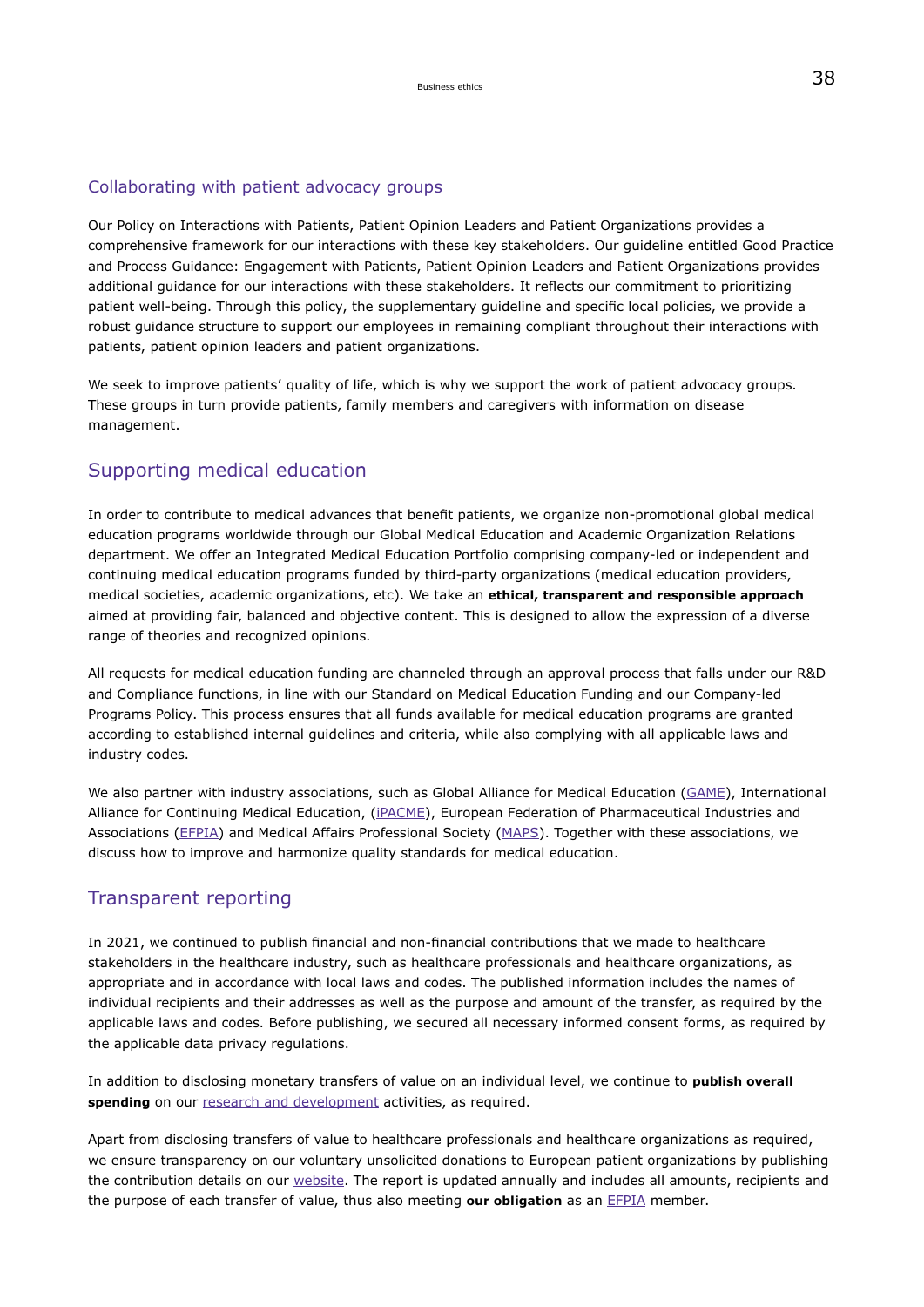## Regular employee training

In 2021, we continued with the international roll-out of our Code of Conduct-related training curriculum on dealing with **dilemmas in healthcare-specific situations**. This is a comprehensive and interactive training course that seeks to improve participants' awareness and understanding of such dilemmas, for example when overhearing a conversation that may or may not constitute attempted bribery. We plan to further implement this training program in all countries where our Healthcare business sector operates. The success of this program has prompted us to introduce a similar program in our Life Science and Electronics business sectors.

Employees who are responsible for the promotion of our pharmaceutical products receive regular training on current guidelines. This applies to individuals in sales, marketing and functions who work directly with healthcare providers. We conduct these seminars either locally in a classroom setting or as e-learning courses.

New employees participate in **onboarding training** dealing with the review and approval of promotional materials. Additionally, employees in charge of marketing and promotion of pharmaceutical products can also access our respective guidelines via our corporate intranet.

Based on their roles and responsibilities and in order to remain up to date, employees participate in mandatory e-learning courses and classroom trainings on our policies and guidelines as well as important changes to the reporting requirements of transfers of value.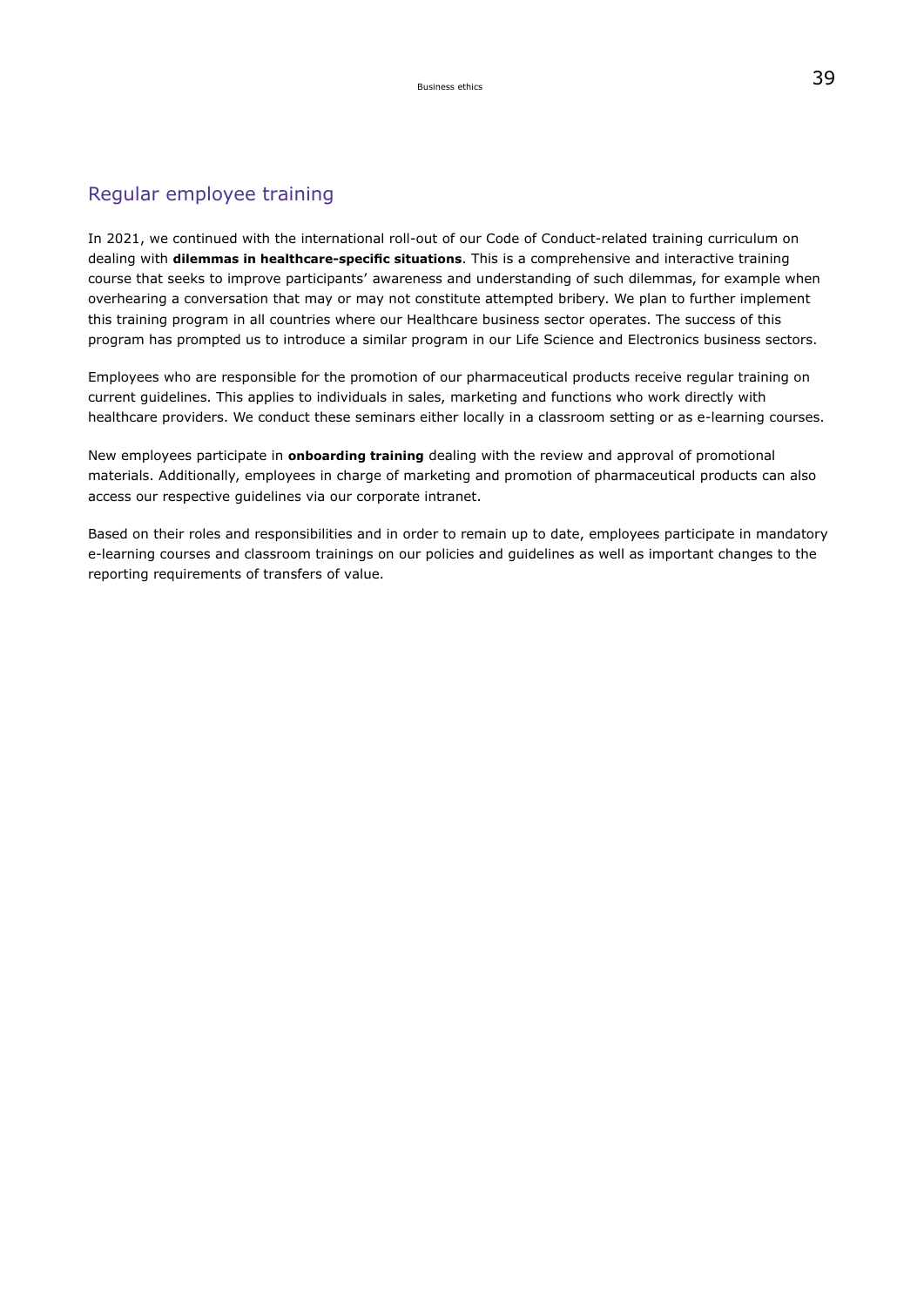## Tax governance

Our company operates in a complex legal environment and is subject to various tax obligations due to its domestic and foreign business activities. It is our responsibility to ensure compliance with tax legislation in all countries in which we operate and to be transparent. To this end, we have a tax organization in place that clearly defines responsibilities, processes and controls.

### Our approach to taxes

We believe that fair taxation serves as a backbone of any functioning society. Therefore, we expect public authorities to take transparency, predictability and non-discrimination into consideration when implementing taxation measures. We understand that tax is embedded in almost every aspect of commercial operations and our company therefore acts as a **responsible taxpayer** with respect to the following objectives:

- Ensuring timely and proper execution of tax obligations;
- Securing material correctness of tax positions determined in the annual financial statements and tax declarations;
- Ensuring effective tax **risk management** and tax monitoring;
- Avoiding inappropriate structuring leading to benefits not provided for by tax law.

## Roles and responsibilities

Taxes are managed in different units within Merck KGaA, Darmstadt, Germany. Group Tax is generally responsible for tax matters of Merck KGaA, Darmstadt, Germany and provides tax standards for the whole Group – with the exception of customs, consumption tax and wage tax. The Export Control and Customs Regulations unit within the Corporate Sustainability, Quality and Trade Compliance (SQ) function is responsible for customs and consumption tax. Human Resources is responsible for wage tax. Certain tax tasks are managed by other units of Merck KGaA, Darmstadt, Germany or the Group´s Business Services unit (MBS).

The Group Chief Financial Officer (CFO) is responsible for the Group Tax function. He delegates his tasks related to tax matters to the Head of Group Tax. The Head of Group Tax is also responsible for defining the organizational structure of the function, for monitoring it on an ongoing basis and for adapting it if necessary. In addition, the local tax unit in the United States reports directly to the Head of Group Tax.

At the subsidiary level, the local CFO is generally responsible for tax matters, managed either by local tax units, by external advisors, or, for Germany and our U.S. subsidiaries, by Group Tax. The local CFOs report to the regional CFO. The regional CFO ultimately reports to the Head of MBS, who reports to the Group CFO. If no local CFO is assigned, the tasks are undertaken by a designated employee in the Finance unit.

Tax-related topics can also be reported through our [compliance hotline,](https://www.emdgroup.com/en/sustainability/products-and-businesses/compliance-and-ethics.html) our Group-wide whistleblowing system.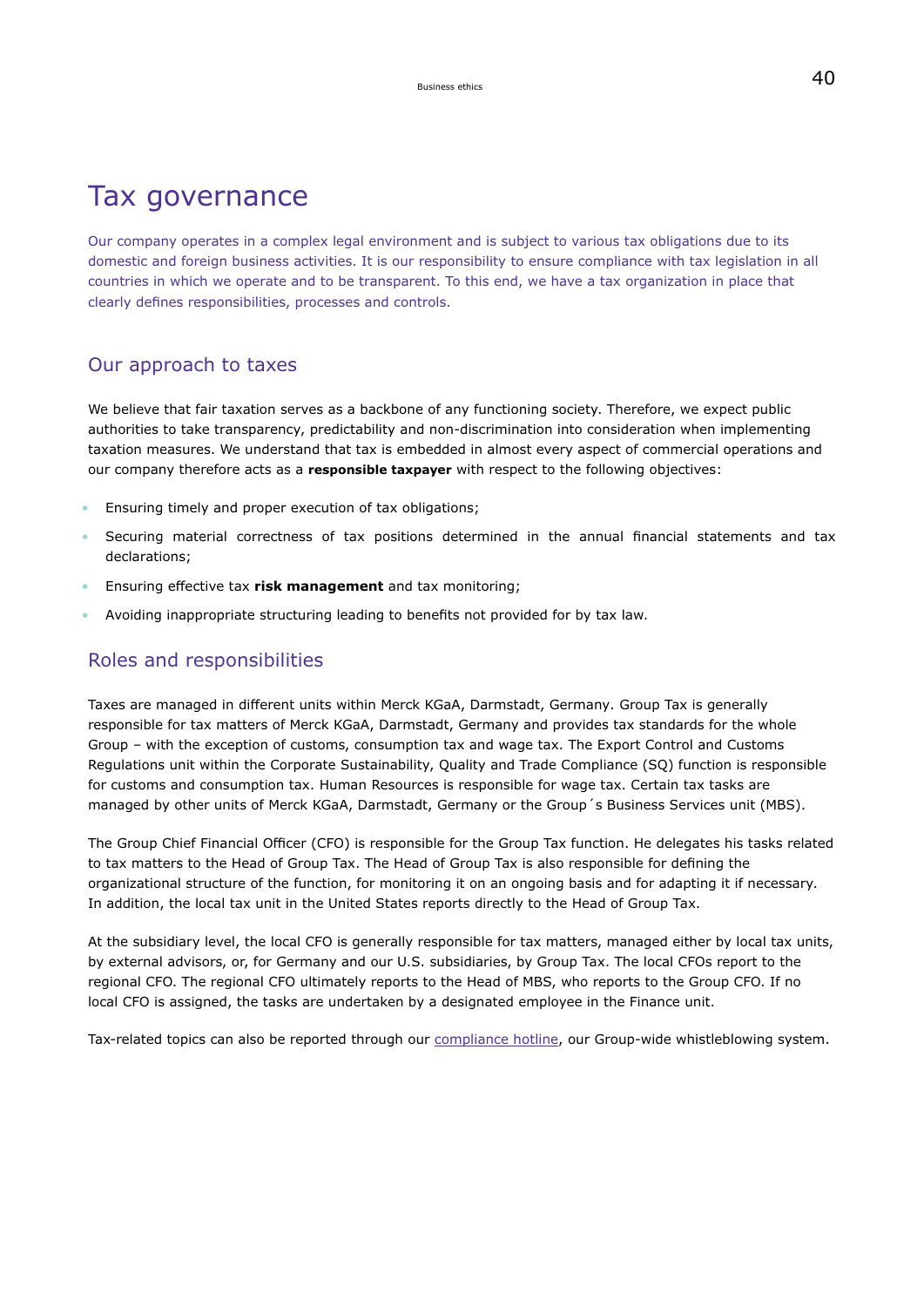### Our commitment: a tax principle

Our **Tax Principle** is part of our tax **internal control system**. It represents the framework and minimum requirements for all tax-relevant processes, methods and structures within our company. This principle

- outlines the tax compliance culture within the Group;
- defines our tax compliance objectives;
- specifies the organizational framework for tasks, roles and responsibilities, which ensures compliance with tax rules within the Group;
- establishes basic rules for the exchange of tax-relevant information.

The Tax Principle was issued by the Executive Board and applies to the entire Group. We review it at least once a year and modify it if necessary. In the event of extraordinary events, such as changes to the business strategy, organizational structures or risk management processes, the principle is reviewed on an ad hoc basis and adapted as appropriate. The Head of Group Tax is responsible for annual and ad hoc reviews, as well as modifications to the principle. Any modifications are discussed and coordinated with the Group CFO.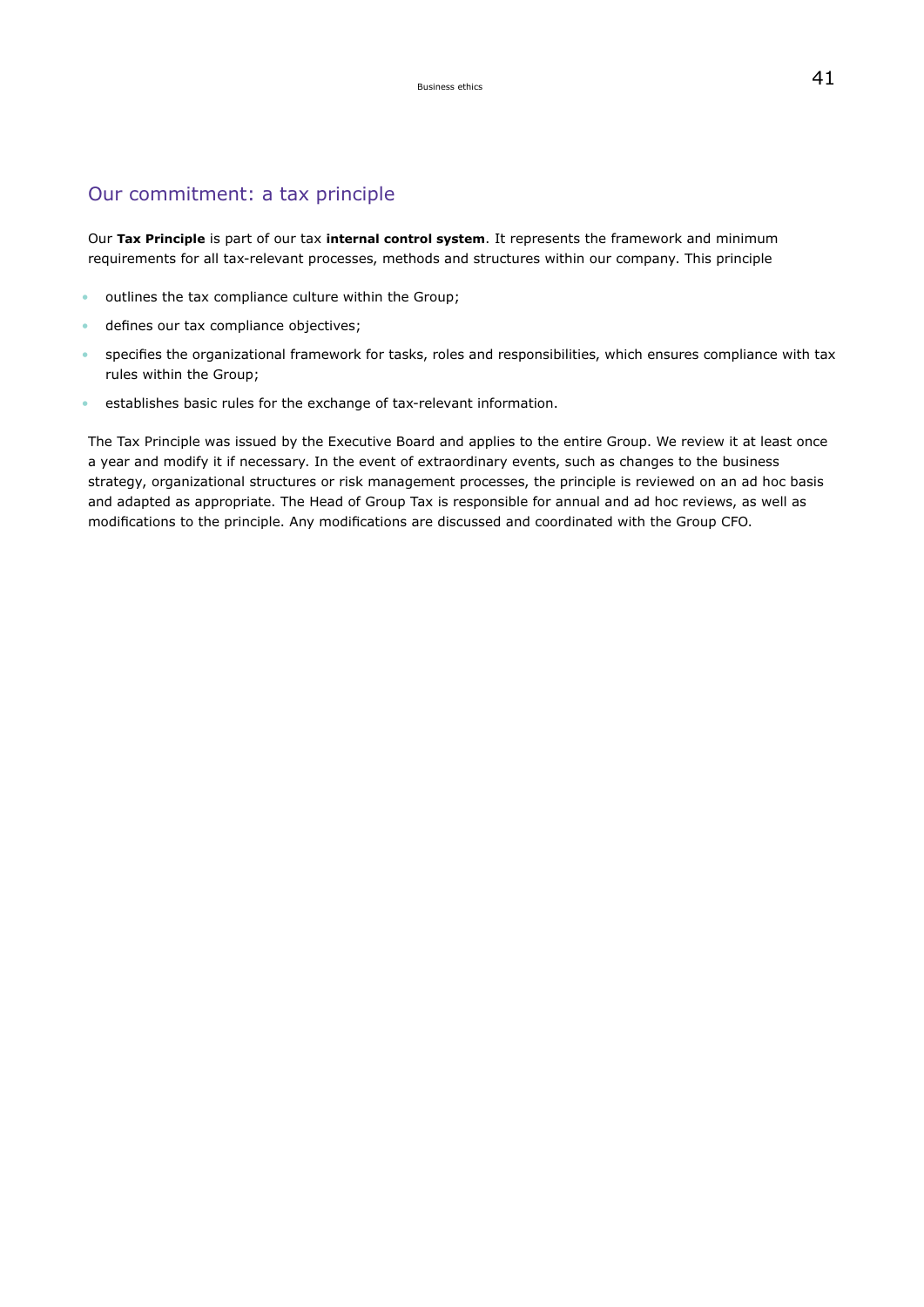# **Suppliers**

## Sustainable supply chain management

Our company procures many raw and packaging materials, technical products, components, and services from around the world. We aim to promote supply chain stability while providing our customers with high quality products and services. We expect our suppliers to share our ethical, social and compliance standards and apply these within their own supply chains.

### Our approach to sustainable procurement

One of the goals of our supplier management endeavors is **compliance with fundamental environmental and social standards**, in addition to high-quality, reliable delivery and competitive prices. We have introduced relevant strategies, processes and guidelines that we are continuously improving in order to prevent violations of supply chain standards and improve our sustainability performance.

To achieve our corporate [sustainability goals](#page-10-0), our Group Procurement team is working closely with our suppliers. We aim to create transparency in all our sourcing regions and fully integrate sustainability into all our value chains.

Therefore, we have set two new key indicators that will measure our journey towards increasing this transparency by evaluating the **sustainability performance of our relevant suppliers** with valid sustainability assessments. Our definition of valid sustainability assessment includes assessments carried out over the last three years and performed by a reliable, approved source. Relevant suppliers either indicate a specific country and industry risk or contribute to a major part (50% minimum) of our purchase volume. For the risk evaluation, we apply the risk data provided by [EcoVadis](https://ecovadis.com/) for almost our complete purchase volume (98%). For the calculation of our purchase volume, we consider sourcing-relevant third parties (excluding expenses such as taxes and customs, as well as fees and memberships). We measure these key indicators using two equally weighted metrics: coverage in terms of purchase volume (2021: 65%) and the number of suppliers (2021: 21%).

We view our approach to supply chain sustainability as a journey and are continuously working to improve and further develop our policies and processes. While doing so, we ensure that all legal requirements are taken into account and that corresponding measures are initiated where necessary. For this purpose, in 2021 we set up an internal working group tasked with ensuring that we are compliant with the [German Supply Chain Due Diligence](https://www.bundesregierung.de/breg-en/federal-government/supply-chain-act-1872076) [Act](https://www.bundesregierung.de/breg-en/federal-government/supply-chain-act-1872076).

### Supplier Decarbonization Program

Our Supplier Decarbonization Program is a key element contributing to reduce our emissions in line with our decision to join the Science Based Targets initiative. Through the program, we aim to **reduce greenhouse gas emissions** associated with purchased goods and services as well as capital goods.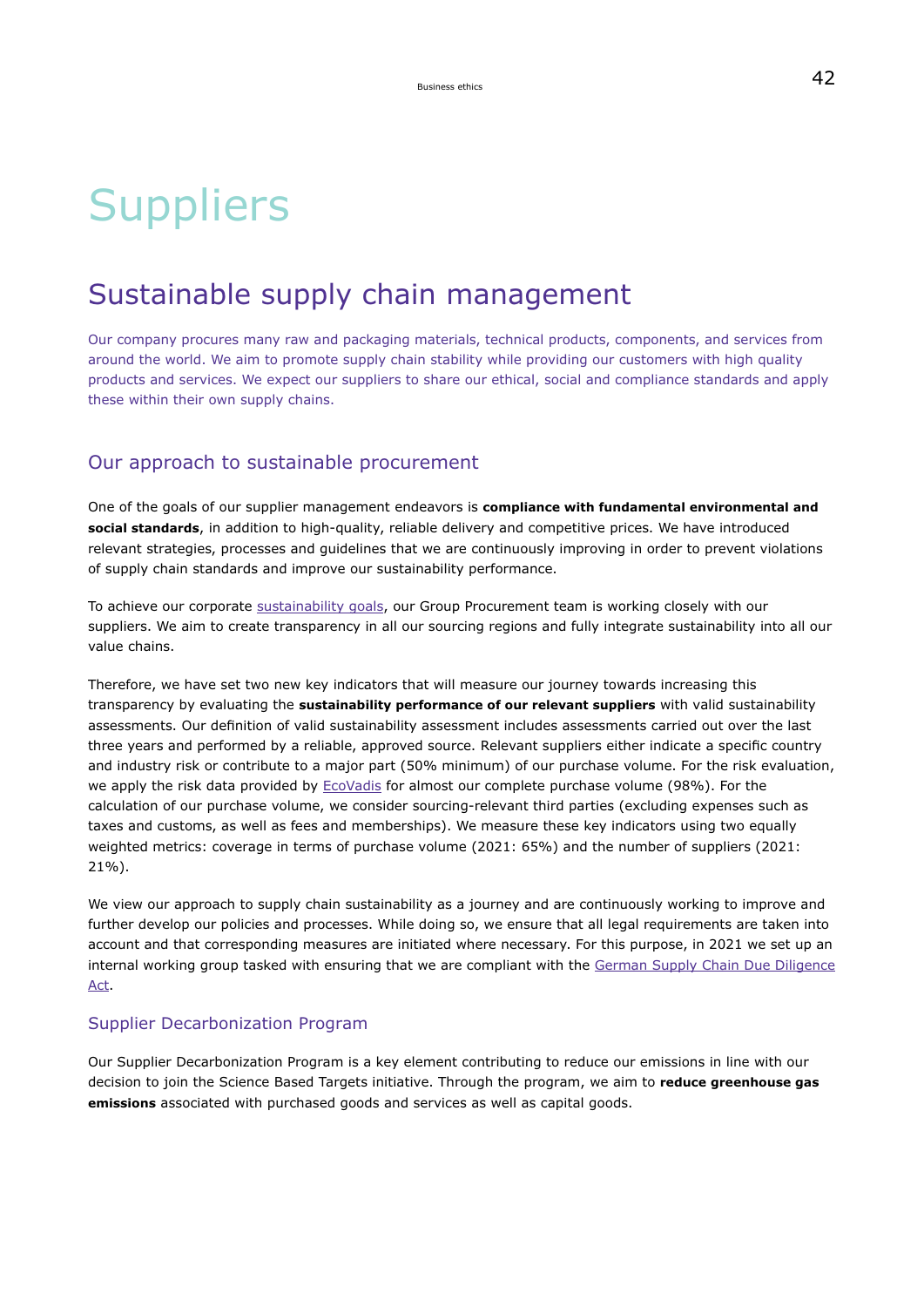We set up a cross-functional Supplier Decarbonization Program team within Group Procurement to define our strategy and drive the execution of a ten-year program plan. We also started to provide training sessions and materials for procurement managers and sourcing teams. We intend to approach our suppliers in waves and contacted the first target group with a letter from our Chief Procurement Officer, information about our aspirations and a questionnaire to assess their current decarbonization status. Our sourcing managers collect relevant supplier data in a global monitoring database.

We are developing an automated carbon accounting tool to manage the large quantities of data on the  $CO<sub>2</sub>$ emissions of our suppliers. It will be available by end of 2022.

More information on our climate-related targets can be found [here.](#page-142-0)

#### Risk management process

To ensure supply security, we select our suppliers based on various criteria, such as country risk, material risk and supplier risk, and their strategic importance to the business. This helps our sourcing managers to identify potential mitigation actions with relevant suppliers and support them in making improvements. The approach towards our **strategic suppliers,** which account for approximately 53% of our total spend, includes the identification, monitoring and assessment of supply security risks. It comprises four main elements:

- **Supplier Risk Assessments:** to capture the overarching risks at supplier legal entity level, including multiple risk domains.
- **Alert system:** to notify our Procurement Organization in the event of a risk or production issue arising with any of our suppliers.
- **Material Risk Assessments:** to determine the risks of relevant materials used in our most significant finished products.
- **Risk Response Tracker:** to create and monitor risk mitigation activities.

We calculate risk factors for suppliers and raw materials by multiplying risk probability and risk impact. For the supplier evaluation, we consider 29 risk titles, including, but not limited to economic freedom, social unrest, unfair business practices, and poor labor practices. We have also included criteria for identifying supplier relationships impacted by **key sustainability risks,** such as mineral sourcing or animal welfare. In 2021, we further developed our supplier risk assessment, focusing on the more relevant risk titles and thus sharpening our approach.

#### Due diligence process for responsible sourcing of minerals

Our company sources and sells products that contain minerals commonly summarized under the term "3TG" (tin, tungsten, tantalum, gold – collectively also known as conflict minerals). Minerals can be extracted, traded, handled, and exported from conflict-affected and high-risk areas (CAHRAs) associated with the risk that these minerals could originate from mines or smelters controlled by armed militia contributing to human rights violations.

Our overall aim is to source materials in a **responsible and conflict-free manner** and not to contribute to adverse impacts through our sourcing activities. Therefore, we developed a comprehensive due diligence program and respective practices to address minerals originating from CAHRAs. Our program framework is in alignment with applicable laws and international standards.

Our [Responsible Minerals Sourcing Charter](https://www.emdgroup.com/company/responsibility/en/ResponsibleSourcingGroupCharter_en.pdf) forms the basis of our due diligence program. It clearly communicates our company's expectations regarding responsible sourcing to our suppliers and promotes responsible sourcing of minerals. We are continuously working to improve our due diligence practices and ensure conflict-free sourcing of 3TG.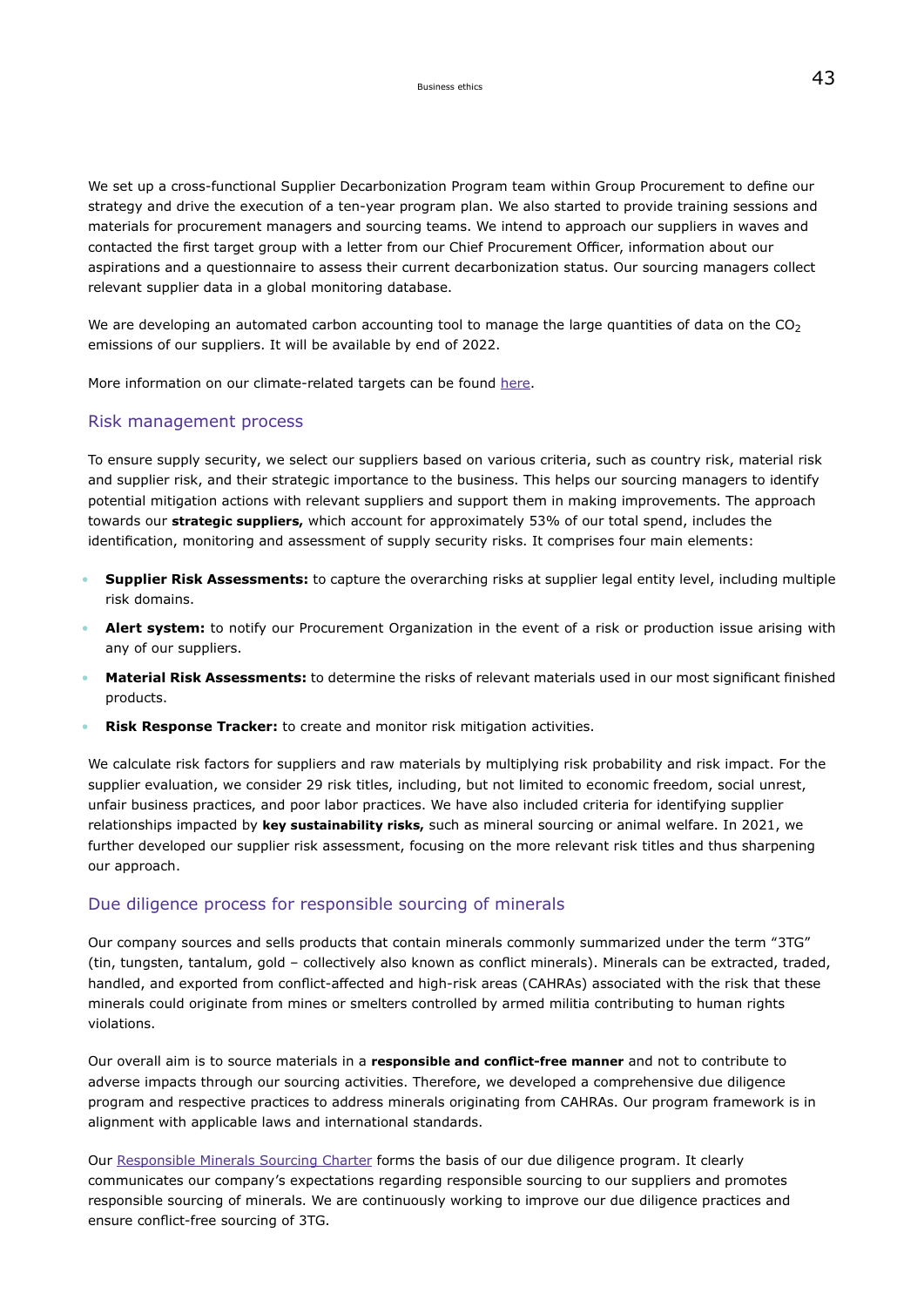Our company operates in global and complex supply chains, in many cases with several tiers of suppliers between us and the original sources of the minerals used in our products. In order to address this complexity, we are a member of the Responsible Minerals Initiative ([RMI](http://www.responsiblemineralsinitiative.org/)). RMI provides us with tools and resources to make sourcing decisions that improve regulatory compliance and support responsible sourcing of minerals from CAHRAs. RMI uses third-party auditors to audit smelters and refiners and to investigate working conditions as well as environmental, health and safety issues. In the event that sufficient RMI-based information is not obtained, we conduct further research to determine whether an appropriate level of due diligence is ensured.

## Roles and responsibilities

Group Procurement is responsible for integrating sustainability requirements into the relevant stages of our sourcing and supplier management processes. Our Center of Excellence for Supply Security coordinates the relevant measures, such as updating our guidelines where necessary, examining processes and coordinating our participation in external initiatives. Sourcing managers responsible for selecting and contracting suppliers are made aware of and regularly updated on our **guidelines and sustainability requirements** through internal communication channels and training.

## Our commitment: Guidelines and standards

We expect all our suppliers and service providers to comply with our environmental and social standards, which are primarily derived from the [core labor standards](http://www.ilo.org/global/standards/lang--en/index.htm) of the International Labour Organization [\(ILO\)](http://www.ilo.org/global/lang--en/index.htm) and the [UN](https://www.unglobalcompact.org/) [Global Compact](https://www.unglobalcompact.org/). These are defined in our [Responsible Sourcing Principles.](https://www.emdgroup.com/content/dam/web/corporate/non-images/company/responsibility/en/regulations-and-guidelines/responsible-sourcing-principles.pdf) We expect our suppliers to ensure that their subcontractors respect the same rules.

Our Responsible Minerals Sourcing Charter demonstrates our commitment to responsible sourcing of minerals from conflict-affected and high-risk areas. It applies to all our legal entities and subsidiaries worldwide, all our employees as well as any third party acting on our behalf. The charter complements the requirements set out in our Responsible Sourcing Principles.

Moreover, we support the Compliance Initiative of the German Association for Supply Chain Management, Procurement and Logistics [\(BME\)](https://www.bme.de/en/association-supply-chain-management-procurement-and-logistics/) and have endorsed the BME Code of Conduct. In particular, this code sets out rules for combating corruption, antitrust violations and child labor, upholding human rights, protecting the environment and public health, and promoting fair working conditions.

To ensure that we work based on industry standards and can rely on comparable data analytics and expert analysis, we collaborate with our peer companies in industry initiatives. We are a member of both Together for Sustainability [\(TfS\)](https://tfs-initiative.com/) and the Pharma Supply Chain Initiative ([PSCI](https://pscinitiative.org/home)).

We invite our suppliers to let us or trusted partners conduct assessments or audits to increase our supply chain transparency and identify fields of activity in order to improve sustainability performance or mitigate infringement risks. Regarding our [mica supply chain,](#page-46-0) we engage with a global consultancy to conduct audits and with the Indian organization [IGEP](http://www.igep.org/index.html) to conduct inspections. Further information can be found in the corresponding [chapter](#page-46-0).

Further information on assessments and audits conducted in the reporting year can be found [here](#page-41-1).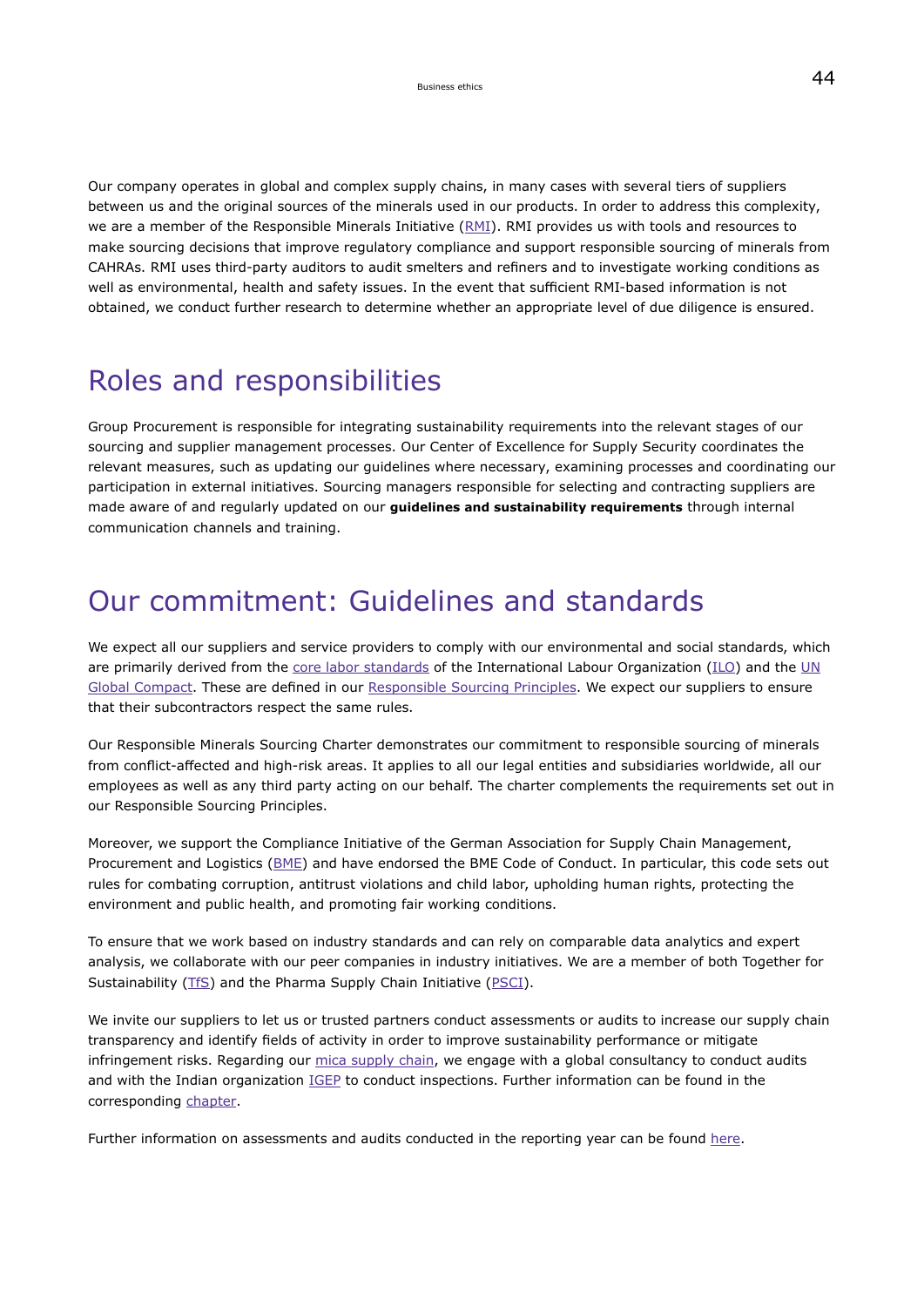## Supply chain assessments and audits

### Together for Sustainability supplier assessments and audits

Through the TfS initiative, suppliers are assessed either based on information obtained during audits or based on self-reported and publicly accessible information provided by [EcoVadis](https://www.ecovadis.com/), an independent rating agency. EcoVadis assesses suppliers from more than 160 countries and 200 sectors across the four categories of **Environment, Labor and Human Rights, Ethics, and Sustainable Procurement**. The results are shared among TfS member companies in compliance with all restrictions stipulated by antitrust law.

Through the TfS initiative, we have access to more than 1,460 valid scorecards on the assessment of our suppliers, 882 of which completed a new assessment or re-assessment in 2021. In some cases, these were initiated by us and in other cases by other TfS members.

In the context of "Grow & Deliver", the strategic framework set by TfS for the period 2020-2025, we collaborated closely with member companies to drive **capacity building within our supply chain**. In 2021, we thus conducted several webinars on sustainability assessments and audits and on how to improve supply chain transparency and sustainability performance. These webinars were prepared and hosted in collaboration with TfS and EcoVadis and offered to our sourcing managers and suppliers in all regions. We also contributed to the new best practice sharing session series "TfS Talks". As part of our contribution as a TfS member, we supported the development of a capability-building concept and implemented a training platform for sustainability knowledge and related skills. This platform will be available in several languages and for all our sourcing managers and suppliers of the 33 TfS member companies from 2022 onwards.

### Global Procurement

The total value of the goods and services we purchased in 2021 from approximately **57,000 suppliers** in more than 140 countries amounted to around € 8.6 billion, compared with approximately € 7.9 billion in 2020, representing an increase of 8.9%. Of these (including R&D services), we purchased 28% from suppliers based in North America, 46% from suppliers based in Europe, 21% from suppliers based in the Asia-Pacific region, 1% from suppliers in the Middle East and Africa, and 2% from suppliers in Latin America.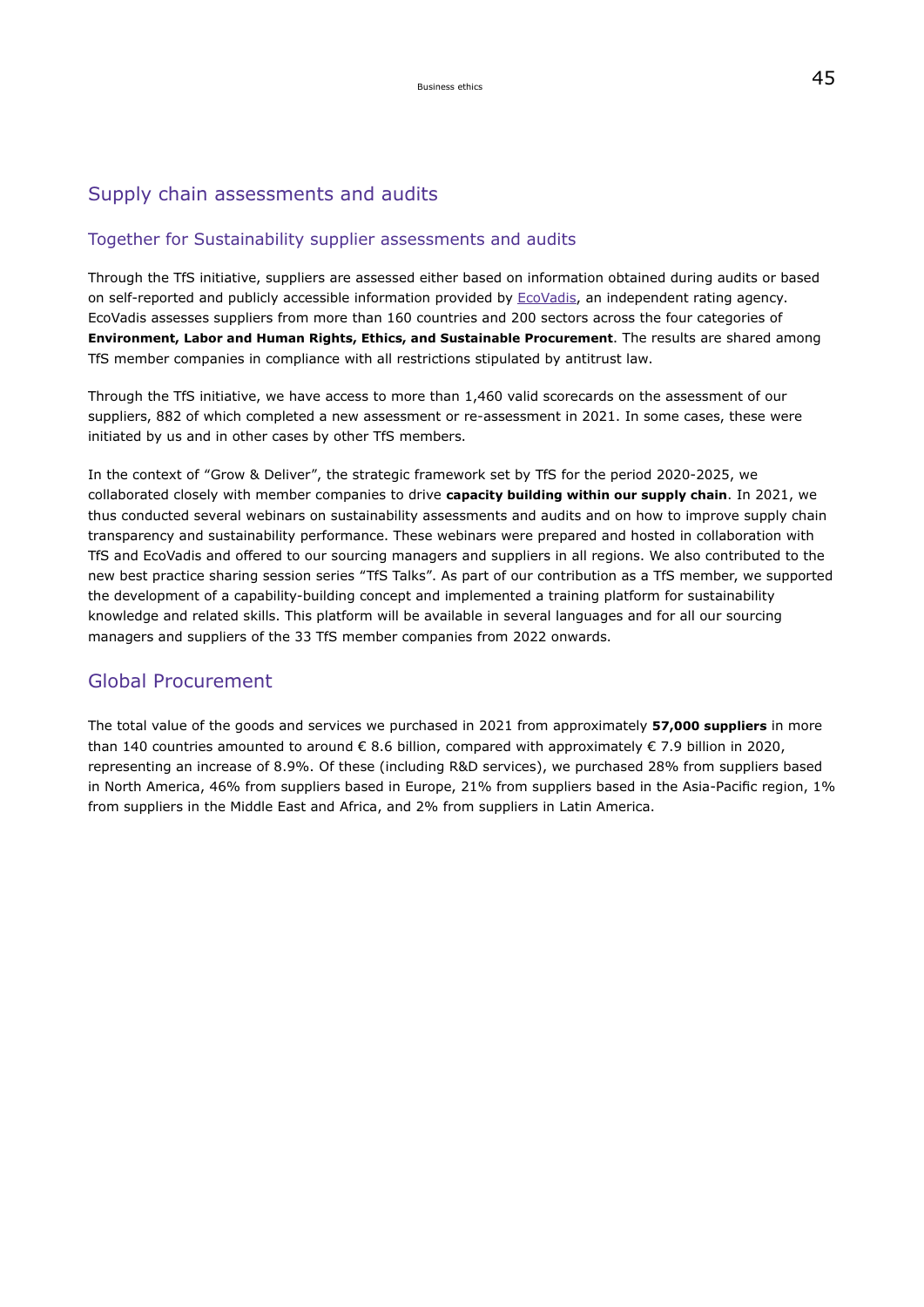#### **Purchase volume and suppliers per region – 2021<sup>1</sup>**



 $1)$  For data processing reasons, 3% of our purchase volume (1,245 suppliers) is currently not assigned to any purchase region.

### Supplier diversity

In the United States, we have specific supplier diversity programs in place to comply with local legislation. We are focusing our efforts in the United States on enhancing our current supplier locator tool by broadening the rollout among sourcing managers to improve our ability to connect with and potentially award business to a wide range of vendors. Additionally, we are continuing to work on internal awareness campaigns and training seminars for our sourcing managers and are investing in tools to expand our database of small and diverse vendors.

### Ambassadors for sustainable procurement

Since becoming established on the social network LinkedIn in 2019, the [Sustainable Procurement Pledge](https://www.linkedin.com/company/sustainable-procurement-pledge) (a TfS initiative) has evolved to become a knowledge exchange platform for procurement professionals, academics and other stakeholders. The platform has hosted various online best practice exchange events. We actively participate in the Sustainable Procurement Pledge.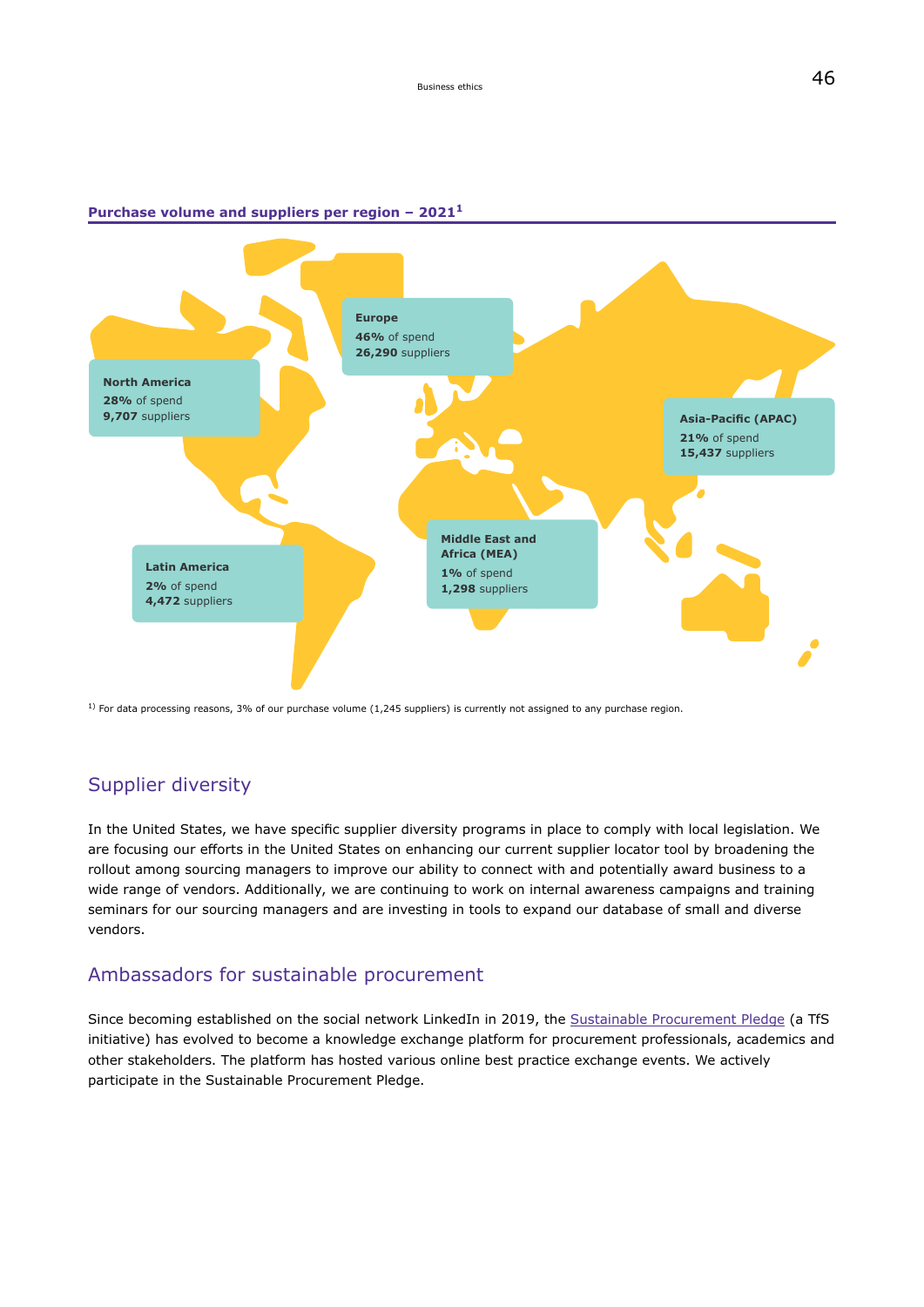## Mica supply chain

Mica is an important raw material for our effect pigments, which are used in automotive, cosmetic and industrial coatings as well as plastics. We procure the majority of our mica from the Indian states of Jharkhand and Bihar. We have taken special measures to comply with high social and environmental standards in our mica supply chain.

### Our approach to responsibility in the mica supply chain

By procuring mica from the Indian states of Jharkhand and Bihar, where political instability, poverty and child labor are widespread, we are supporting this region by safeguarding local employment and livelihoods. We source the raw material only from suppliers acting in formal working environments and monitor compliance with our standards, including the prohibition of child labor.

Our mica suppliers are informed of our standards and have confirmed that they adhere to the principles of our [Human Rights Charter](https://www.emdgroup.com/content/dam/web/corporate/non-images/company/responsibility/us/Merck_KGaA_Darmstadt_Germany_Human_Rights_Charter.pdf) as well as the requirements of our [Responsible Sourcing Principles.](https://www.emdgroup.com/content/dam/web/corporate/non-images/company/responsibility/en/regulations-and-guidelines/responsible-sourcing-principles.pdf) In the event of noncompliance with our standards, we work with suppliers to ensure the appropriate implementation of corrective measures.

**We do not tolerate child labor** and contractually prohibit our suppliers from employing children. If one of our suppliers were found to be using child labor, our company would terminate the business relationship immediately. We are driving initiatives and taking measures to improve the conditions of mica sourcing based on our high standards. We continuously review our monitoring processes to improve their effectiveness.

## Roles and responsibilities

Group Procurement has overall responsibility for sourcing mica. A steering committee is in place to involve the relevant functions and inform the respective Board members about significant developments.

We have established direct business relationships with suppliers that handle the mica supply chain in India. Our procurement unit is in direct contact with suppliers to reiterate the importance we place on ethical, social and environmental standards.

# Our commitment: Compliance with guidelines and standards

As a signatory to the [United Nations Global Compact](https://www.unglobalcompact.org/), we are actively involved in working to abolish child labor. Our [Human Rights Charter](https://www.emdgroup.com/content/dam/web/corporate/non-images/company/responsibility/en/regulations-and-guidelines/human-rights-charter.pdf) underscores this commitment. In our [Responsible Sourcing Principles](https://www.emdgroup.com/content/dam/web/corporate/non-images/company/responsibility/en/regulations-and-guidelines/responsible-sourcing-principles.pdf), we set out our expectations for our suppliers in terms of sustainability and human rights, including prohibition of child labor. Our Responsible Sourcing Principles are also an integral part of our supplier contracts.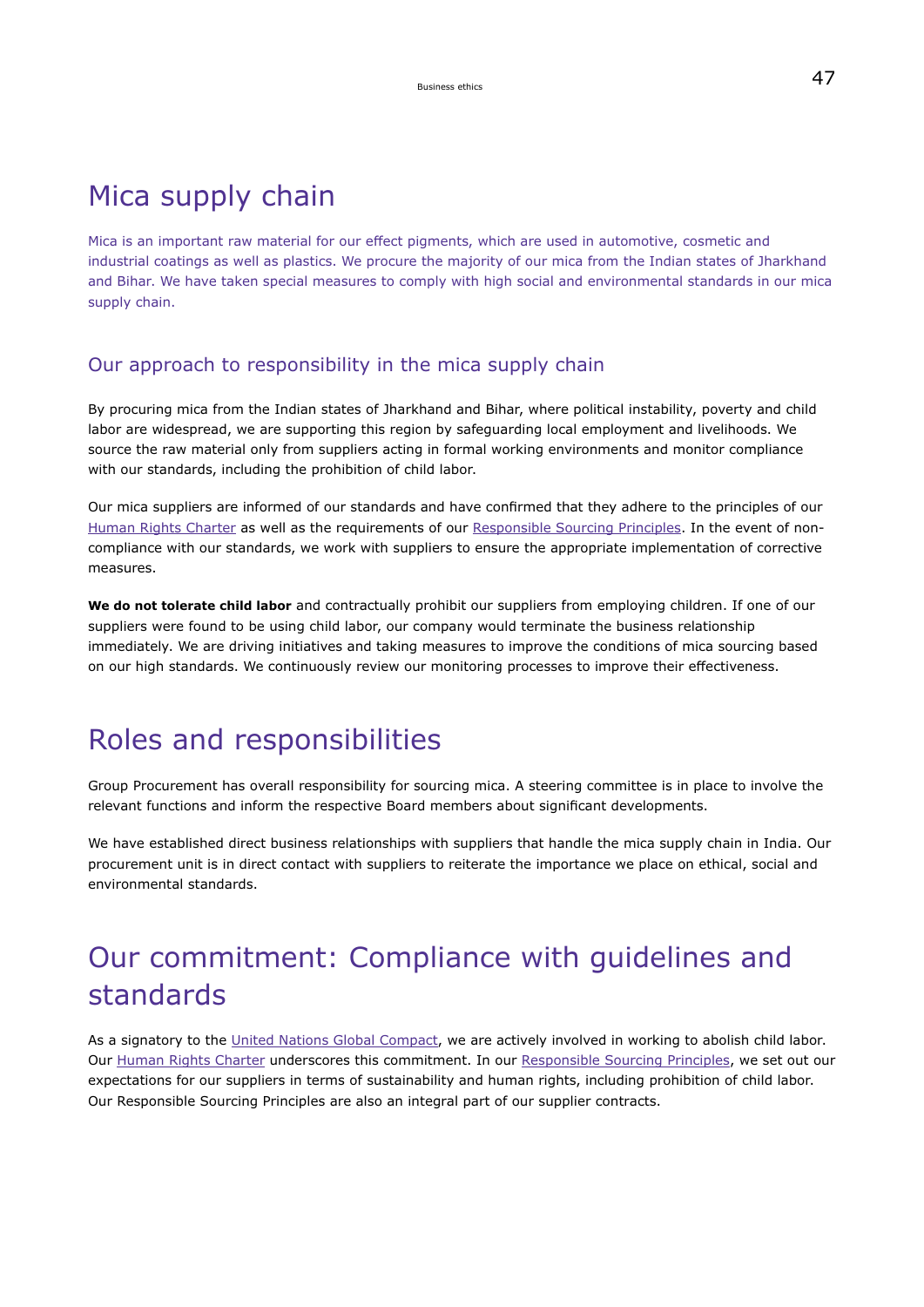### Auditing our mica supply chain

We have implemented a series of oversight mechanisms using a system that monitors and audits conformity with our social and environmental standards. In addition to visits by employees of our company, regular inspections are conducted by third parties, who conduct comprehensive announced audits as well as frequent, unannounced verification visits.

### External audits

Environmental Resources Management ([ERM](https://www.erm.com/en/locations/india/)), a leading global provider of environmental, health, safety, risk, and social consulting services, conducts external audits of mines and processing plants, investigating working conditions as well as **environmental, health and safety issues**. The audit reports document any identified shortcomings in this respect and propose corrective actions. Our employees in Kolkata (India) and Darmstadt (Germany) take action to address any identified issues. If the corrective measures are not respected, we may suspend or even terminate our business relationship.

#### Unannounced inspections

Since 2013, IGEP Consult, an Indian non-governmental organization, has conducted regular unannounced inspections to review labor standards throughout our supply chain. During these visits, IGEP officials monitor occupational safety as well as **compliance with laws preventing child labor**. In 2021, its inspections focused on medical check-ups for workers as well as the implementation of health and risk assessment concepts and safety training. In addition, IGEP has revised and improved the escalation process: Biweekly review meetings are now held with representatives of our company to assess suppliers. These meetings help identify any required actions, which our sourcing teams then discuss and implement with our suppliers. Our suppliers have successfully improved the working conditions on the sites.

### Evaluating and tracking mica sources

We use a tracking system to help ensure that the mica we purchase is derived from sources **qualified by our company** and to monitor their productivity. Based on written records of the daily extraction quantities, we review the volumes of mica reported and supplied to the processing facilities.

Our processes undergo constant review and improvement. We are also evaluating other sources for mica in accordance with our quality, social and environmental standards both in India and in other regions. In 2021, we obtained a considerable amount of our mica from Brazil, where we have also established oversight mechanisms to monitor and audit adherence to these standards. In addition, we manufacture effect pigments based on synthetic substrates as an alternative to pigments based on natural mica.

## Community outreach in the mica supply chain

We are working to improve the **living conditions of the families** in mica mining areas. Our educational efforts in Jharkhand include funding three schools with nearly 500 students as well as five vocational training centers, all run by our local partner, the NGO IGEP. At a fourth school operated by one of our mica suppliers, we provide scholarships for 200 children out of 450 enrolled at the school.

In addition to our support for education, we are also helping to improve **access to healthcare**. We are fully funding an IGEP-operated health center that serves approximately 20,000 residents in the local region.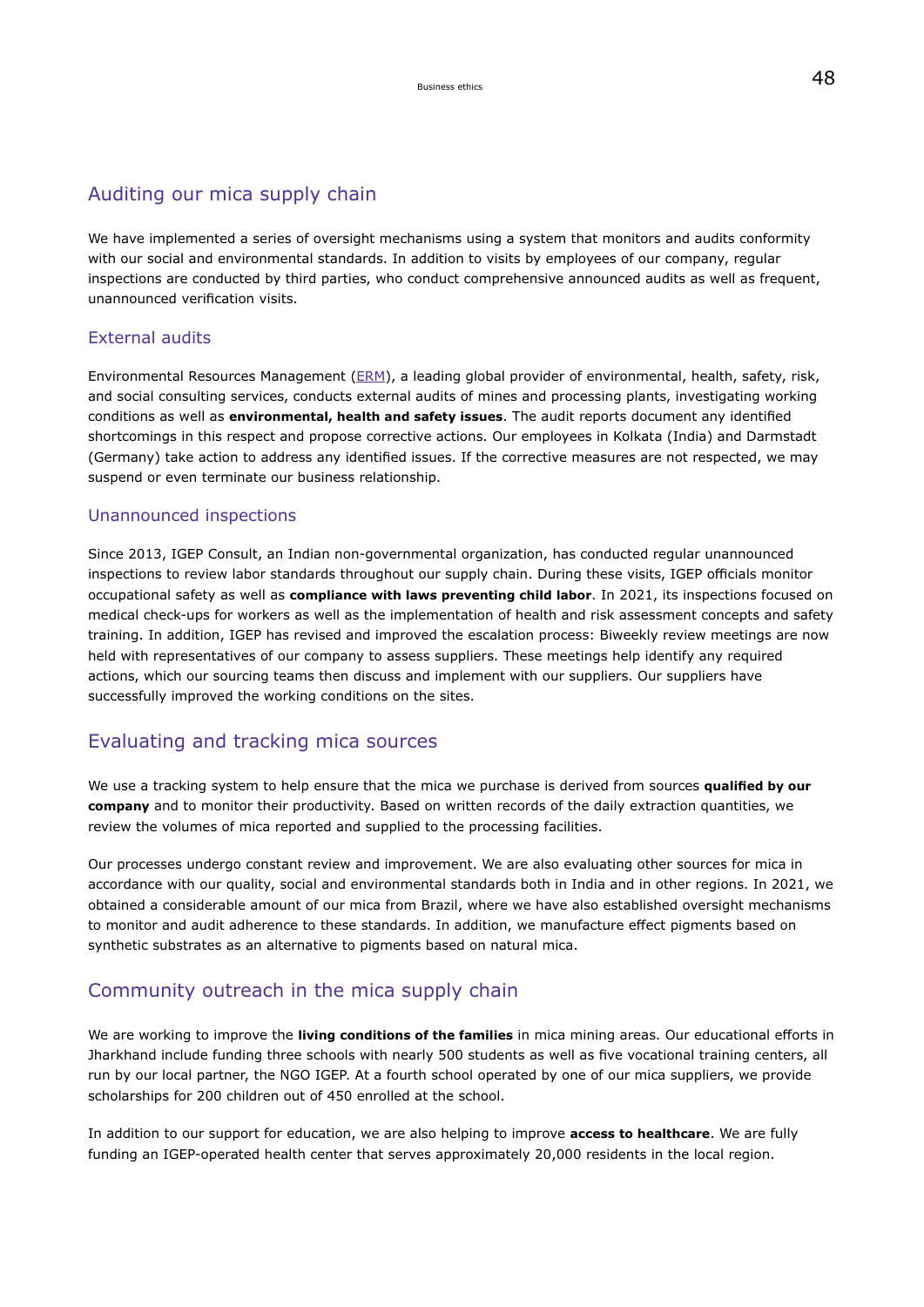## Stronger together: Joint action in the mica supply chain

We are also a founding member of the multi-stakeholder group Responsible Mica Initiative [\(RMI](https://www.responsible-mica-initiative.com/)). In 2021, we retained the presidency of the organization. The initiative aims to eradicate child labor and unacceptable working conditions in the Indian mica supply chain by **joining forces across industries**.

During the reporting year, we continued to support the RMI's work on its three main program pillars:

- **Responsible workplace standards**: In 2021, the RMI developed and issued an updated version of the workplace standards, supplemented by training for local mica processors.
- **Community empowerment**: Building on the first community empowerment program in 2018, the RMI has expanded its programs to cover 130 villages, reaching more than 11,000 households in 2021. The goal is to address the root causes of child labor and improve livelihoods within the local community.
- **Advocacy**: Through continuous advocacy work, the RMI is recognized as an important partner for drafting future policies to help ensure sustainable mica mining, while eradicating the root causes of child labor.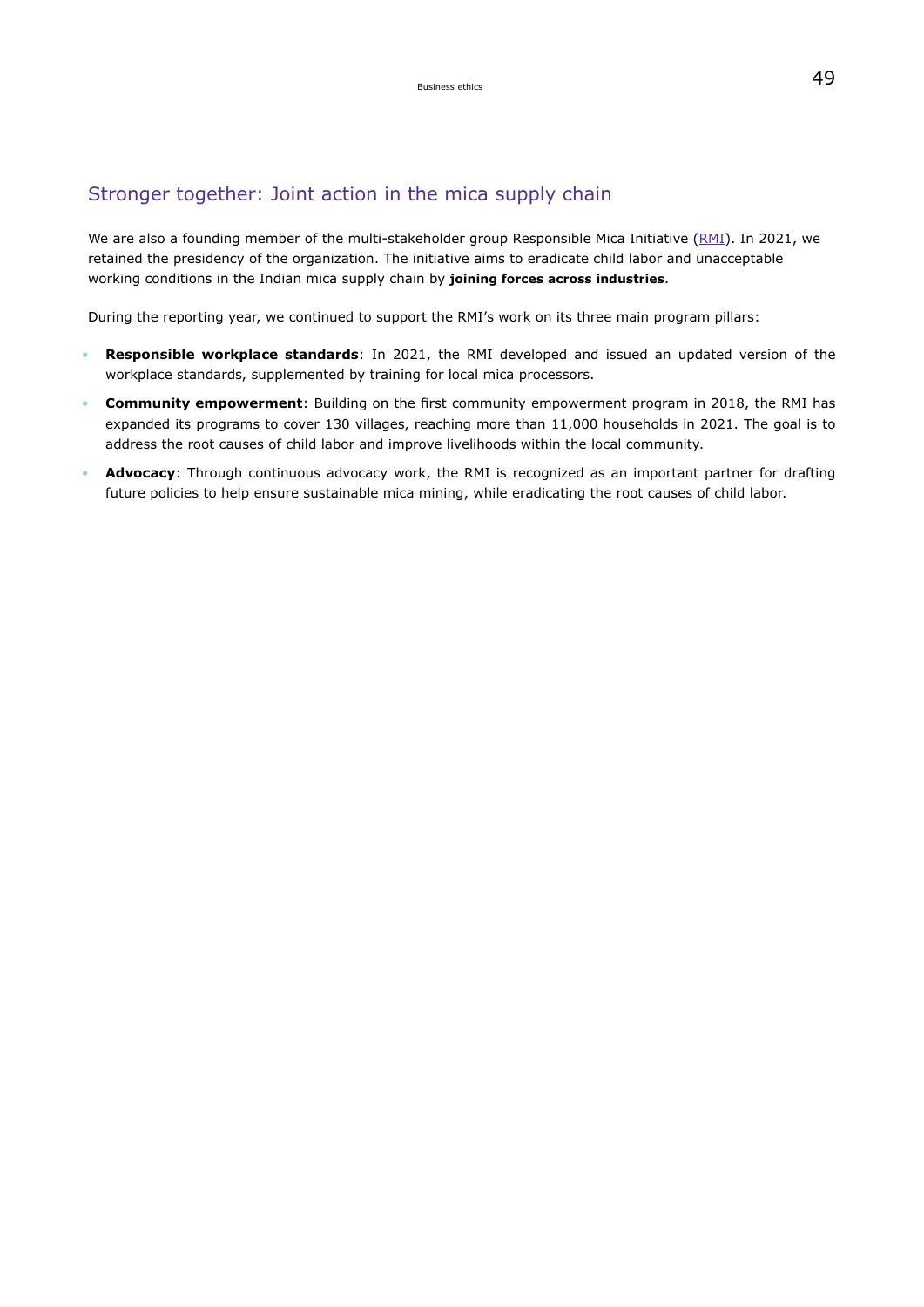# Human rights

As an international corporate group, we have a duty to respect human rights worldwide within our sphere of influence and to ensure that our business activities do not infringe upon them. By fulfilling our human rights due diligence obligations, we meet the increasing expectations of our shareholders. This enables us to remain competitive over the long term.

## Our approach to human rights due diligence

We are committed to upholding human rights, which is why we became a signatory to the UN [Global Compact](#page-236-0) back in 2005. We endeavor to prevent the risk of human rights violations, not only at our own sites but also along our entire supply chain. That is why we integrate human rights due diligence into our business processes. Our approach to human rights due diligence encompasses six main components.

#### **Our human rights due diligence process**

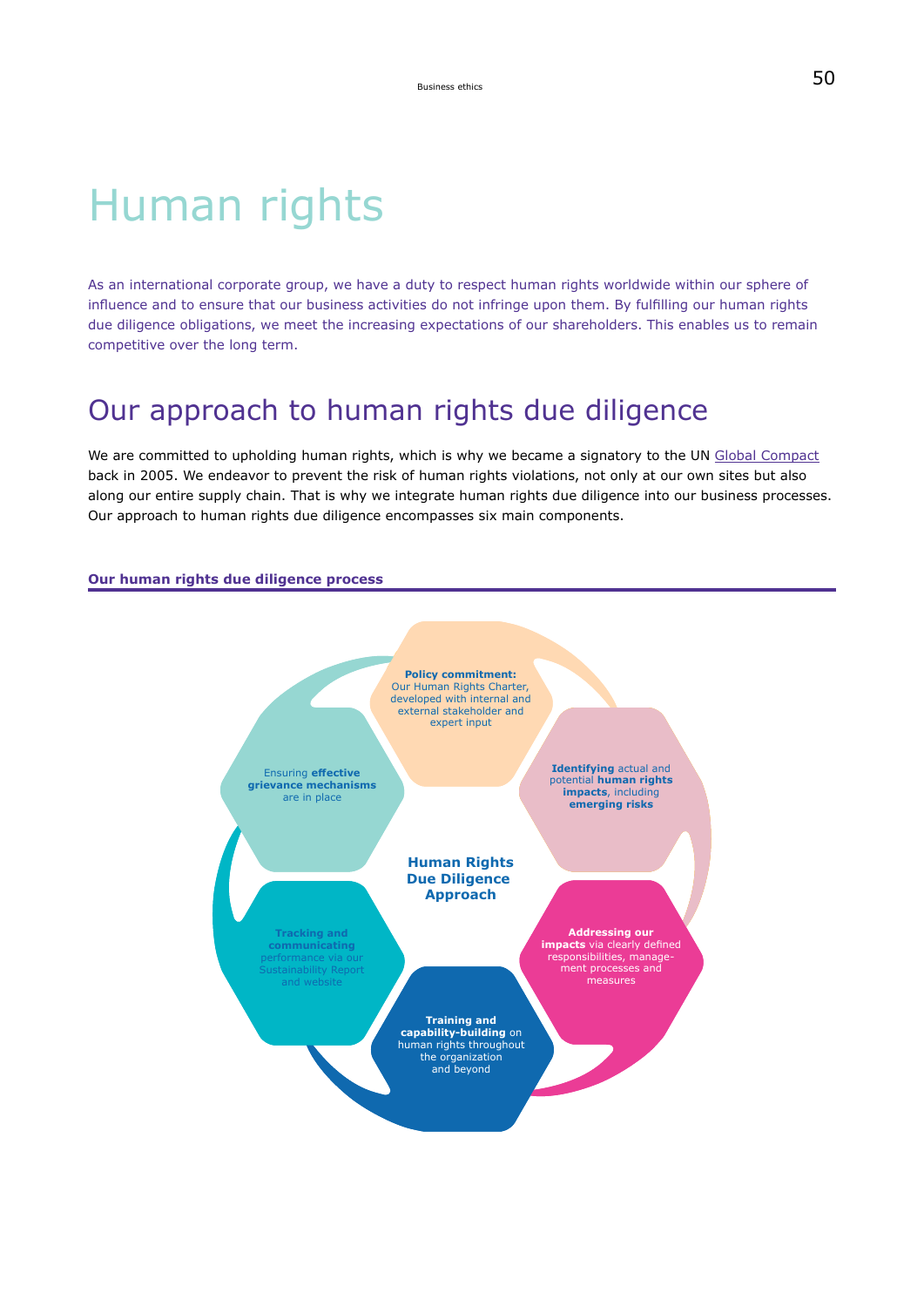We view our human rights due diligence as a **continuous process**, which we constantly adapt and improve. This also prompts us to continually review our approach. We closely monitor regulatory developments – for example, the German Supply Chain Due Diligence Act and the planned EU directive on human rights due diligence.

## Roles and responsibilities

Our Executive Board has ultimate responsibility for human rights within our sphere of influence. The Executive Board exercises this responsibility by requiring our Managing Directors to comply with human rights.

Our Group Corporate Sustainability unit is responsible for coordinating all human rights due diligence activities. The persons responsible for these issues in the respective Group functions, business sectors and local units implement the specific measures, for instance by integrating human rights due diligence into existing processes.

The interdisciplinary human rights working group (HRWG) is developing **cross-functional measures** that we are using to meet our responsibility to respect human rights. In addition, it discusses activities and current developments regarding business and human rights. The HRWG meets three to four times per year.

Within the [German Global Compact Network,](https://www.globalcompact.de/en/) we are a member of the [Business & Human Rights Peer Learning](https://www.globalcompact.de/migrated_files/wAssets/docs/Newscenter/business_-_human_rights_peer_learning_group-report_2015.pdf) [Group,](https://www.globalcompact.de/migrated_files/wAssets/docs/Newscenter/business_-_human_rights_peer_learning_group-report_2015.pdf) a working group in which we engage in dialogue with other companies to discuss challenges, current issues, experiences and successful approaches in exercising human rights due diligence.

# Our commitment: Guiding principles, charters and laws

Our [Human Rights Charter](https://www.emdgroup.com/content/dam/web/corporate/non-images/company/responsibility/us/Merck_KGaA_Darmstadt_Germany_Human_Rights_Charter.pdf) aligns with th[e](https://www.globalcompact.de/wAssets/docs/Menschenrechte/Publikationen/leitprinzipien_fuer_wirtschaft_und_menschenrechte.pdf) [UN Guiding Principles on Business and Human Rights.](https://www.ohchr.org/documents/publications/guidingprinciplesbusinesshr_en.pdf) It is our overarching human rights directive and defines the relevant requirements for our company. We expect our employees as well as our suppliers and business partners to comply with this charter.

The charter interlinks and complements our existing rules and regulations pertaining to human rights, including our [Code of Conduct](https://www.emdgroup.com/company/responsibility/de/Verhaltenskodex.pdf), [Social and Labor Standards Policy](https://www.emdgroup.com/company/responsibility/en/regulations-and-guidelines/Social-and-Labor-Standards-Policy-Website.pdf), [EHS Policy](https://www.emdgroup.com/company/responsibility/en/regulations-and-guidelines/Social-and-Labor-Standards-Policy-Website.pdf) (Corporate Environment, Health and Safety Policy), [Responsible Sourcing Principles](https://www.emdgroup.com/content/dam/web/corporate/non-images/company/responsibility/en/regulations-and-guidelines/responsible-sourcing-principles.pdf), [Responsible Minerals Sourcing Charter,](https://www.emdgroup.com/company/responsibility/en/ResponsibleSourcingGroupCharter_en.pdf) and the [Charter on Access to](https://www.emdgroup.com/company/responsibility/en/regulations-and-guidelines/intellectual-property.pdf) [Health in Developing Countries.](https://www.emdgroup.com/company/responsibility/en/regulations-and-guidelines/intellectual-property.pdf) Our standards cover a broad range of topics related to human rights. These include, for instance, product safety, occupational health and safety, equal opportunity, fair pay, freedom of association and collective bargaining as well as the exclusion of child and forced labor.

# Identifying actual and potential impacts on human rights

We perform **risk assessments** to understand the potential impacts our operations and business relationships could have on human rights. For instance, we investigate human rights risks at our sites as well as risks related to product and service sourcing. These risk assessments enable us to derive the corresponding strategies and measures.

Furthermore, we also track human rights risks through our strategic supplier risk process. More information on how we engage with suppliers can be found under [Sustainable supply chain management](#page-41-1).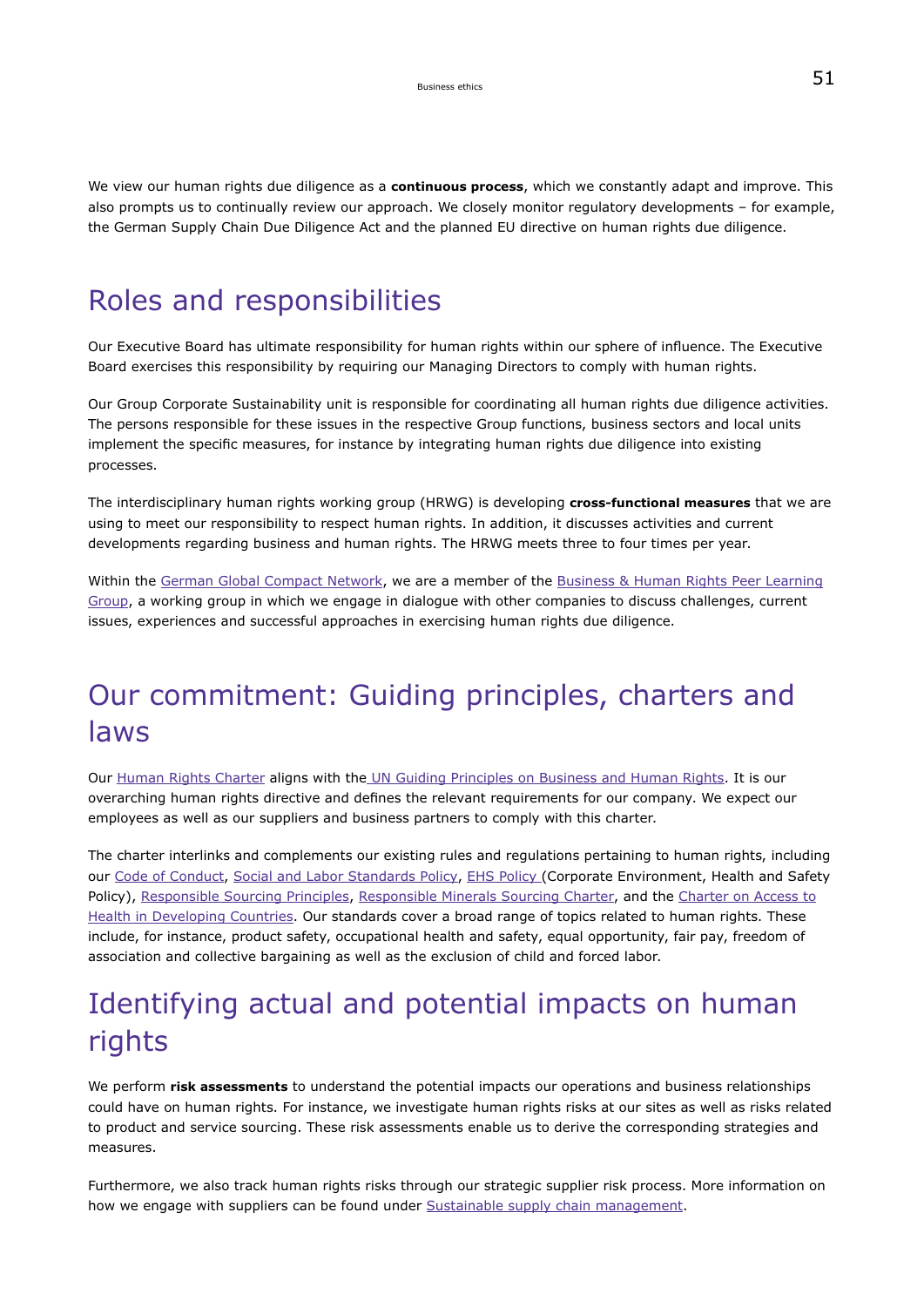<span id="page-26-0"></span>We also meet our human rights due diligence obligations when **deploying new technologies**. In 2021, we adopted the [Code of Digital Ethics](https://www.emdgroup.com/company/responsibility/us/products-businesses/CoDE-Code_of_Digital_Ethics.pdf). This defines digital ethics principles and forms the basis for the work of the Digital Ethics Advisory Panel. More information can be found under [Digital ethics.](#page-67-0)

<span id="page-26-1"></span>In the reporting period, we analyzed our activities designed to implement human rights due diligence in order to identify **potential for improvement**. We took both stakeholder and regulatory requirements into consideration. The analysis showed that we need a uniform, Group-wide process in order to better evaluate the effectiveness of our human rights due diligence. Above and beyond this, we want to further strengthen the HRWG, for instance by involving our business sectors more intensively.

## Measures to protect human rights

### Auditing our suppliers and sites

We use internal audits to check whether the workplace requirements of our Human Rights Charter are being observed at our sites. More information on internal audits can be found under [Compliance management.](#page-28-0)

In addition, we review human rights aspects at our sites through site security risk assessments. In 2021, we formalized the assessments as security audits, which will be implemented at regular intervals in line with the audit plan in the future. The audits are one control mechanism of our security governance framework. Increased risk transparency and centralized CAPA tracking allows us to ensure that out sites meet **securityrelevant human rights aspects**.

Through the [Together for Sustainability](https://tfs-initiative.com/) (TfS) initiative, we determine whether our strategic suppliers comply with human rights standards.

### Human rights and investment decisions

When projects exceed a certain cost threshold, our Investment Committee must approve the expenditure. In its decision, the committee considers various aspects related to the project, including environmental impact and health and safety. Furthermore, our Code of Conduct is binding where investment decisions are concerned. In 2021, we integrated human rights topics into the decision-making process for mergers and acquisitions.

### Creating awareness among our employees

To embed respect for human rights even more strongly throughout the company, we are continuously expanding our internal communication and awareness training on human rights and modern slavery.

To train our Managing Directors and senior leaders reporting directly to the Executive Board, we offer an elearning course on the requirements of our Human Rights Charter and our Social and Labor Standards Policy and the implementation thereof in their areas of responsibility. In addition, the onboarding course for all new EHS managers covers the topics of human rights and modern slavery. Furthermore, during the reporting period the regional Security Academy meetings elaborated on current developments in the areas of human rights and modern slavery. The Security Academy is a training platform for our local, national and regional Security functions. It addresses security-relevant topics and is coordinated by our Corporate Security Group function.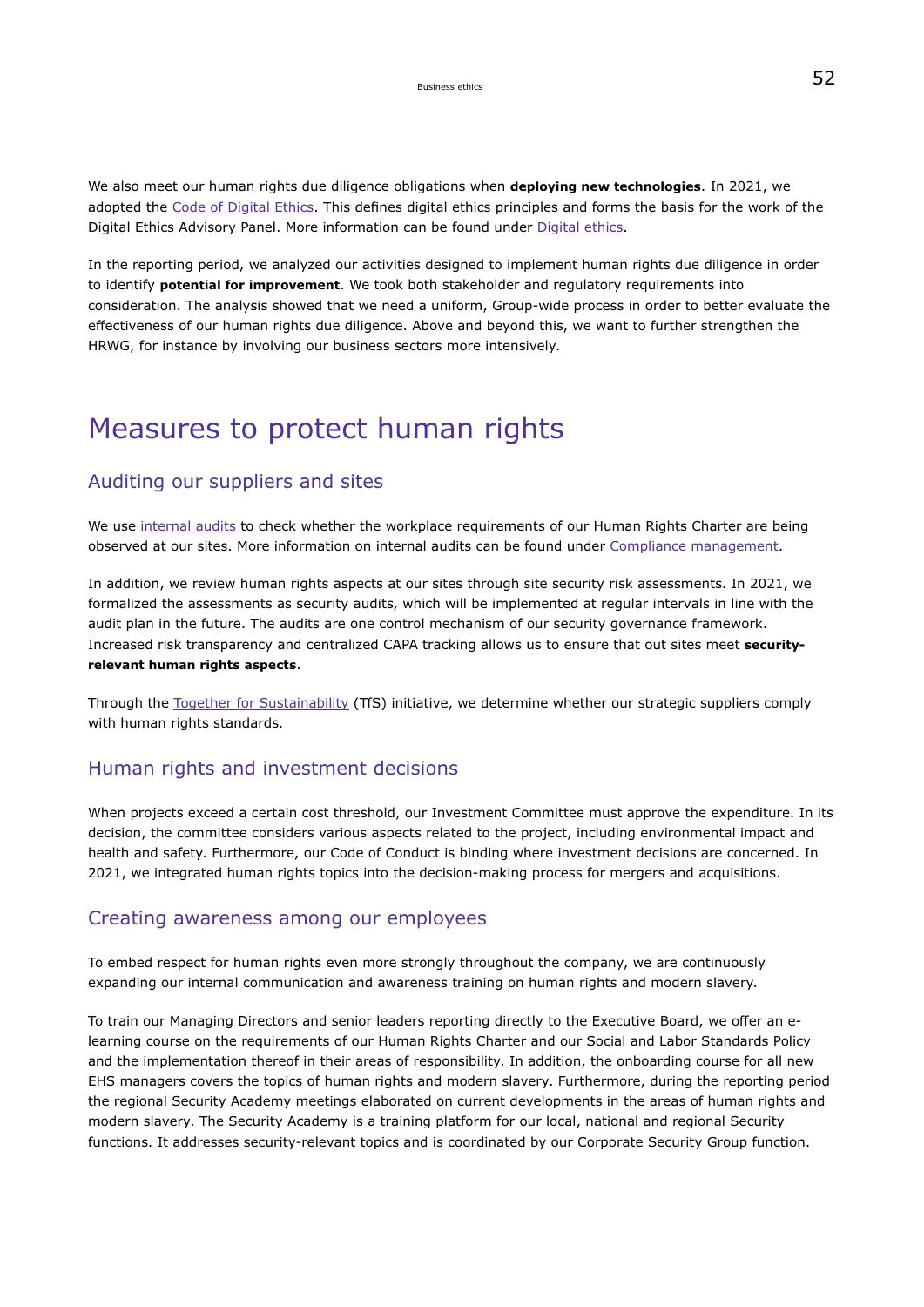### Training courses for our suppliers

As part of our membership of TfS, in 2021 we helped develop a concept for a sustainability management training platform, which is scheduled for rollout in 2022. It will be available globally, in multiple languages to all buyers and suppliers of the 31 TfS member companies.

We also participated in the #TfSTalks by sharing our conflict minerals approach, among other things. This new, interactive webinar format allows companies to exchange and discuss best practice approaches.

## Our reporting practices

We inform the public about our approaches, measures and results of human rights due diligence. We provide information on this annually in our Sustainability Report. Additionally, legislation in Australia and the United Kingdom requires us to publish the steps we are taking to counter forced labor and human trafficking. Apart from the [UK Modern Slavery Statement](https://www.emdgroup.com/content/dam/web/corporate/non-images/company/responsibility/en/%3Cspan%20class=) we also published our first [Australia Modern Slavery Statement](https://www.emdgroup.com/company/responsibility/en/AUMS-Statement.pdf) in 2021. Both have been signed by our Executive Board Chair.

## Our complaint mechanisms

Our compliance hotline is the most important channel for reporting complaints about potential human rights violations. Our employees as well as external stakeholders can report suspected cases in their respective national language, free of charge and anonymously, either by telephone or a web-based application through our [compliance hotline,](https://www.emdgroup.com/en/sustainability/products-and-businesses/compliance-and-ethics.html) our Group-wide whistleblowing system. We thoroughly investigate all complaints that we receive and take countermeasures if necessary. In 2021, **we noted no violations**, either with respect to child or forced labor or with respect to the right to collective bargaining or freedom of association. More information on the compliance hotline can be found under [Compliance Management.](#page-28-0)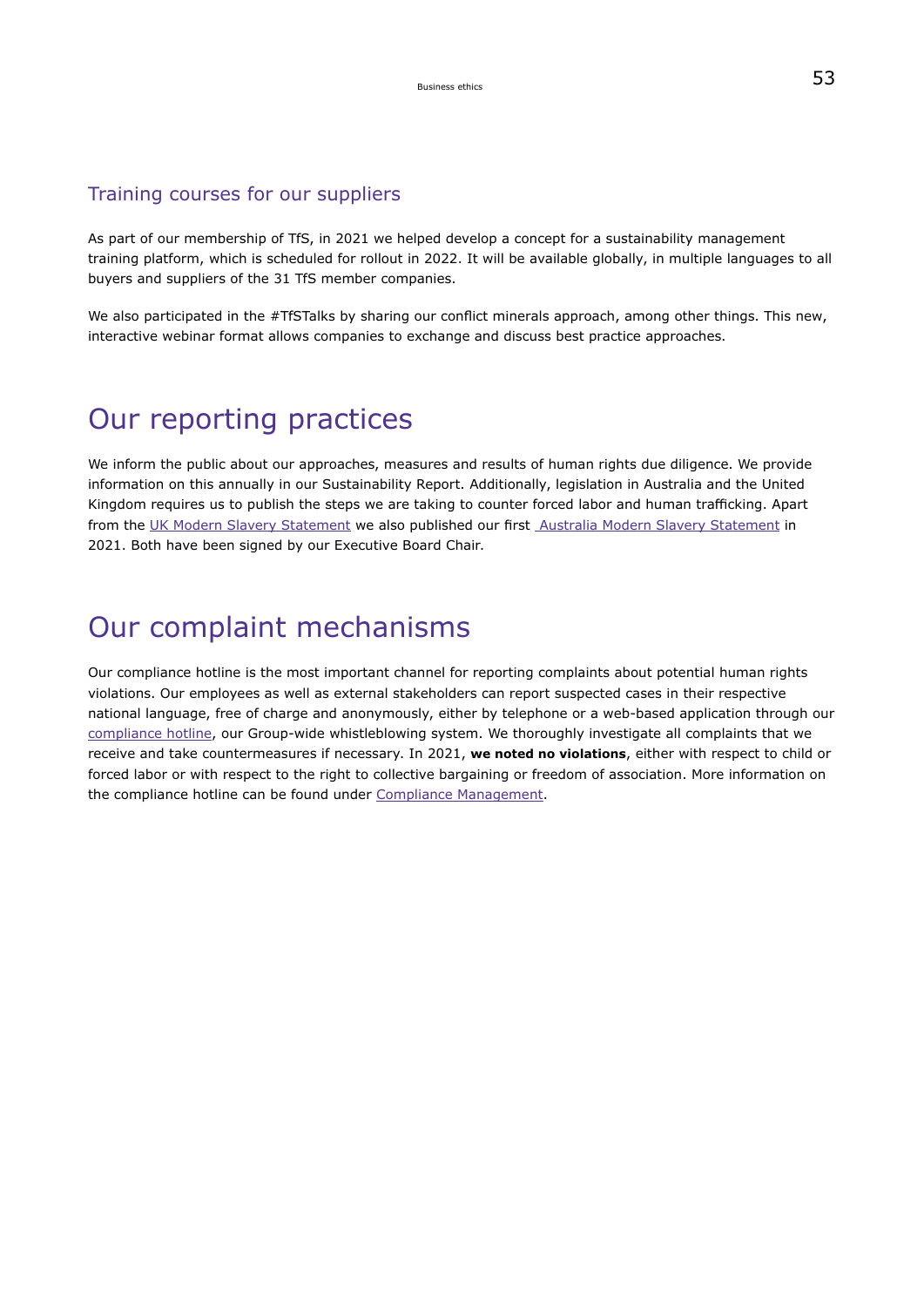# <span id="page-28-0"></span>Clinical studies

Before obtaining regulatory approval for our medicines, we conduct clinical studies with patients and, if necessary, also with healthy volunteers to investigate the safety and effectiveness of our products. We also perform extensive preclinical research, including animal testing, to demonstrate that our treatments pose no unacceptable risks to humans.

## Our approach to safe and transparent clinical studies

We conduct high-caliber clinical research that always complies with applicable laws and regulations. When performing clinical studies, we adhere to the **highest ethical and scientific standards** worldwide.

We only conduct clinical studies to investigate issues that are relevant to patients, healthcare professionals or society, and only when the medicines being tested show significant therapeutic promise and have a **positive benefit-risk ratio**. In addition, a sound, established scientific methodology must be available to investigate these scientific or medical questions. We only enroll the specific number of participants required to answer each of these questions.

Protecting the safety, well-being, dignity and rights of the patients and healthy volunteers participating in our clinical studies is of utmost importance to us. We do not intentionally expose study subjects to undue risk or irreversible harm. **Personal data privacy** is also very important to us, and we maintain a strong focus on data protection and confidentiality in compliance with statutory regulations.

We assure that no subject enrolling in a clinical study is discriminated against on the basis of ethnic origin, gender or socio-economic status.

### Patient-focused drug development

We are improving our approach to research and development by committing to patient-focused drug development (PFDD) that more actively involves patients, caregivers, and their advocates in our work. Their **valuable insights into disease and treatment management** will help us make more informed decisions at each stage of the medicine development process. We aim to make our studies easy for patients to understand while ensuring all participants have positive experiences as they contribute to our understanding of the particular disease and its treatment. We are also working to further develop the way in which our research work is communicated and how it can improve the healthcare people receive. At every level of our organization, we are additionally educating staff about the value of a close, more consistent patient interaction and the requirements to protect our patients' independence and privacy.

### Clinical studies in low- and middle-income countries

We conduct all our clinical studies in accordance with local laws and regulations, and we adhere to all relevant international scientific and ethical standards, irrespective of the region or country. We are deliberately expanding our medicinal product development to more diverse markets in order to address pressing healthcare needs in low- and middle-income countries and support the development of their healthcare systems.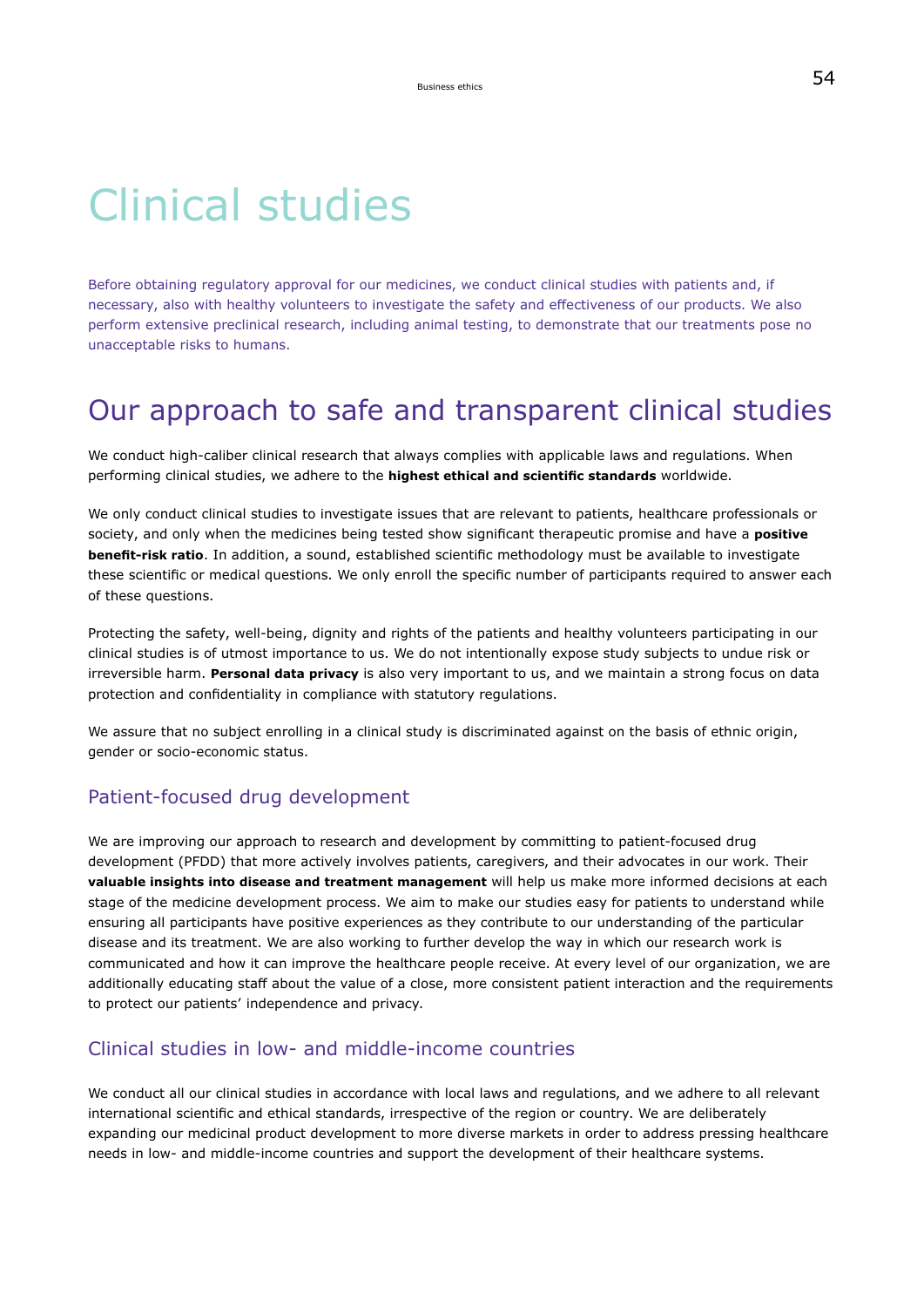When performing clinical studies in low- and middle-income countries, where there is usually a lower level of healthcare and limited healthcare infrastructure, the following also applies:

- We only do so in an environment in which the principles of Good Clinical Practice can be upheld.
- We only investigate diseases and innovative medicines that are relevant to the local population.
- We only conduct clinical studies in countries where we expect that the drug being tested will be submitted for marketing authorization and made available to patients after we have proven its efficacy and safety.

## Roles and responsibilities

Clinical drug development, including clinical studies and the related governance process, are the responsibility of the Global Development unit. The Head of Global Development reports to the CEO Healthcare, who is a member of the Executive Board.

We review the progress of new drug development at defined milestones, and make decisions about the continuation, modification or discontinuation of development, depending on the results of clinical studies.

<span id="page-29-0"></span>We have established two internal committees to oversee our clinical studies. The Development Studies Committee is responsible for the studies performed by the company on medicines that are under clinical development, while the Global Medical Decision Board is responsible for our own studies with approved medicines, as well as for all studies performed by independent investigators and supported by us (so-called investigator-sponsored studies). Both bodies consist of medical-scientific **experts and executives with longstanding experience** in clinical research. Our development and study teams present clinical study concepts to the appropriate committee. Each committee meets regularly to conduct a comprehensive review of the proposed concepts and ascertains that our studies are scientifically sound, have a legitimate scientific purpose, and are performed in accordance with the latest standards and best practices.

Before administering a new drug to humans, there must be sufficient evidence that it offers a potential **therapeutic benefit**, is sufficiently safe for use in humans and has a positive benefit-risk ratio. We only take the critical step of a first-in-human clinical trial after diligently conducting extensive preclinical testing. The decision lies with a separate committee, the Human Exposure Group, chaired by our Global Chief Medical Officer.

We continuously analyze potential **risks for study participants** before and during our clinical studies. Our Medical Safety and Ethics Board (MSEB) oversees the safety of subjects participating in our clinical studies and, as necessary, reviews the benefit-risk profiles of investigational drugs. You can find further information on the MSEB under [Patient safety](#page-105-0).

Issues may be submitted to the relevant committees by product teams or other committees (as defined in relevant standard operating procedures or committee charters). If individual employees wish to seek advice or report concerns on ethical questions, they can contact the chairperson or a permanent member of a committee directly.

# Our commitment: International guidelines and requirements

Our Human Subjects Research and Development Policy provides the framework for conducting clinical studies and helps ensure that we adhere to all applicable **legal, ethical and scientific standards**. In addition to the relevant national laws and regulations, these standards also include: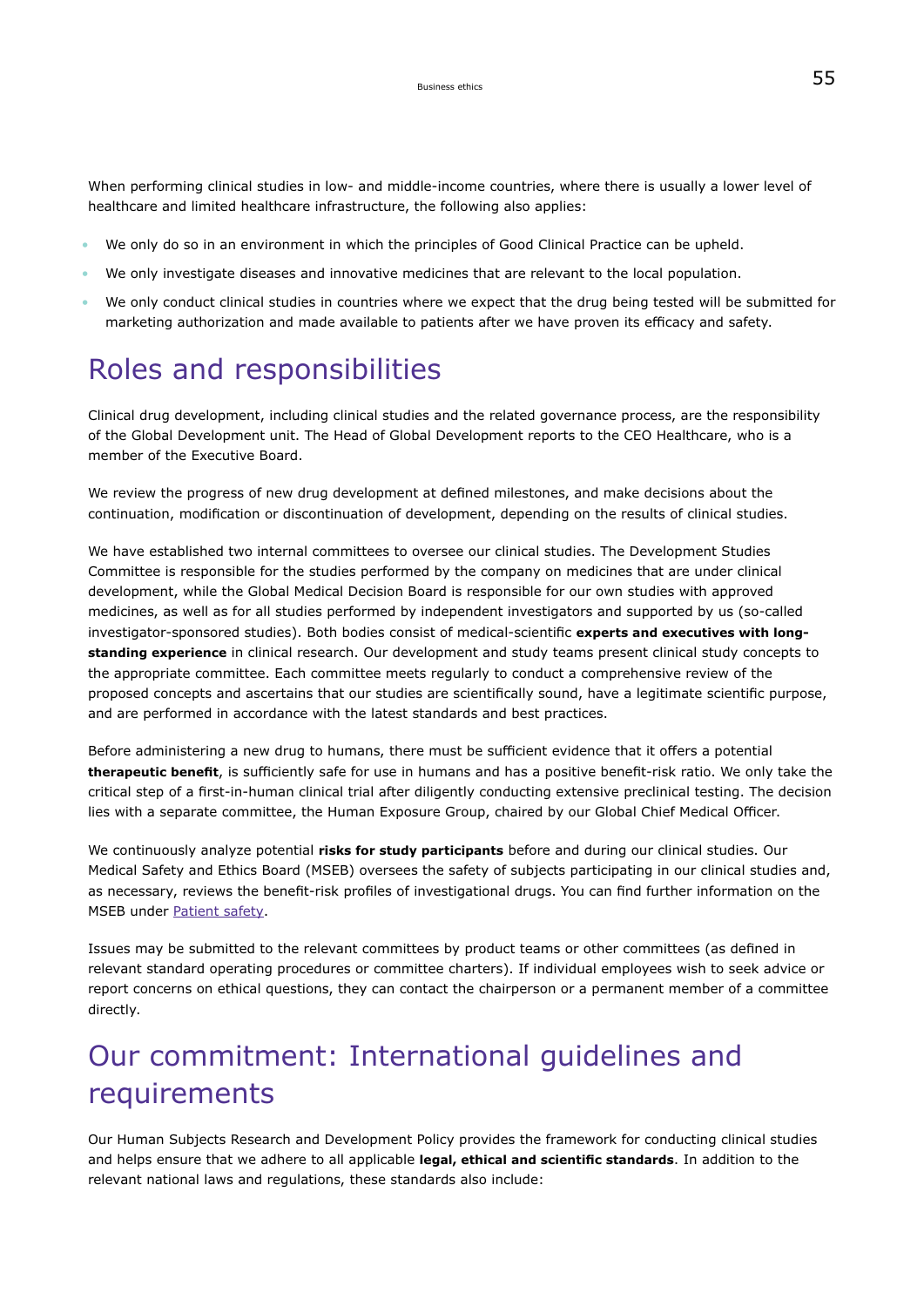- The [Good Clinical Practice](https://www.ich.org/page/efficacy-guidelines) (GCP) guidelines of the International Council for Harmonisation of Technical Requirements for Pharmaceuticals for Human Use [\(ICH\)](https://www.ich.org/)
- [The Declaration of Helsinki,](https://www.wma.net/policies-post/wma-declaration-of-helsinki-ethical-principles-for-medical-research-involving-human-subjects/) published by the World Medical Association
- [The Belmont Report](https://www.hhs.gov/ohrp/regulations-and-policy/belmont-report/read-the-belmont-report/index.html) by the U.S. [Office for Human Research Protections](https://www.hhs.gov/ohrp/)
- Good Pharmacovigilance/Laboratory/Manufacturing/Distribution Practices (GVP/GLP/GMP/GDP)
- The [International Ethical Guidelines for Health-related Research Involving Humans,](https://cioms.ch/wp-content/uploads/2017/01/WEB-CIOMS-EthicalGuidelines.pdf) published by the Council for International Organizations of Medical Sciences [\(CIOMS](https://cioms.ch/))
- The [Joint Position on the Disclosure of Clinical Trial Information via Clinical Trial Registries and Databases](https://www.ifpma.org/wp-content/uploads/2010/11/Joint-Position-on-Disclosure-of-CT-Info-via-CT-Registries-Revised-Jan2018-vFINAL.pdf) and the [Joint Position on the Publication of Clinical Trial Results in the Scientific Literature,](https://www.ifpma.org/wp-content/uploads/2016/03/June2010_Joint_Position_CT_Data_Publication-scientific_literature.pdf) published by the International Federation of Pharmaceutical Manufacturers & Associations ([IFPMA](https://www.ifpma.org/)), the European Federation of Pharmaceutical Industries and Associations [\(EFPIA\)](https://www.efpia.eu/), the Japan Pharmaceutical Manufacturers Association ([JPMA\)](http://www.jpma.or.jp/english/), and the Pharmaceutical Research and Manufacturers of America ([PhRMA](https://www.phrma.org/))
- The [Principles for Responsible Clinical Trial Data Sharing](https://efpia.eu/media/25666/principles-for-responsible-clinical-trial-data-sharing.pdf), published by EFPIA and PhRMA, and the IFPMA Principles for Responsible Clinical Trial Data Sharing

### Regular supervision of clinical studies

Our clinical study processes and procedures are regularly inspected by relevant regulatory authorities to verify their compliance with applicable laws and guidelines.

The Research & Development Quality unit applies a risk-based identification strategy to determine areas that need to be audited. **Quality assurance audits** are performed internally within Healthcare R&D (for example, process audits) and externally (for example, at vendors' sites and investigational sites). We respond immediately to observations during audits by investigating their root causes and, according to their criticality, defining and implementing corrective and preventive actions to improve processes, prevent reoccurrence of irregularities and ensure compliance.

Due to the Covid-19 pandemic, we postponed some audits from 2020 to 2021. However, for all audit types we successfully implemented a remote audit approach. As a result, we were able to largely implement the audit plan for 2021, shifting only a small number of audits to 2022.

## Conducting clinical studies responsibly

Prior to enrolling subjects, every clinical trial must first be assessed and approved by a qualified **independent ethics committee**. Furthermore, all regulatory authorizations required in the respective country must be obtained. In accordance with Good Clinical Practice guidelines (ICH-GCP), all study participants must give their explicit informed consent before enrolling in a clinical study. Participants are fully informed about all aspects of the clinical trial in a language that they understand. This includes the potential risks and benefits from participating in the study and the opportunity to enquire about details. As far as possible, non-interventional (observational) studies are also assessed by an ethics committee.

Every clinical study follows defined procedures to ensure it is conducted to the **highest quality standards** in line with good working practices (GxP) for the development and manufacturing of drugs, the ethical principles of the [Declaration of Helsinki](https://www.wma.net/policies-post/wma-declaration-of-helsinki-ethical-principles-for-medical-research-involving-human-subjects/) and other international guidelines and regulations. In 2021, regulatory authority inspections did not unveil significant issues which had any impact on patient rights, patient safety, or the data integrity of a study.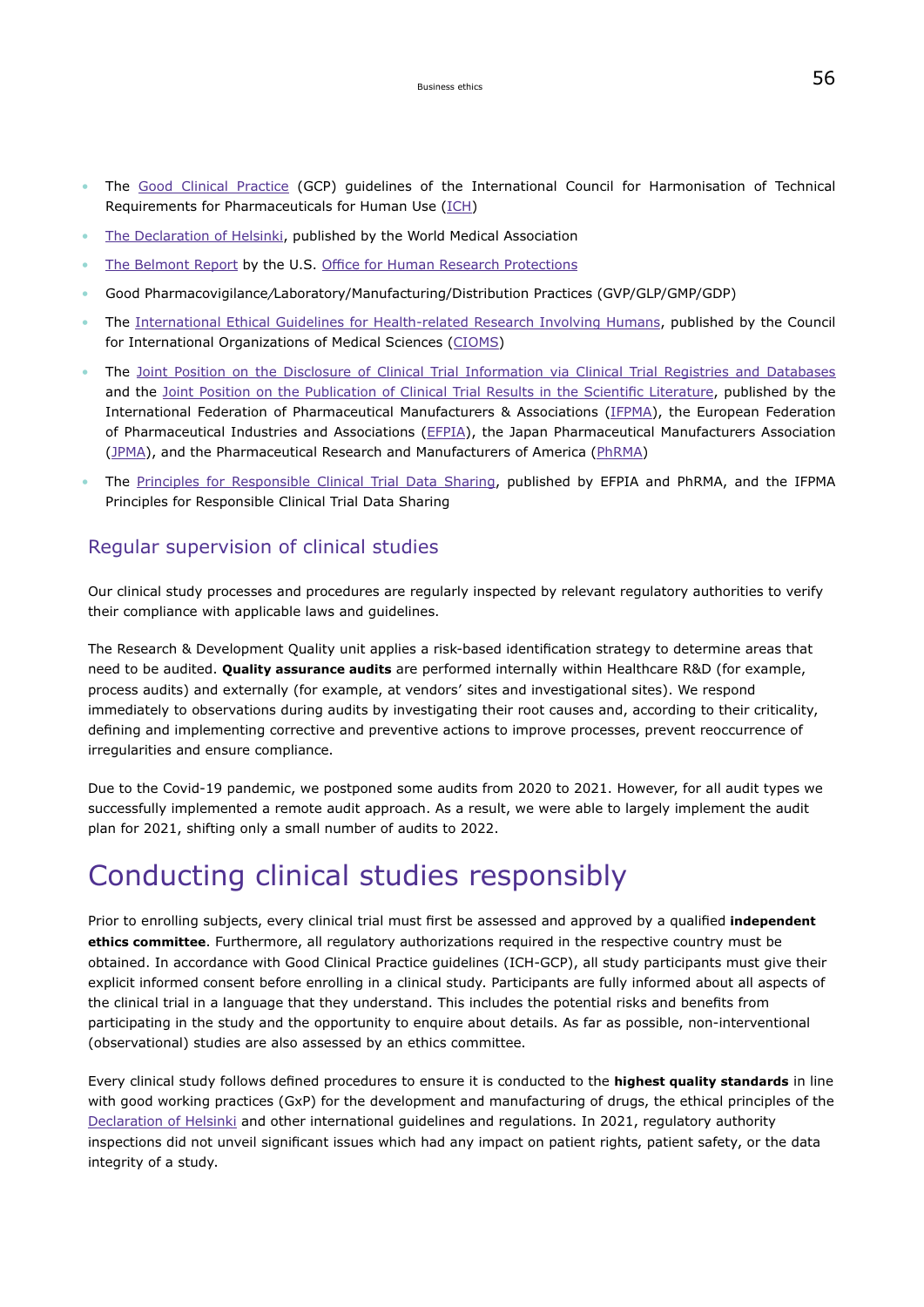We continuously collect and communicate **safety data on our investigational drugs** and promptly provide clinical investigators with important new findings relevant to the safety of the study participants. In this way, we help to ensure the safe use of our medicines. Potential adverse effects and risks are taken into consideration to evaluate the benefit-risk ratio of our products and manage any risk. Product information, including the Investigator's Brochure and Information for study participants, is updated accordingly. More information is available under [Patient safety](#page-105-0).

### Conducting clinical trials in vulnerable populations

The implementation of clinical studies in vulnerable populations, such as children or people with disabilities, requires **special attention and care** to comply with the highest ethical and scientific standards. The well-being of the individual is our highest priority. For this reason, we only conduct studies with participants from vulnerable population groups if scientifically justified and if there is no other way to achieve conclusive results. When performing such studies, especially when informing study participants and obtaining their consent, we comply strictly with all statutory regulations.

## Teaming up to get results

The clinical trial investigators participating in our clinical studies by enrolling and caring for patients are critical to the successful development of new medicines. Furthermore, in order to achieve a broad, in-depth basis for the development of new treatments, we seek advice from medical-scientific advisory boards and frequently conduct clinical studies in collaboration with external **partners in academia and industry**. We also rely on the support of contract research organizations (CROs) and other service providers and vendors. We expect all our partners to abide by the same set of high standards in terms of ethical conduct and quality in clinical research.

As a member of [TransCelerate,](https://www.transceleratebiopharmainc.com/our-mission/meet-the-members/) a consortium of 21 pharmaceutical companies, we are currently collaborating on several initiatives to drive the **efficient, effective and high-quality delivery of new medicines.**

## Close dialogue with patients and advocacy groups

We want to ensure that the voices and **needs of patients and their caregivers** are adequately heard and taken into consideration when developing and conducting clinical studies. That is why we have established the Patient Advisory Boards (PAB) as one of our crucial communication channels. Our PAB Charter describes how to involve patient advocacy groups in our clinical research process. During Advisory Board meetings, patients, caregivers and representatives from patient advocacy groups are invited to share their experiences and perspectives related to clinical trials. We use this opportunity to discuss multiple aspects of the drug development process, including but not limited to protocol design, educational materials, technology and innovative approaches to clinical trials.

Furthermore, we are involved in multiple activities that focus on this relevant aspect of **patient centricity in clinical studies**. For example, in the United States, we are an active member of the Clinical Trials Transformation Initiative ([CTTI\)](https://ctti-clinicaltrials.org/), which focuses on quality and efficiency in clinical trials.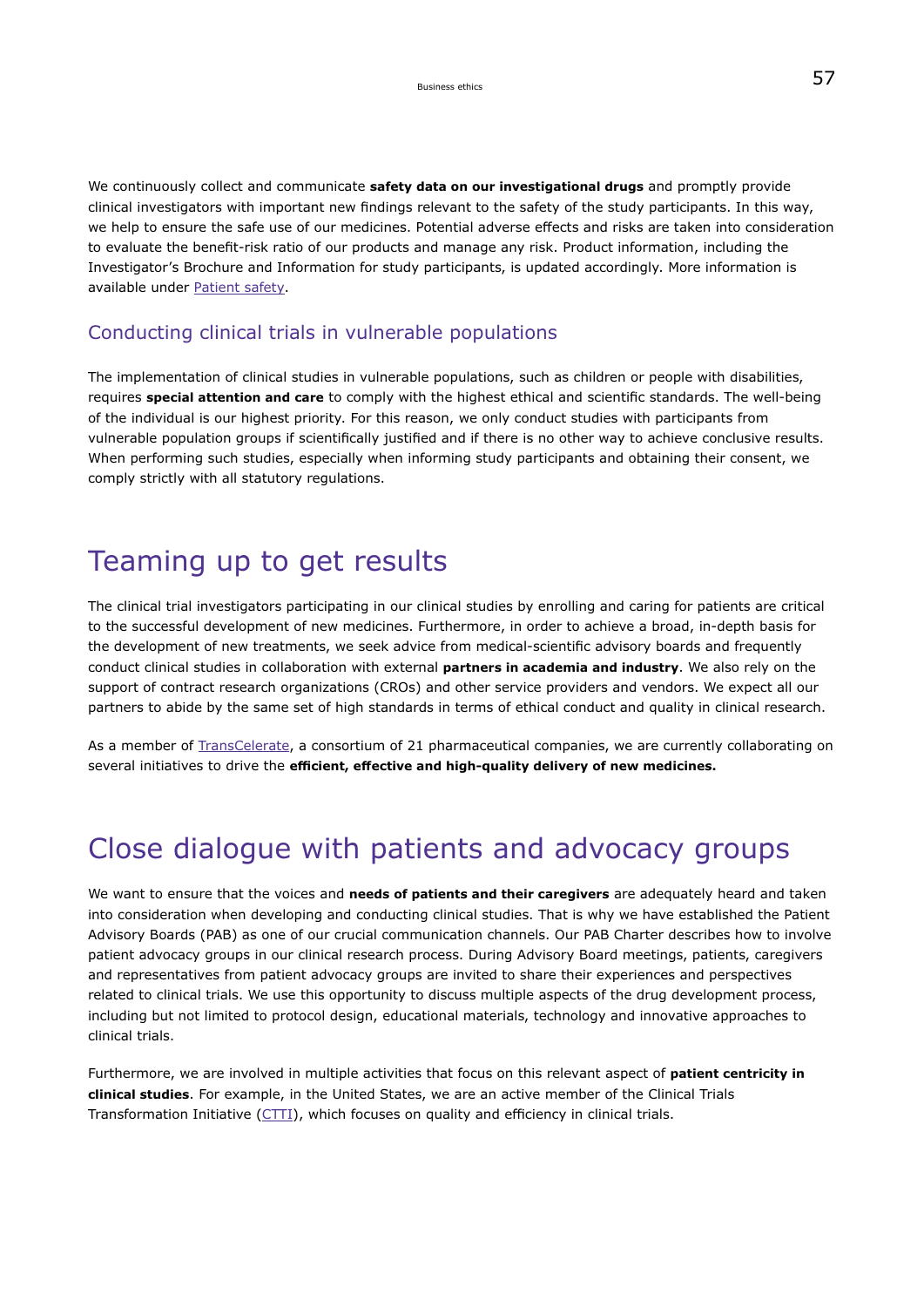## Responsible data sharing

We support professional circles in advancing **medical and scientific knowledge**, thereby enabling informed healthcare decisions for the benefit of patients. Upon request, we provide qualified researchers with study protocols, anonymized individual patient data, study data, and clinical study reports. We share data and information in a manner that is consistent with the joint [Principles for Responsible Clinical Trial Data Sharing](https://efpia.eu/media/25666/principles-for-responsible-clinical-trial-data-sharing.pdf) of the [EFPIA](https://efpia.eu/) and [PhRMA](http://www.phrma.org/):

- Safeguarding the privacy of patients
- Respecting the integrity of national regulatory systems
- Maintaining incentives for investment in biomedical research

# Disclosure of clinical studies and publication of results

We are obligated to disclose findings from our clinical studies. We do this publicly in a complete, accurate, balanced, transparent, and timely manner as laid out in our Clinical Trial Disclosure Policy. Our clinical study designs and results are made public in the international [ClinicalTrials.gov](https://clinicaltrials.gov/) database run by the U.S. National Institutes of Health ([NIH](https://www.nih.gov/)), which can also be accessed via the World Health Organization's International Clinical Trials Registry Platform ([ICTRP\)](https://www.who.int/ictrp/en/). Furthermore, in accordance with EU regulations, we publish results from our clinical studies in the EU Drug Regulating Authorities Clinical Trials ([EudraCT\)](https://www.clinicaltrialsregister.eu/ctr-search/search) database, which is run by the European Medicines Agency [\(EMA\)](https://www.ema.europa.eu/en). If required by local laws and regulations, we publish study results on other publicly accessible platforms. We provide clinical study report synopses and summaries of study results in plain language on our [clinical trials website.](https://clinicaltrials.emdgroup.com/)

We publish results from our clinical studies in **medical journals** in line with applicable laws and industry codes. In this way, we adhere in particular to the current version of the Good Publication Practice [\(GPP3\)](https://www.ismpp.org/gpp3) and follow the recommendations of the International Committee of Medical Journal Editors ([ICMJE\)](http://www.icmje.org/). Our Medical Publications Policy ensures compliance with all relevant standards, and we use defined standard procedures for scientific publications on our products. In addition, we reference our clinical trial publications on our [website](https://clinicaltrials.emdgroup.com/en/trial-details/?id=100070-003). Our [Standard on Clinical Trial Data Transparency](https://www.emdgroup.com/en/research/our-approach-to-research-and-development/healthcare/clinical-trials/standard-on-clinical-trial-data-transparency.html) underscores our strong commitment in this matter.

These ongoing efforts to increase the transparency of our clinical studies have received credit from [Bioethics](https://bioethicsinternational.org/good-pharma-scorecard/?in=2021&rankings=Company&type=All%20Trials) [International.](https://bioethicsinternational.org/good-pharma-scorecard/?in=2021&rankings=Company&type=All%20Trials) The organization ranks bio-pharmaceutical companies and new drugs based on ethics and public health performance criteria, focusing on issues that are critical to patients. In 2021, we ranked in equal first place among seven of the 42 pharmaceutical companies that were rated.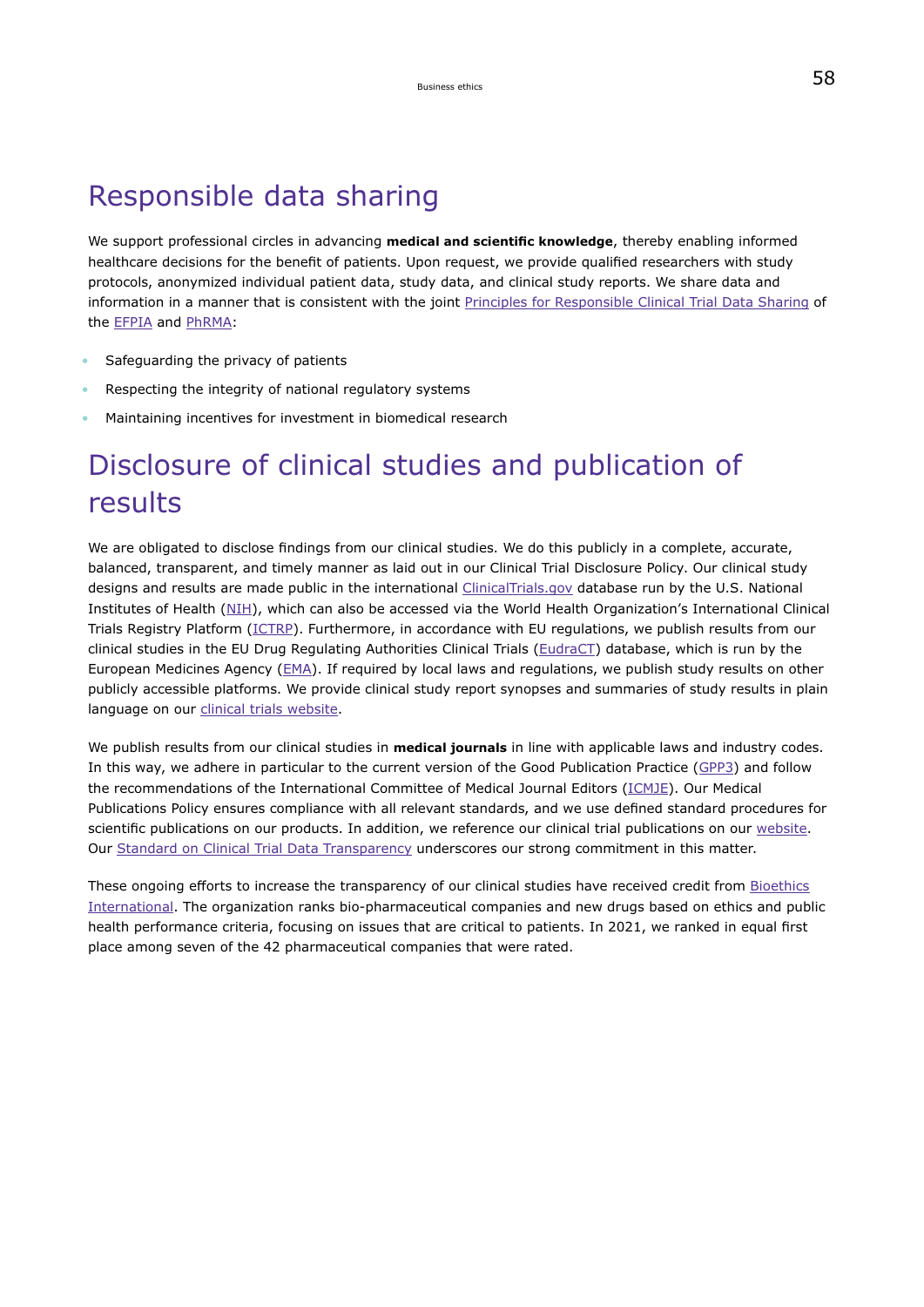## <span id="page-33-0"></span>Enabling early access to new medicines

Not all patients have the opportunity to take part in a clinical study and must therefore wait for a new pharmaceutical product to be approved. Through our Early Access Program, we can, under specific circumstances, enable patients to gain early access to new, potentially life-saving medicines. The offer is aimed at people with serious conditions who have already received all available therapies without success. It allows them to be treated with medicines that have already been clinically tested but have not yet been approved. Furthermore, we offer patients who participated in one of our clinical studies post-study access to the investigational product, provided that certain conditions are met. Here, too, we meet stringent statutory, ethical and scientific standards. By performing a thorough assessment of all available data, we ensure that the potential benefits outweigh the potential risks for patients. [Position papers](https://www.emdgroup.com/en/research/our-approach-to-research-and-development/healthcare/positions-policies.html) on [early access](https://www.emdgroup.com/business-specifics/healthcare/global/External_Position_Statement_on_Early_Access.pdf) and [post-study](https://www.emdgroup.com/business-specifics/healthcare/global/External_Position_Statement_on_Post-Study_Access.pdf) [access](https://www.emdgroup.com/business-specifics/healthcare/global/External_Position_Statement_on_Post-Study_Access.pdf) are available on our website.

## Supporting independent human subject research

In addition to conducting our own clinical research programs and studies, we also support studies proposed by independent investigators, so-called investigator-sponsored studies (ISS). Our [ISS Principle](https://www.emdgroup.com/content/dam/web/corporate/non-images/company/responsibility/en/ISS-Principle-EN.pdf) defines an ISS as "an unsolicited request for funding and/or supply of an investigational or marketed product by a third-party investigator/institution that initiates and conducts an independent scientific investigation as the regulatory sponsor". By granting **financial or material support** for independent human subject research, we seek to stimulate the advancement of clinical and medical knowledge and patient care in our therapeutic areas of interest and support the safe and effective use of our products. We give priority to research that is innovative and has the potential to address specific unmet medical or scientific needs. Our principles, framework and standards for granting support for ISS and our collaboration with independent investigators are specified in our ISS Principle, which is available on our [website](https://www.emdgroup.com/en/sustainability/reports-and-guidelines.html) and in our corresponding policy and standard operating procedure.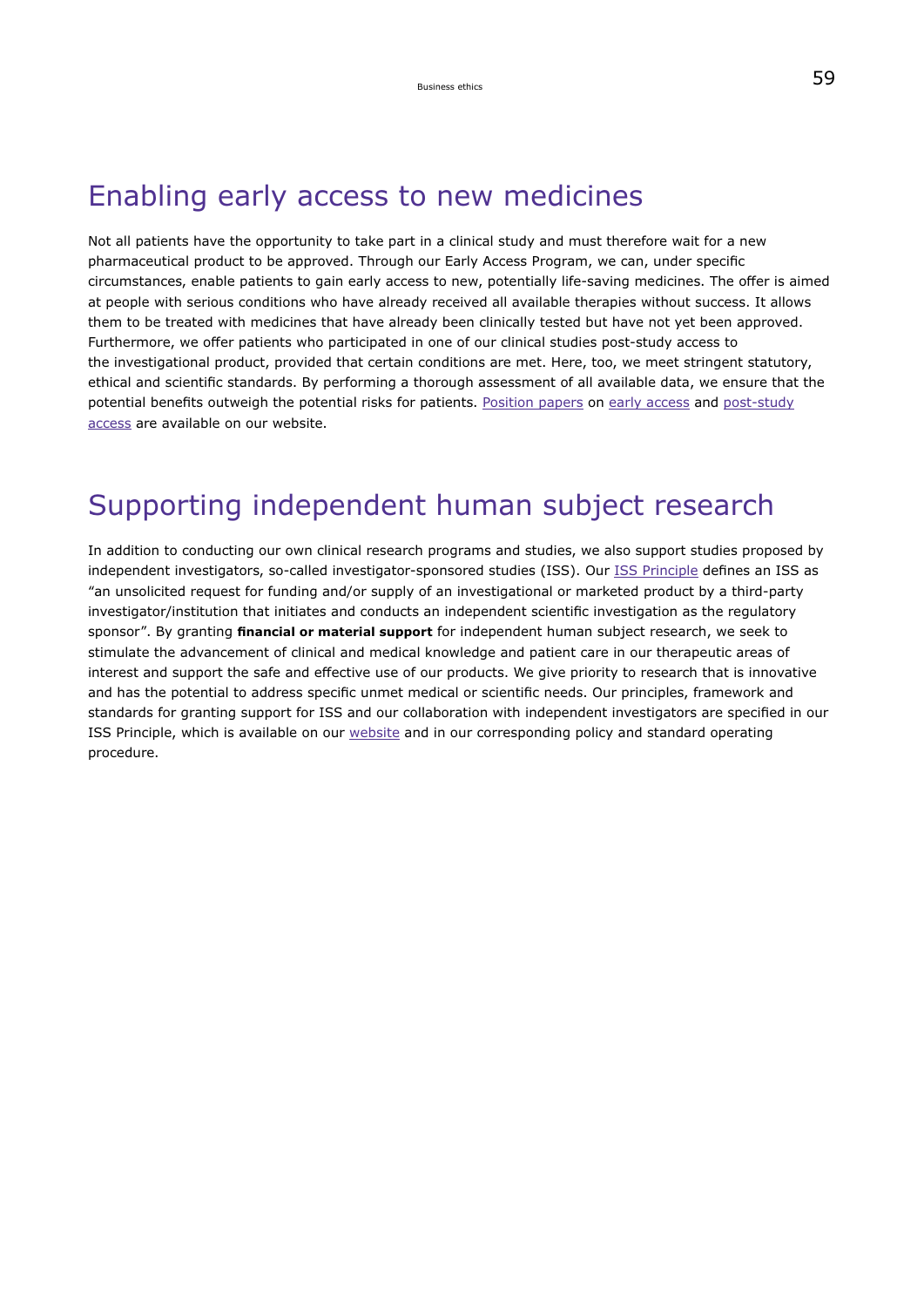# Animal welfare

International and national legislation mandate animal testing of medicinal compounds and chemicals during their development and prior to their approval for commercial use. In addition, from an ethical and scientific perspective, animal research is indispensable based on the current state of knowledge. We perform animal using activities in all three of our business sectors.

## Our approach to animal welfare

Our long-term aspiration is to be a pioneer in phasing out animal use and replacing animal work by better, cutting-edge alternatives. We aim to outperform as the leader in non-animal-derived products and testing in the life science and healthcare industries. Our business sectors develop individual strategic roadmaps, priorities and timelines towards this aspiration.

Animal testing will be an unavoidable necessity for many more years, especially in drug development to ensure the safety and efficacy of medical devices, medicines and vaccines. As long as animal usage cannot be completely avoided, we are committed to applying the **highest ethical and animal welfare standards** related to the housing, husbandry and veterinary care of all animals involved in our work. We ensure comprehensive **transparency** and ongoing assessment, monitoring, auditing, and improvement of all work involving the use of animals by our company and by trusted third parties. We continuously improve our animal testing processes, striving to enhance the animals' quality of life. We always use as few animals as possible and replace their use whenever feasible with alternative methods. In addition, we advocate for the global acceptance of replacement methods. To this end, we join forces with industry and academia.

We subscribe to the internationally recognized **3Rs for animal-based research** and have added **Responsibility** as our fourth animal welfare principle in line with the ethical considerations published in 2019 by David DeGrazia and Tom Beauchamp in [Principles of Animal Research Ethics:](https://oxfordmedicine.com/view/10.1093/med/9780190939120.001.0001/med-9780190939120)

- **Replacement** replacing animal studies with non-animal systems
- **Reduction** using the minimum number of animals required
- **Refinement** minimizing distress or discomfort before, during and after testing
- **Responsibility** accepting responsibility for all animals in our reach internally and among our business partners

Within our **Life Science** business sector, animal activities include required regulatory safety testing of our own products and on behalf of customers. The Life Science product portfolio also includes various materials needed for research that are derived from animals or by-products from food production, such as blood, plasma, or serum, or items specifically produced in animals, such as antibodies. Our **Healthcare** business sector conducts animal testing as mandatory part of the drug and medical devices development process and conducts biological quality control in animals. Our **Electronics** business sector conducts animal tests as required by applicable chemical regulations. In line with the EU Cosmetics Regulation, no animal tests are conducted for cosmetic ingredients.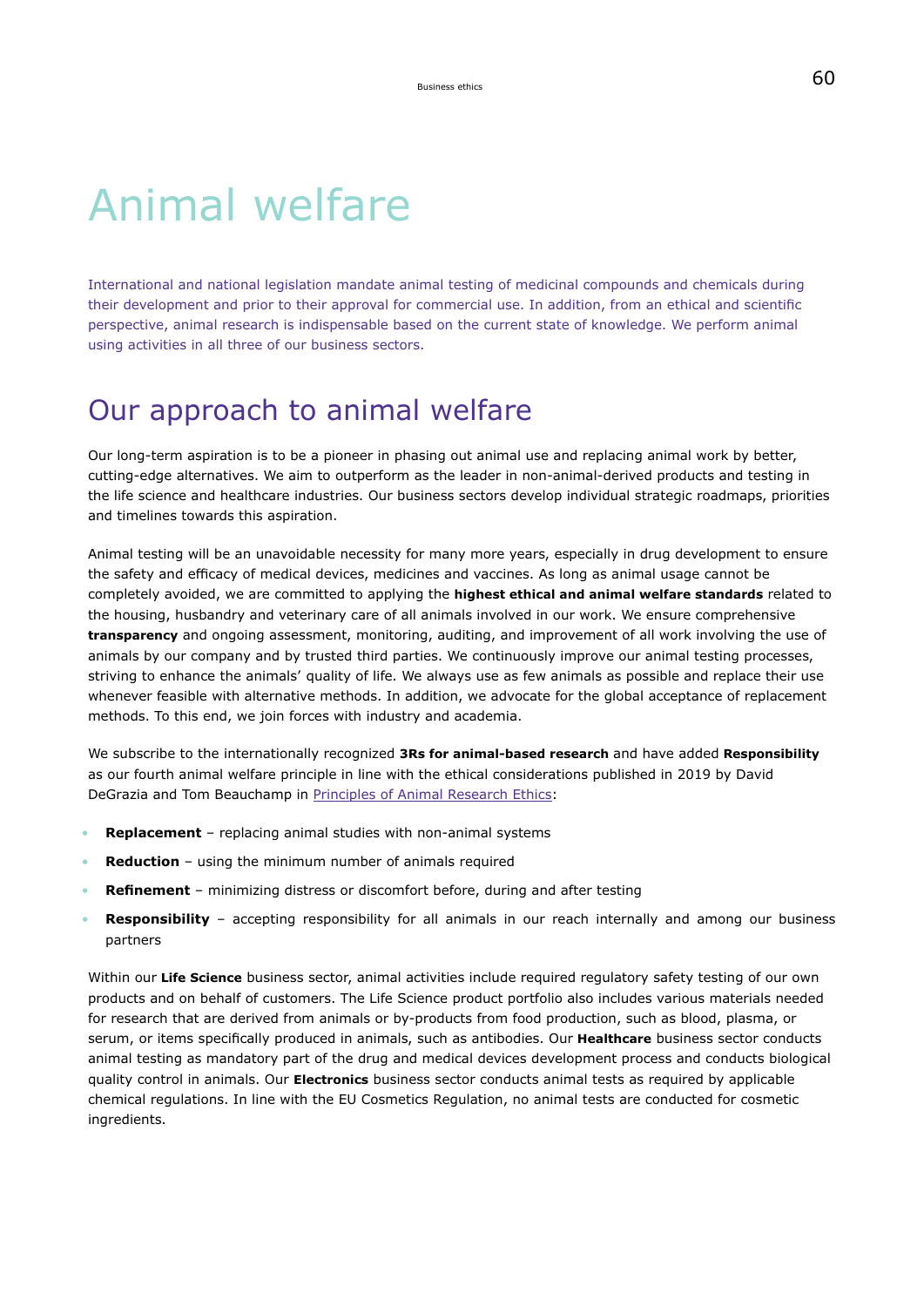## <span id="page-35-0"></span>Roles and responsibilities

Our Corporate Animal Affairs unit governs the implementation of the Corporate Animal Welfare strategy. The unit acts globally and locally, setting and overseeing guardrails for the use of laboratory animals based on four pillars:

- Animal Welfare
- Animal Using Vendor Management
- Vivarium Oversight
- The 4R principle

Our **Group Animal Welfare Council**, sponsored by the CEO of Merck KGaA, Darmstadt, Germany, comprises representatives from all business sectors and meets quarterly. The council acts as sounding and advisory board, assessing which of our services and product innovations can help to avoid animal testing in the future. Moreover, it consults on business-critical issues, adopts key indicators and serves as an escalation body.

In 2021, we established **multidisciplinary boards** in Europe and the United Kingdom that review and approve all work conducted by or on behalf of our company involving the use of animals. They are known as Animal Usage Review Boards. In the United States and Israel, these boards already exist as Institutional Animal Care and Use Committees (IACUC, in accordance with the [U.S. ILAR Guide\)](https://grants.nih.gov/grants/olaw/guide-for-the-care-and-use-of-laboratory-animals.pdf).

Global and local **animal welfare officers** from the business report directly to Corporate Animal Affairs and are advocates of the animals. Their tasks entail animal science and welfare management as well as acknowledging the individual skills and abilities of the animal caretakers. Furthermore, they regularly inspect the animal facilities as well as review and approve protocols.

The Animal Using Vendor Management unit qualifies our suppliers with regard to animal science and welfare. The group also continuously monitors our contract research organizations, suppliers and business partners.

If employees identify an issue regarding animal welfare, they can report it directly to Corporate Animal Affairs, to local and global animal welfare officers or via our compliance hotline.

We set up a **4R team** and cross-functional workstreams for each of the 4Rs. They develop and guide projects to implement our 4R principles. The 4R team regularly reports progress made with the 4Rs to the Group Animal Welfare Council. It also coordinates the 4R Award, with which we recognize contributions to the Replacement, Reduction, Refinement of, and Responsibility for our animal work.

### Comprehensive employee training

With our new Animal Affairs Academy we will define training specifications and oversee and provide staff training on practical work, rules, and regulations.

Our employees also regularly participate in external **continuing education** programs.

### Work with committees and associations

As part of our efforts to improve animal welfare, we are involved in several organizations and industry initiatives, including the European Federation of Pharmaceutical Industries and Associations ([EFPIA\)](https://www.efpia.eu/) and [Interpharma](https://www.interpharma.ch/?lang=en), a federation of research-based pharmaceutical companies in Switzerland. Interpharma conducts audits at contract research organizations and animal breeders together with selected member companies.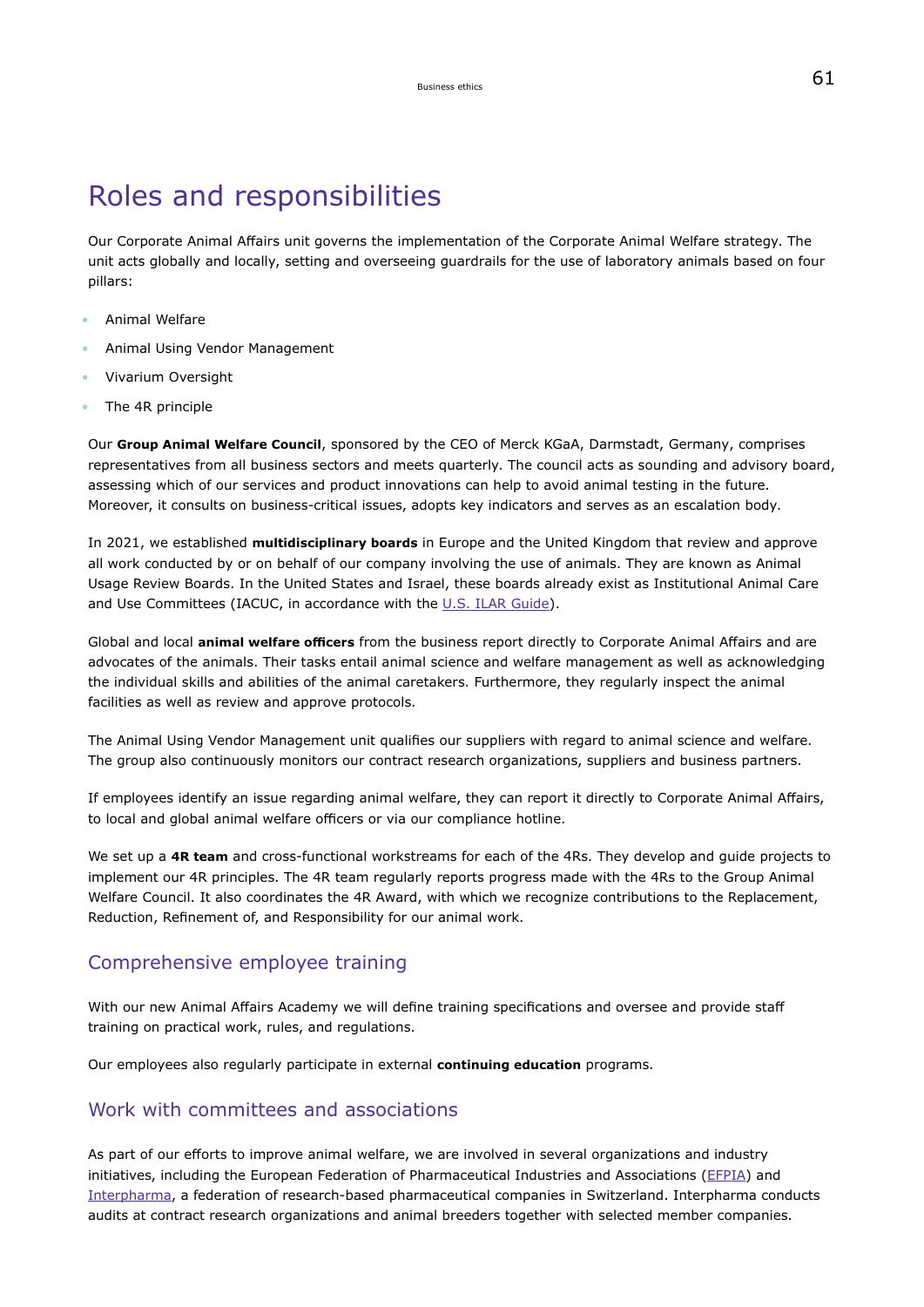# Our commitment: Group-wide standards

Beyond compliance with all applicable laws and regulations, we are committed to our own set of internal guidelines. Our **Animal Affairs Policy**, our Group animal welfare standards and our procedures for animal testing conducted internally and by trusted third parties corroborate a comprehensive and stringent governance framework based on our four pillars of animal use governance.

Our standards and procedures entail, for example, the housing and husbandry standards that also apply to external partners, and how we monitor them, including audit procedures. The Animal Using Vendor Management standard describes the requirements for the approval of contract research organizations and suppliers. Further documents, including guidance for our 4R efforts, incident reporting, and risk management, augment the governance framework.

We are convinced that the right level of **transparency** has the potential to improve the scientific outcome and value of animal testing and to create benefit for society, for patients, and for animal well-being. We committed ourselves to transparency by signing the [German Transparency Initiative](https://www.initiative-transparente-tierversuche.de/) in 2021. The objective of this initiative is to drive forward an open discussion on animal research. It aims to provide easily accessible information and insights into husbandry and animal testing techniques and facilitates sharing of experiences.

# Number of laboratory animals used for medical study purposes

In 2021, a total of 181,392 animals were used within the scope of our business activities, either in our own vivaria or on the premises of organizations contracted on our behalf. This represents an overall increase of 1% compared with 2020. Rodents (mice or rats) comprised 97% of all animals used in 2021, compared with 95% in 2020. Regulatory agencies sometimes require studies of the safety of investigational drugs in non-rodent species. This allows researchers to identify potential adverse effects accurately and include them in the [risk](#page-105-0) [assessment](#page-105-0) of a substance.



#### **Animal types**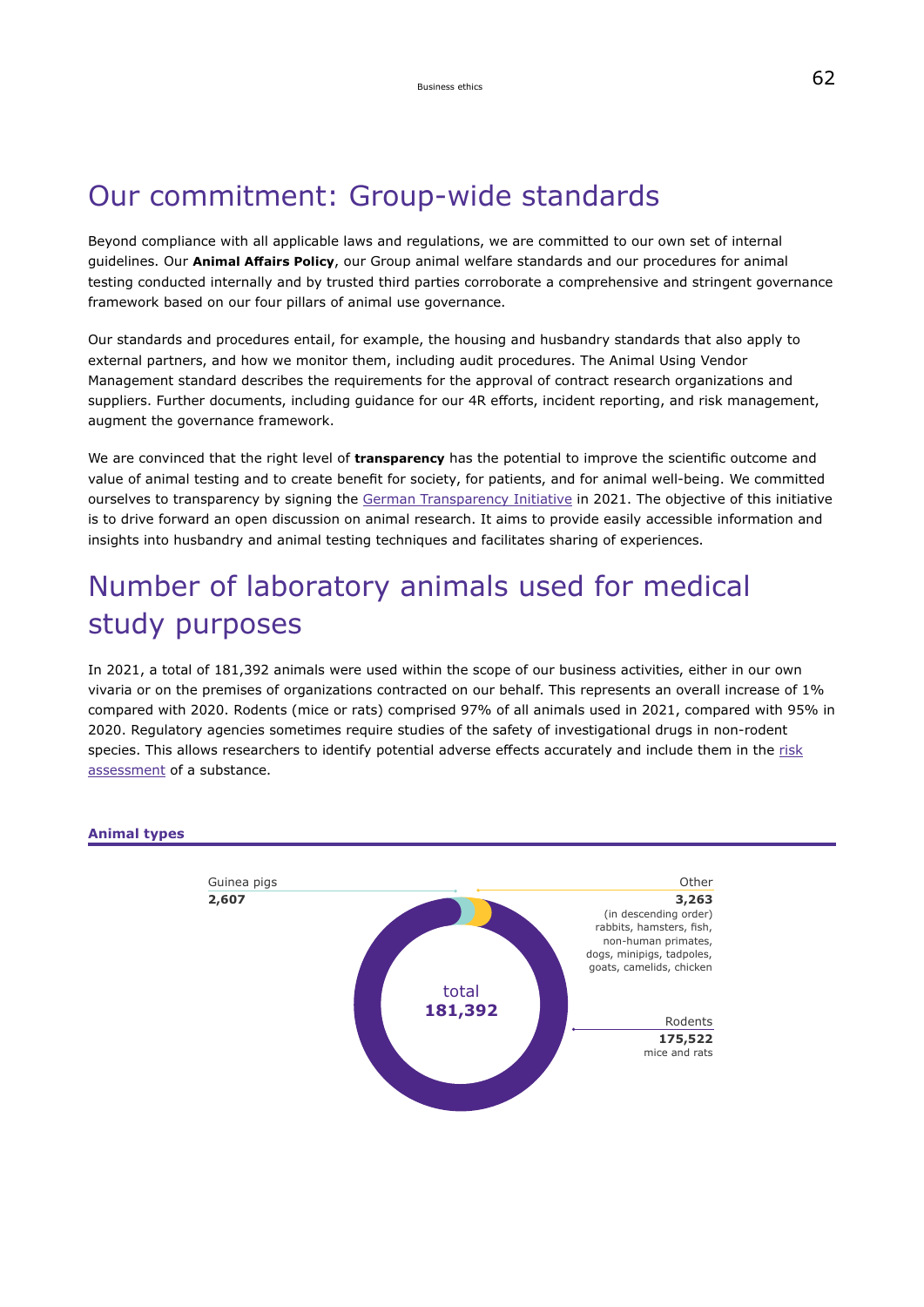## Collaborating with partners and suppliers

We perform the majority (87%) of our animal studies ourselves and procure the required animals from specialized breeders. We also hire contract research organizations to conduct animal studies on our behalf. Furthermore, we work with academic institutions. Whenever collaborating with such organizations, we require them to abide by our standards.

# Conducting animal welfare audits

Corporate Animal Affairs conducts an audit of each of our vivaria every three years. In 2021, two vivaria were audited. Furthermore, we **improved Corporate Animal Affairs' oversight** of internal animal work with regards to aspects such as animal usage, purpose and incidents. In the reporting year we selected a digital solution that will promote this and further support the monitoring of our key indicators. We aim to implement this IT tool in 2022.

An integral part of our strategy is the qualification of all animal-using vendors we conduct business with. We completed the implementation of an auditing strategy and developed procedures to identify and train auditors. In 2021, a total of 58 vendor audits were performed, 19 of them on-site, 39 virtually due to the pandemic.

## 4R Award for animal welfare

We want to motivate all our employees to contribute to the 4R principle. With the biannual 4R Award, we recognize best practices in animal work as well as pioneering mindset to **Reduce, Replace or Refine** or leading by example in proving **Responsibility**.

To further promote the 4R principle throughout our company we initiated an annual 4R Day. The 2021 event focused on the new Corporate Animal Welfare Strategy and gave an overview of current 4R activities.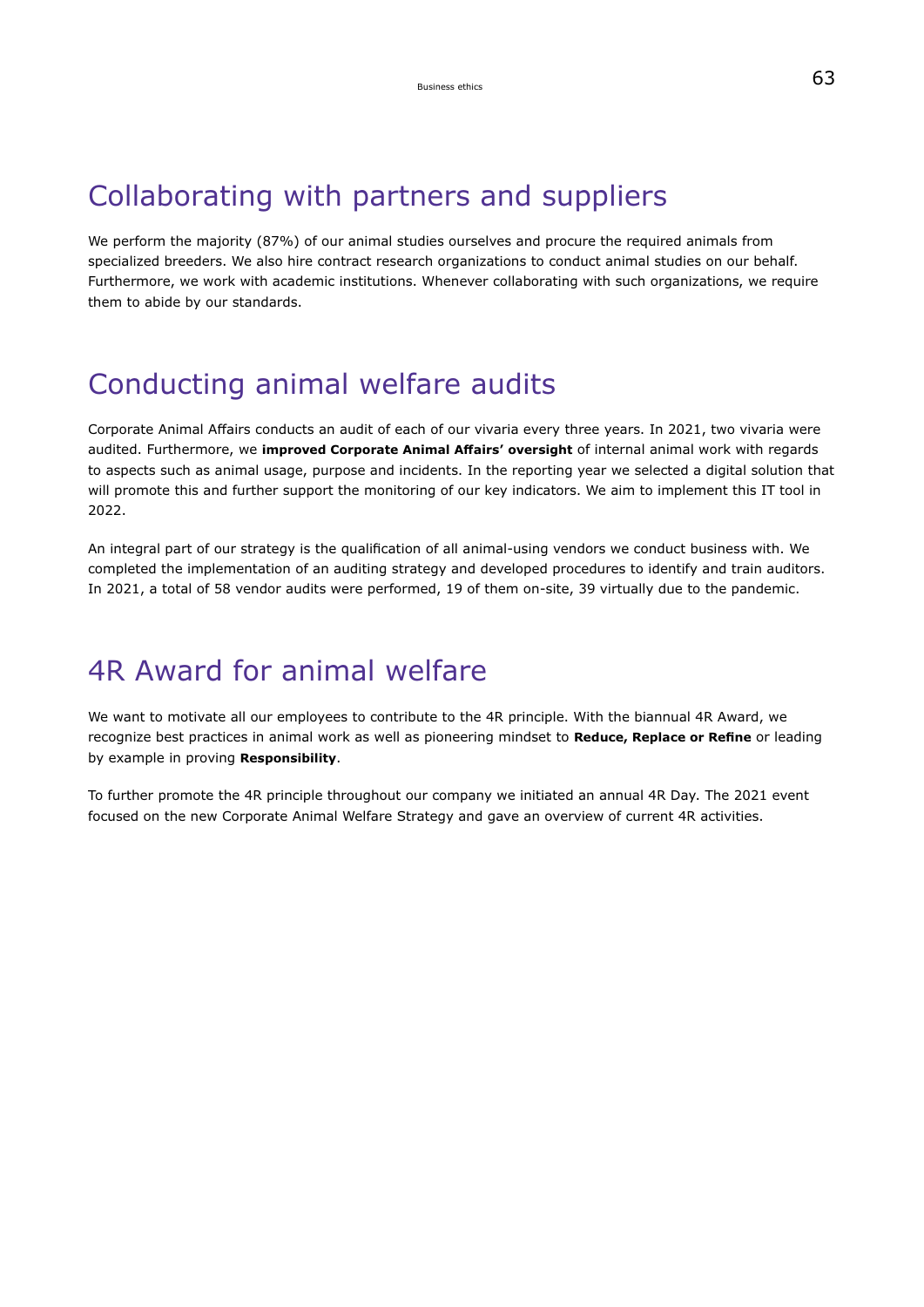# **Bioethics**

Scientific advances can spark controversy over bioethical issues. We want to responsibly bring to bear the growing potential of the life sciences to create maximum benefit for both humankind and other living beings. For us, it is important to clarify our own position on bioethical approaches.

## Our approach to ethical business conduct

As a global company, it is crucial for us to identify and take up new bioethical trends and issues early on so that we can define our own position on such matters. Although we align all our operations with international and national laws, many discussions on bioethics pose questions that go far beyond the framework set forth by current legislation. We therefore also seek advice from external experts.

In our work, we encounter various bioethical issues, including animal testing and clinical research, stem cell use, the use of genetically modified microorganisms, and the potential impact of new genome editing techniques such as CRISPR/Cas. Our goal is to conduct this research in an ethical manner. We develop frameworks that guide us in making informed decisions to meet the most rigorous ethical standards. **Patient benefit and well-being** is always our top priority, whether in clinical studies, treatment with our medicines, or the distribution of our products to academic researchers and the biopharmaceutical industry. We carefully evaluate our position when it comes to controversial topics.

## Roles and responsibilities

For around ten years, our Bioethics Advisory Panel (MBAP), apointed by the Executive Board, provided guidance on bioethical questions. To tackle a broader array of topics going forward, in May 2021 we transformed this body into the Ethics Advisory Panel for Science and Technology (MEAP). The new committee provides clear recommendations on science and technology topics and issues that go beyond pure bioethics. Co-chaired by two of our leading scientific experts, the MEAP provides recommendations that guide our actions and business activities. In addition to renowned international specialists from the fields of **bioethics, theology, law, and science**, the panel also features **technology and sustainability** experts.

The MEAP meets multiple times a year and can also be convened on an ad-hoc basis in response to emerging urgent bioethical issues. The meeting minutes can be accessed on our intranet, along with the guidance resulting from each meeting. Our employees can submit topics for the MEAP to discuss and can furthermore report bioethical concerns through our [compliance hotline](#page-28-0) or by reaching out to our Bioethics team.

Our dedicated committees on genome editing and stem cell research operate under the overarching MEAP. Using our internal guidelines as a basis, they make recommendations on issues relating to specific topics. Our Stem Cell Research Oversight Committee (SCROC) verifies all internal research proposals that employ **human stem cells,** ensuring compliance with legal requirements as well as our ethical guidelines. This also includes joint projects with external partners.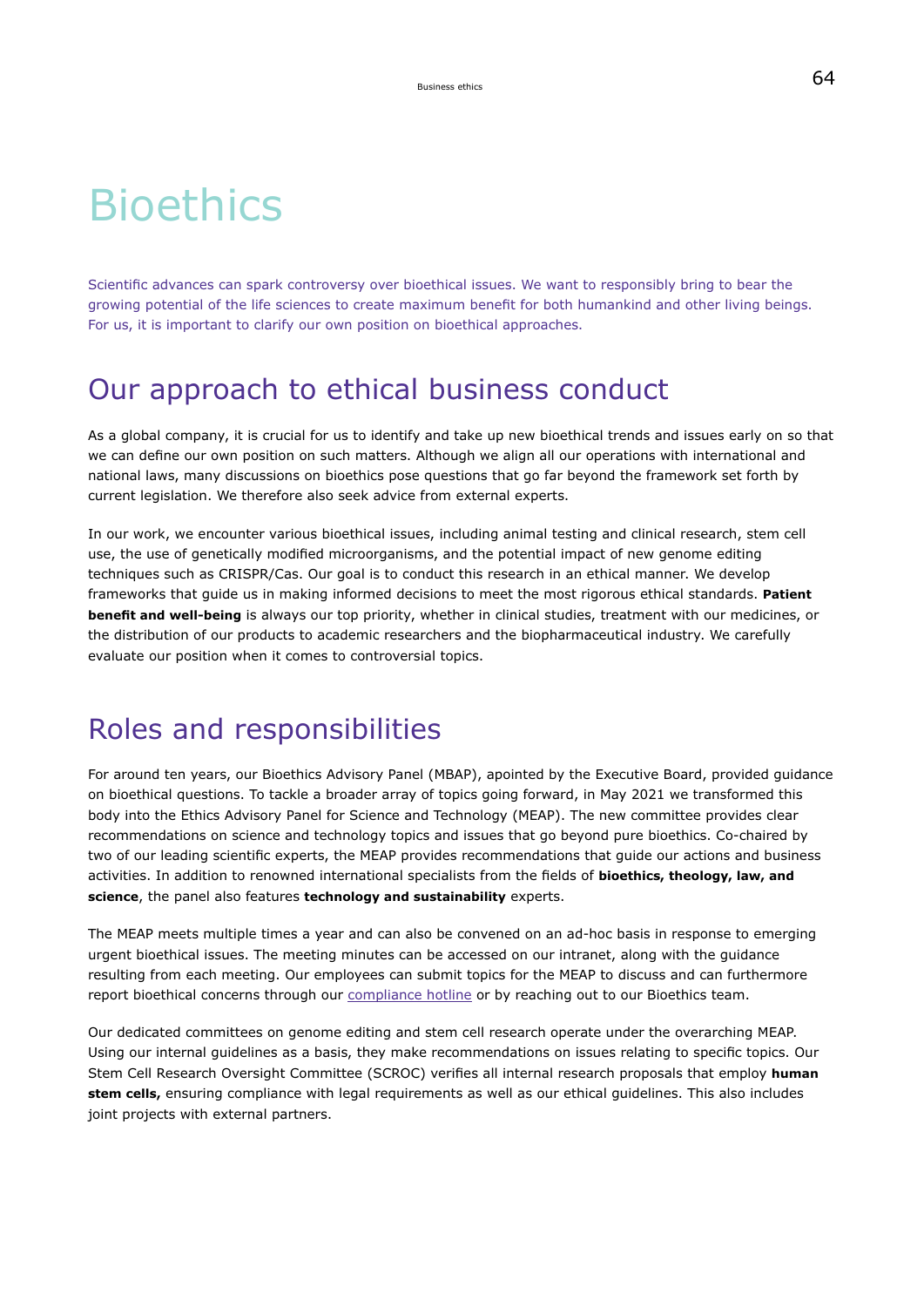## <span id="page-39-0"></span>Our commitment: Guidelines and standards

Our [Genome Editing Principle](https://www.emdgroup.com/company/responsibility/en/regulations-and-guidelines/genome-editing-principle-EN.pdf) provides a mandatory ethical and operational framework for our employees. It sets clear boundaries for us both as a supplier of customized nucleases and genetically modified cell lines, and as a user of genome editing technologies for scientific research. This principle includes background information on the topic and explains our position on genome editing. Moreover, it specifically addresses the subject of human germline editing.

Our Genome Editing Principle is complemented by additional guidelines that shape our approach to ethically conducted research and business. Our [Stem Cell Principle](https://www.emdgroup.com/company/responsibility/en/regulations-and-guidelines/stem-cell-principle_EN.pdf) sets the ethical boundaries for the use of human stem cells in our research. Our [Fertility Principle](https://www.emdgroup.com/company/responsibility/en/regulations-and-guidelines/fertility-principle_EN.pdf) guides our research in fertility treatment and in-vitrofertilization by setting a clear framework for practices that reflect the most rigorous ethical standards. Our principles for disseminating information on the off-label use of our products are set out in corresponding policies that apply Group-wide.

Biological samples obtained from patients during clinical studies are indispensable to the development of new targeted treatments and advanced diagnostic methods. We have a guideline (our Fertility Principle) and standard operating procedures in place that define our approach to managing human biospecimens. Accordingly, we handle these samples in a responsible and ethical manner; in doing so, we adhere to all regulatory requirements and abide by the consent given by patients for the use of their samples. This may include an optional consent that provides permission to use the biospecimens for **further medical research beyond the clinical study**.

# Topics currently being discussed by the MEAP

The MEAP last convened in October 2021 and dealt with topics such as the animal welfare strategy we adopted in 2020 as well as our approach to vaccinating and testing employees for Covid-19. Panel members also addressed our ethical duty to go beyond the statutory requirements in terms of transparency on animal studies. In addition, the MEAP discussed our ethical responsibility with regard to the non-intended use of our products, especially those in our Life Science portfolio.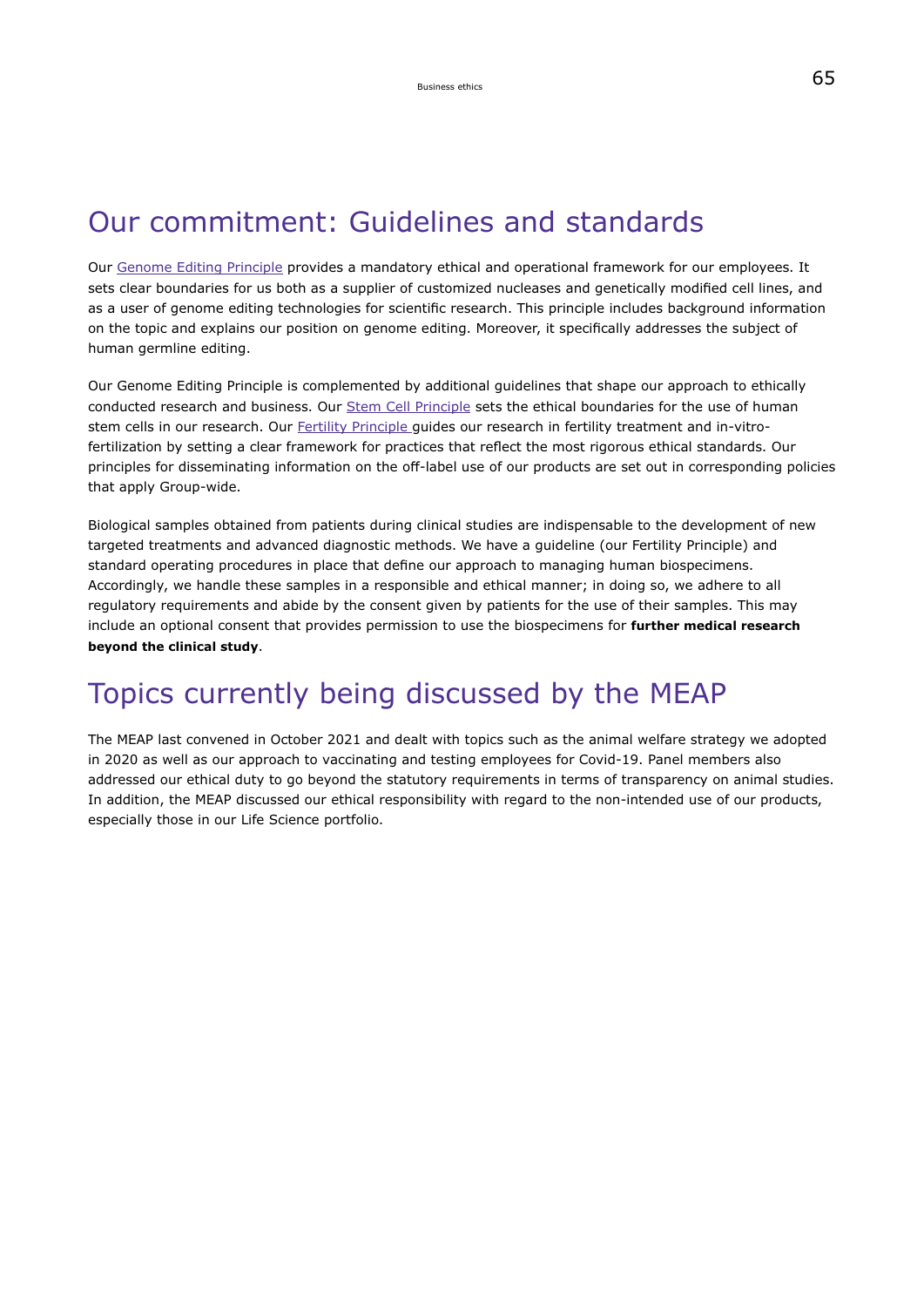#### **Members of our Ethics Advisory Panel (MEAP)**



# Biotechnology and genetic engineering

Throughout the Group, we manufacture our biotech products in accordance with rigorous standards at all sites. All these activities are subject to strict statutory regulations worldwide, and compliance with these regulations is monitored by our **biological safety officers**. We continuously track local regulatory changes that relate to biotech products and adapt our processes accordingly, thus ensuring compliance with all statutory requirements.

### Using genome-editing techniques

We are a leading supplier of technologies such as CRISPR/Cas9, which can be used to target and modify specific genes, a process known as **genome editing**. CRISPR/Cas9 opens up new possibilities in genetic engineering research that could bring about major advances in the treatment of serious diseases or in "green genetic engineering", which is the use of genome editing techniques in plant cultivation. Laws in different countries allow for a varying degree of latitude in applying this technique. Bioethical views on germline editing have been evolving for years through academic and social discourse. Our position on human germline editing is as follows:

"Our company does not support the use of genome editing in human embryos and clinical applications of germline interventions in humans in accordance with the German Embryo Protection Act. Our company recognizes that there may be value in responsibly conducted related research."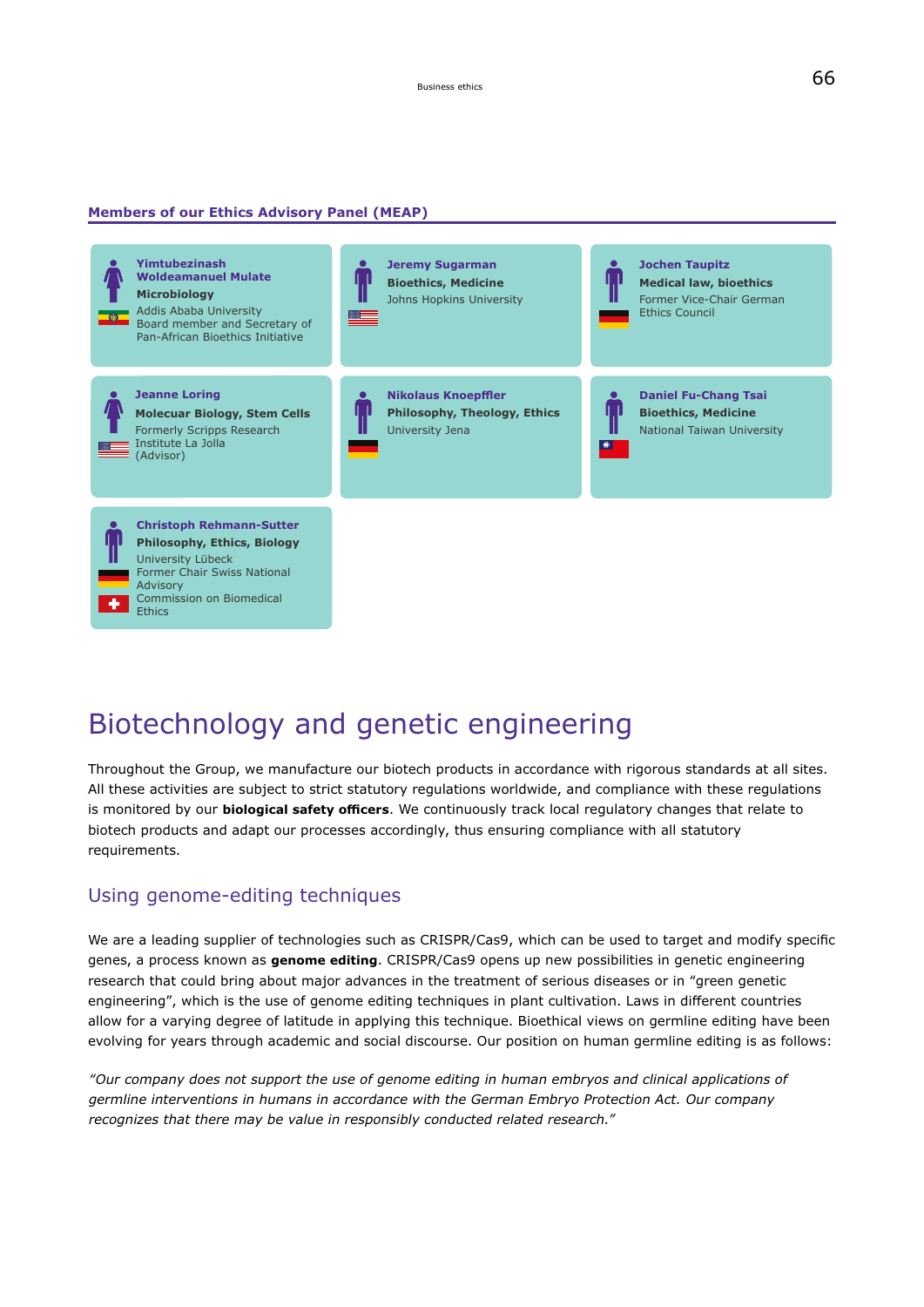### <span id="page-41-0"></span>Stem cell research

<span id="page-41-1"></span>At the present time, we neither participate in clinical programs that utilize human embryonic stem cells or cloned **human cells** for the treatment of diseases, nor do we pursue such approaches ourselves. However, we use human embryonic stem cells in our research and offer our customers several select stem cell lines. In both applications, we only allow the use of human embryonic stem cells if clearly defined conditions have been met. For instance, we only utilize stem cells for research purposes if our Stem Cell Research Oversight Committee (SCROC) has reviewed the respective project and given approval. We exclusively make use of cell lines that have been approved by the United States National Institutes of Health ([NIH](https://www.nih.gov/)) and are allowed under the German Embryo Protection Act as well as the German Stem Cell Law. At its October 2021 meeting, the SCROC revised our Stem Cell Principle to align it with the new guidelines published by the International Society for Stem Cell Research (ISSCR) in 2021.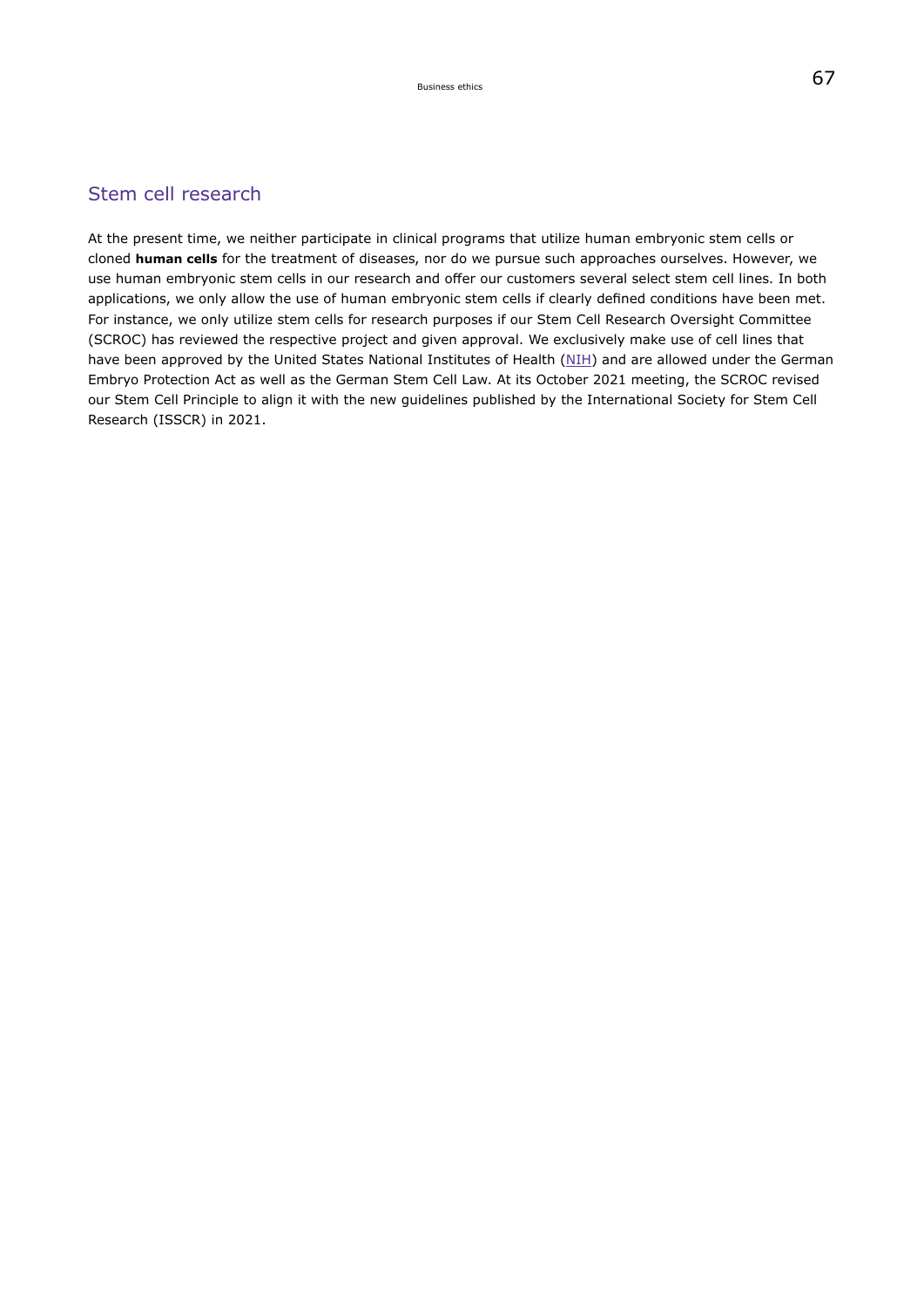# Digital ethics

People, machines, data, and processes are becoming increasingly interlinked, with technological advances transforming our society and posing new ethical challenges. Digital ethics provides us with a framework for responsibly handling data, algorithms and artificial intelligence.

## Our approach to corporate digital responsibility

Having made it our mission to develop **new digital technologies** responsibly, we identify at an early stage any ethical issues that may arise from either using this technology or from applying algorithm-driven and databased business models.

Established in 2021, our new **Digital Ethics Advisory Panel (DEAP)** focuses on complex ethical issues surrounding digital technologies. Ensuring that our digital business model follows a holistic, ethical approach, its efforts complement the work of our [Ethics Advisory Panel for Science and Technology](#page-63-1) (MEAP). Launched in 2010, the MEAP provides guidance on ethical issues pertaining to our business activities and research.

## Roles and responsibilities

The DEAP deals with all **ethical issues arising from our digital businesses**, especially digital health. It plays a pivotal role in ensuring that we develop digital innovations responsibly and address potential digital ethics questions that could result from the use of these digital technologies. Making recommendations on our actions as a company, the panel consists of external U.S. and European science and industry experts from the following fields: digital ethics, law, Big Data technologies, digital health, medicine, and data governance. Furthermore, if necessary, we draw on bioethics experts as well as representatives from patient organizations. As with the MEAP, the DEAP is appointed by the Executive Board. All employees may submit topics for the panel to discuss. The minutes from DEAP meetings as well as their recommendations can be accessed on our intranet. The panel held four meetings in 2021. One DEAP session focused on our company's role and responsibility in terms of how (patient) data is collected and handled by customers who utilize our digital products and services.